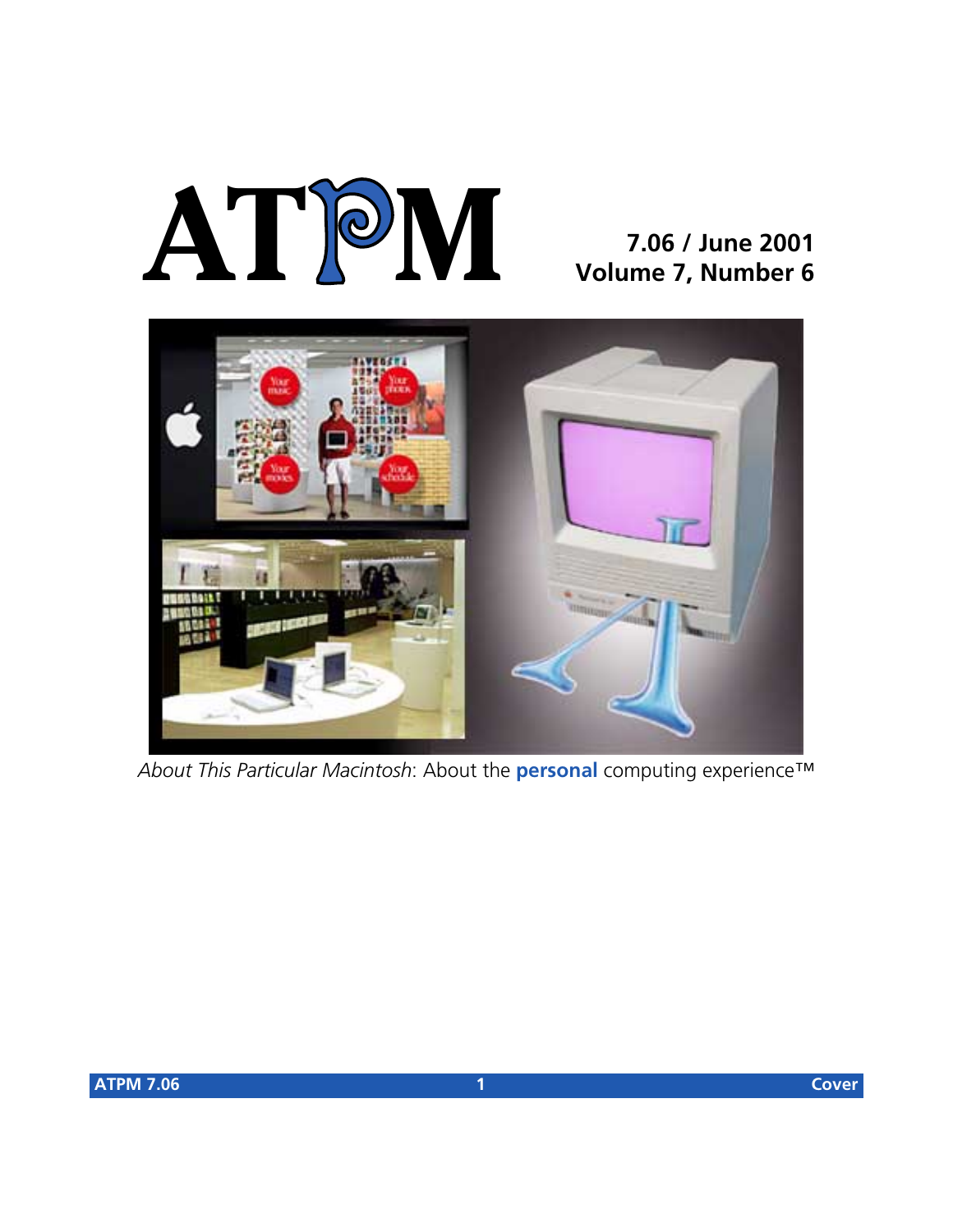#### **Cover Art**

Copyright © 2001 by [Christer Nyman](mailto:chri@worldonline.se) Original modified by [Daniel Chvatik](mailto:dchvatik@atpm.com) Store pictures courtesy of [Apple Computer](http://www.apple.com) We need new cover art each month. [Write to us!](mailto:cover-art@atpm.com)

#### **Editorial Staff**

| Publisher/Editor-in-Chief Michael Tsai |                                      |
|----------------------------------------|--------------------------------------|
| Managing Editor Daniel Chvatik         |                                      |
| Associate Editor/Reviews Paul Fatula   |                                      |
|                                        | Copy Editors Raena Armitage          |
|                                        | Johann Campbell                      |
|                                        | Ginny O'Roak                         |
|                                        | Ellyn Ritterskamp                    |
|                                        | <b>Brooke Smith</b>                  |
|                                        | Vacant                               |
|                                        | Publicity Manager Christopher Turner |
|                                        | Vacant                               |
|                                        | Webmaster Michael Tsai               |
| Assistant Webmaster Lee Bennett        |                                      |
| <b>Beta Testers</b> The Staff          |                                      |
|                                        |                                      |

#### **Contributing Editors**

| At Large Robert Paul Leitao |
|-----------------------------|
| <b>Book Reviews Vacant</b>  |
| Game Reviews Vacant         |
| General Dierk Seeburg       |
| Graphics Vacant             |
| How To Vacant               |
| Interviews <i>Vacant</i>    |
| Music David Ozab            |
| Networking Matthew Glidden  |
| Opinion Tom lovino          |
| <b>Mike Shields</b>         |
| Vacant                      |
| <b>Reviews</b> Eric Blair   |
| Jamie McCornack             |
|                             |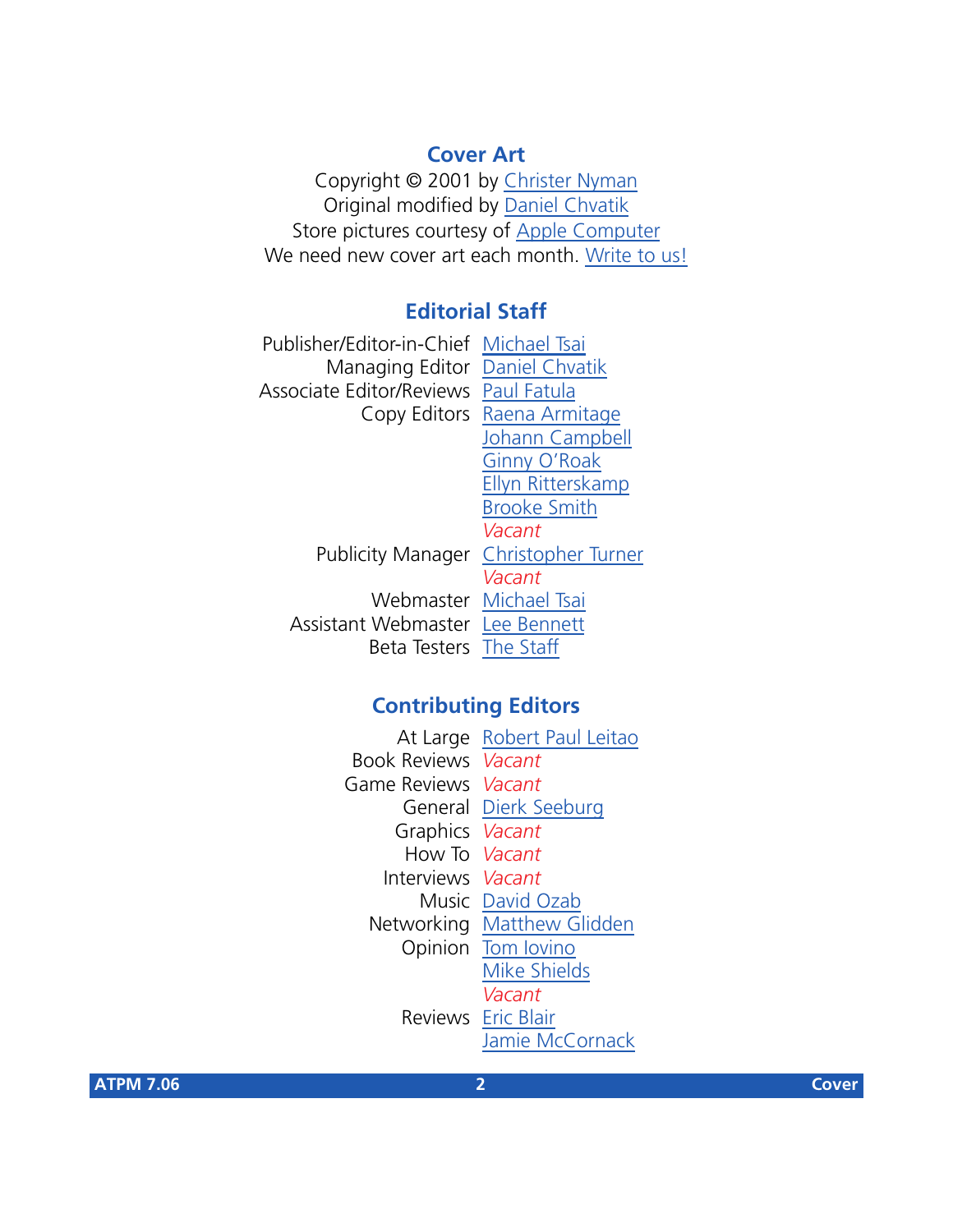[Gregory Tetrault](mailto:gtetrault@atpm.com) [Evan Trent](mailto:etrent@atpm.com) *Vacant* Shareware Reviews *Vacant* Technical [Evan Trent](mailto:etrent@atpm.com)

#### **Artwork & Design**

Graphics Director [Grant Osborne](mailto:gosborne@atpm.com) Graphic Design Consultant [Jamal Ghandour](mailto:jghandour@atpm.com) Layout and Design [Michael Tsai](mailto:mtsai@atpm.com) Cartoonist *Vacant* Blue Apple Icon Designs Mark Robinson Other Art RD Novo

#### **Emeritus**

RD Novo Robert Madill Belinda Wagner Edward Goss

#### **Contributors**

Lee Bennett Eric Blair Paul Fatula Matthew Glidden Edward Goss Jens Grabenstein Tom Iovino Dierk Seeburg Brooke Smith Evan Trent Michael Tsai Christopher Turner *Macintosh users like you*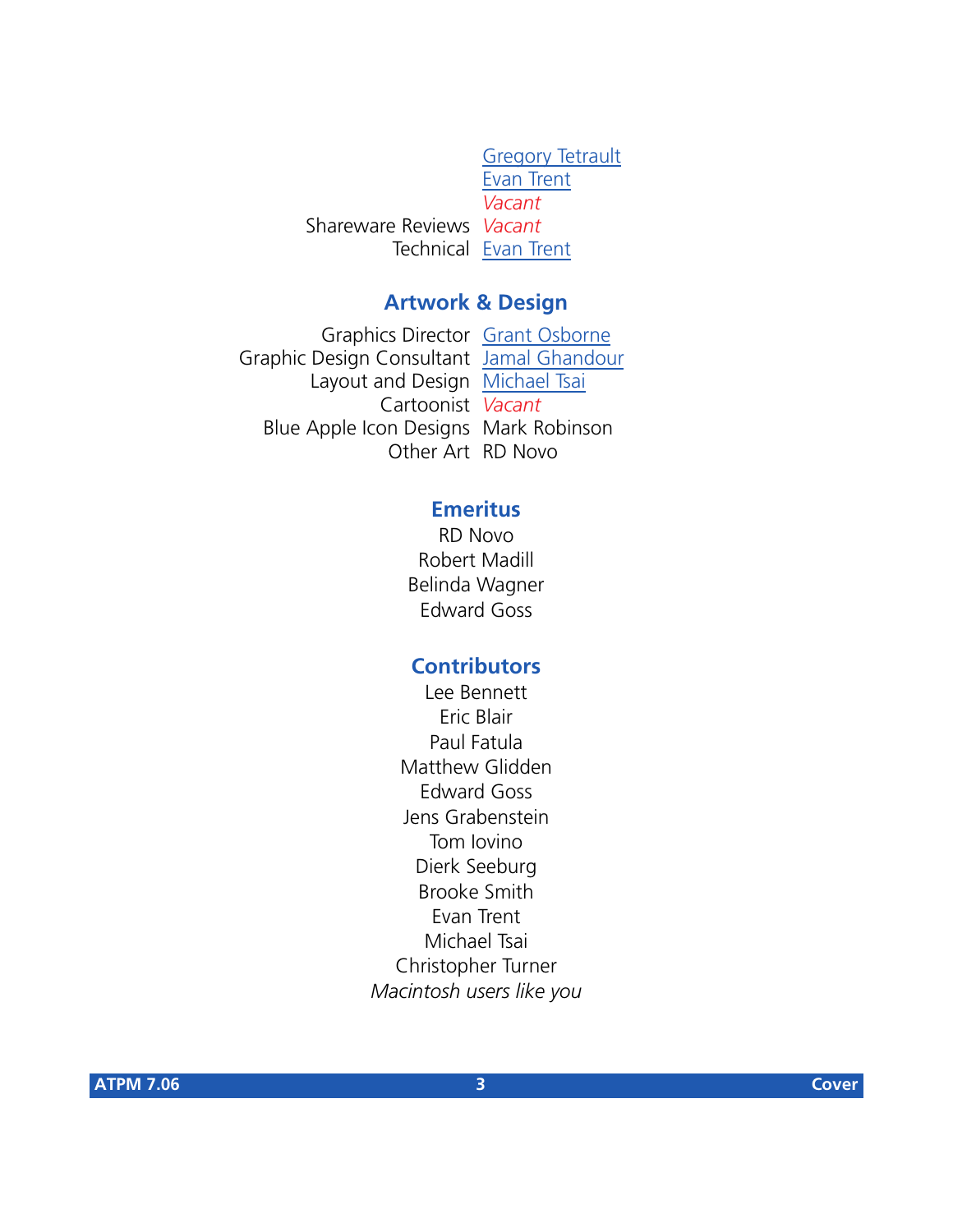#### **Subscriptions**

Sign up for **free** subscriptions using the [Web form](http://www.atpm.com/subscribe/) or [by e-mail.](mailto:subscriptions@atpm.com)

#### **Where to Find ATPM**

Online and downloadable issues are available at [http://www.atpm.com.](http://www.atpm.com)

ATPM is a product of ATPM, Inc. © 1995–2001, All Rights Reserved ISSN: 1093-2909

#### **The Tools**

Acrobat AppleScript BBEdit FileMaker Pro FrameMaker+SGML iCab ImageReady Interarchy ListStar MacPerl MacSQL Monitor Mailsmith Mesh NiftyTelnet StuffIt

#### **The Fonts**

Cheltenham Frutiger Isla Bella Marydale Minion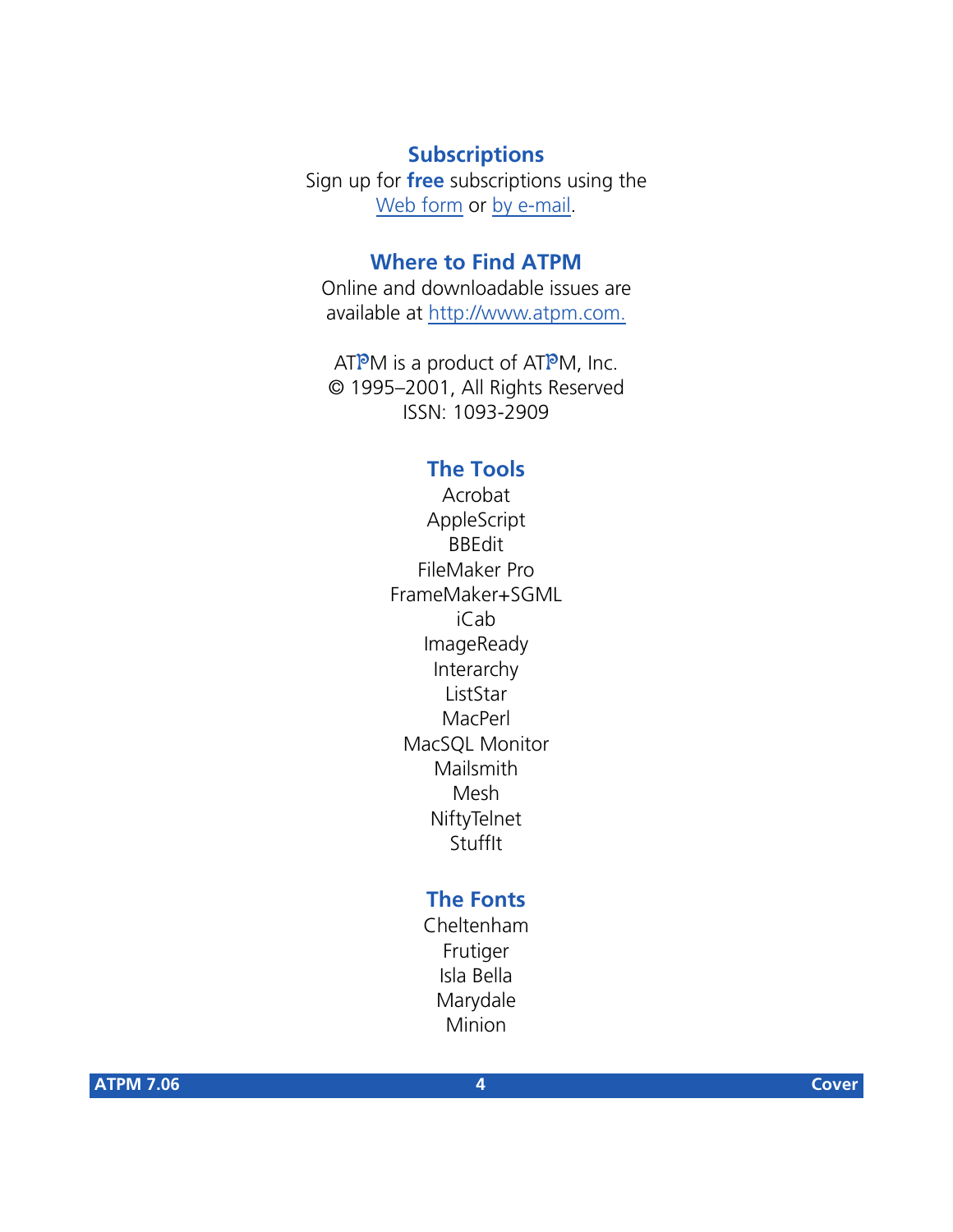#### **Reprints**

Articles and original art cannot be reproduced without the express permission of ATPM, unless otherwise noted. You may, however, print copies of ATPM provided that it is not modified in any way. Authors may be contacted through ATPM's editorial staff, or at their e-mail addresses, when provided.

#### **Legal Stuff**

About This Particular Macintosh may be uploaded to any online area or BBS, so long as the file remains intact and unaltered, but all other rights are reserved. All information contained in this issue is correct to the best of our knowledge. The opinions expressed in ATPM are not necessarily those of this particular Macintosh. Product and company names and logos may be registered trademarks of their respective companies. Thank you for reading this far, and we hope that the rest of the magazine is more interesting than this.

Thanks for reading ATPM.

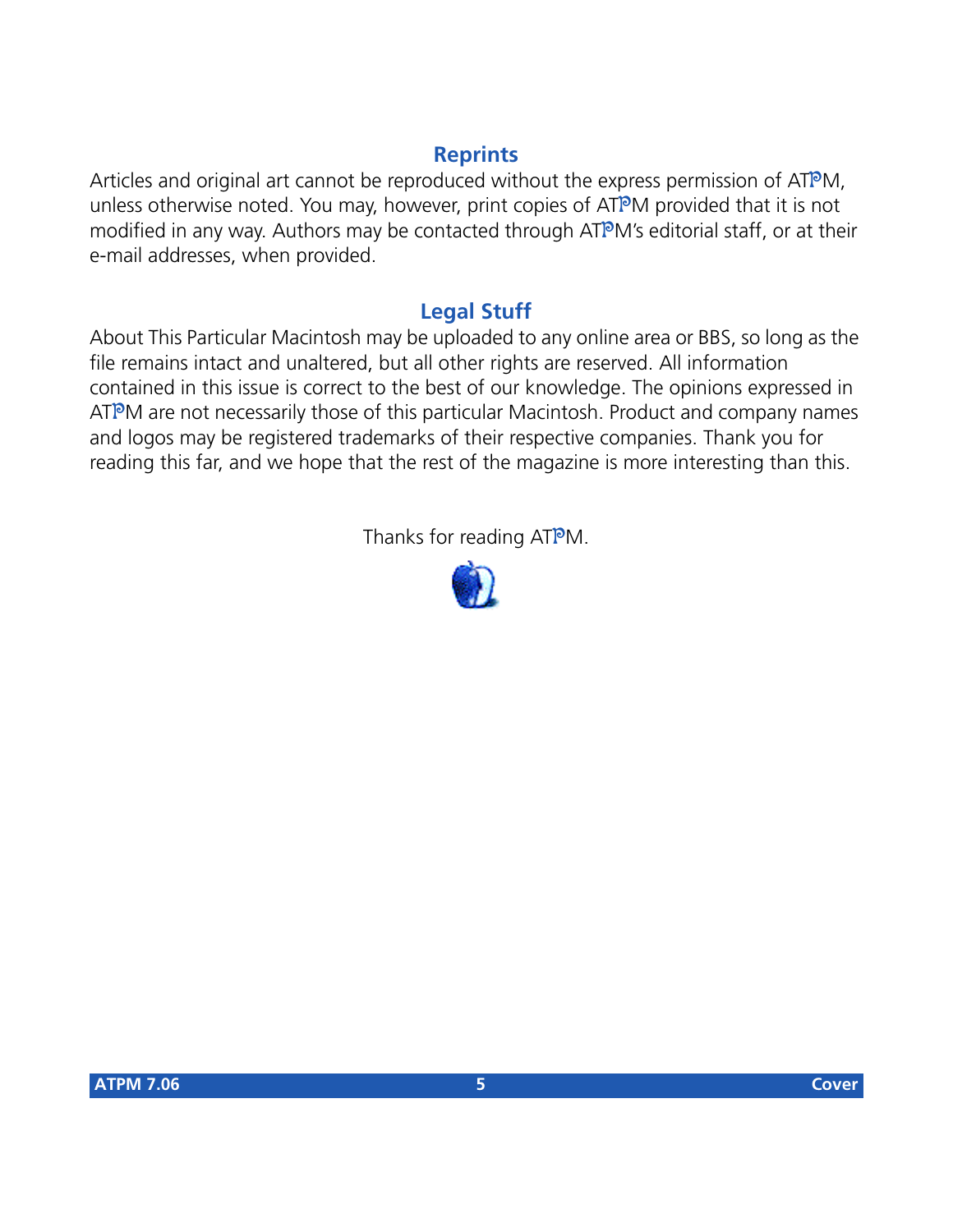## **Sponsors**

*About This Particular Macintosh* is free, and we intend to keep it that way. Our editors and staff are volunteers with "real" jobs who believe in the Macintosh way of computing. We don't make a profit, nor do we plan to. As such, we rely on advertisers to help us pay for our Web site and other expenses.

We would like to thank our exclusive sponsor, Small Dog Electronics, for its generous support of ATPM, the Macintosh, and all things cool. Sponsorship does not imply endorsement, and endorsement does not imply sponsorship. Thank you for your support.



You can help support ATPM by buying from online retailers using the following links: [Amazon.com](http://www.amazon.com/exec/obidos/redirect-home/aboutthisparticu), [MacConnection](http://service.bfast.com/bfast/click/mid9452939?siteid=13311227&bfpage=machomepage), [MacMall](http://www.commission-junction.com/track/track.dll?AID=53427&PID=297078&URL=http%3A%2F%2Fwww%2Emacmall%2Ecom%2Fmacaffiliate), [MacZone,](http://service.bfast.com/bfast/click?bfmid=1942029&siteid=26240435&bfpage=mac_zone) and [Outpost.com.](http://www.linksynergy.com/fs-bin/stat?id=N00D3BtDeo0&offerid=2161&type=3)

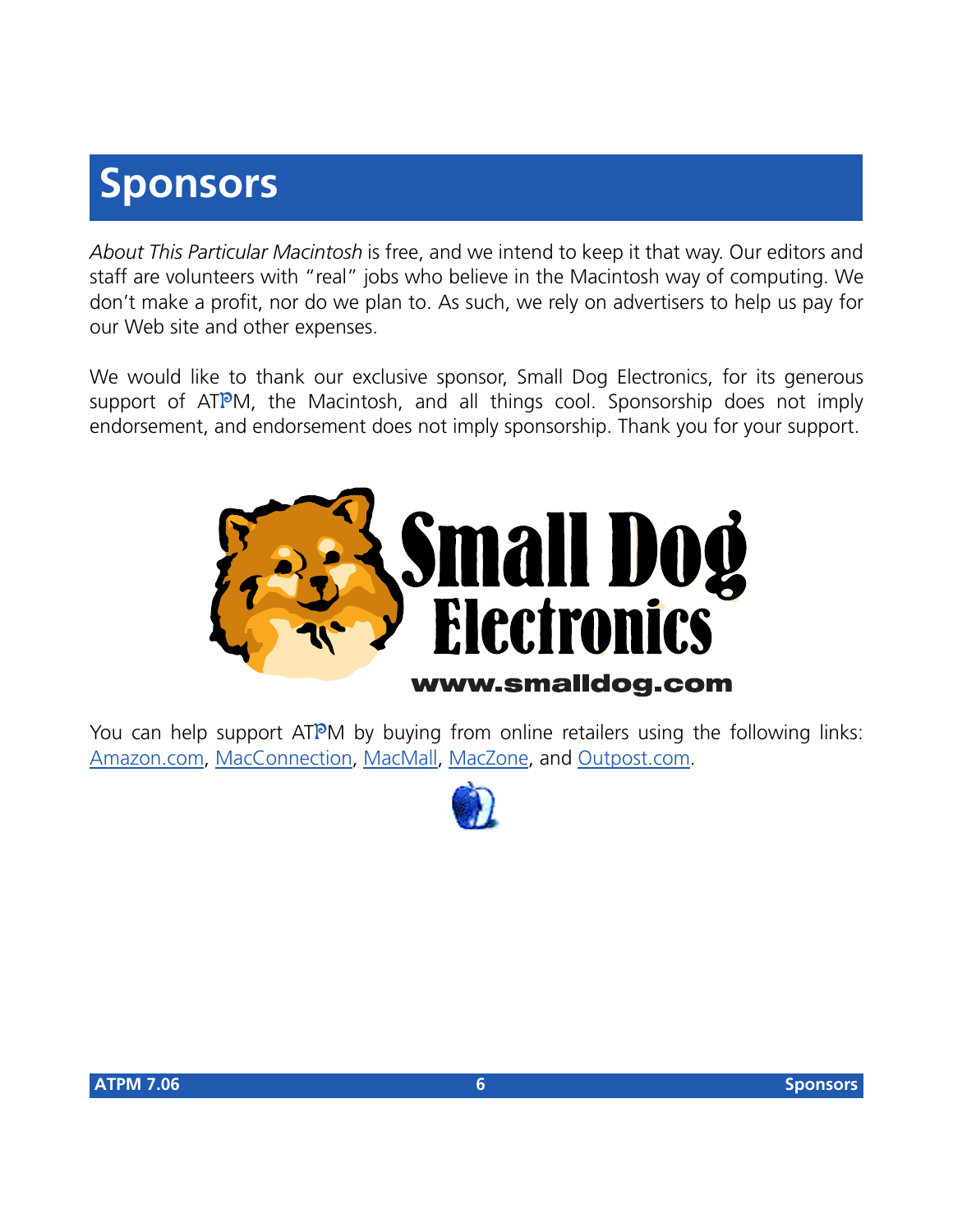# **Welcome**

#### **ATPM News**

Welcome to the June issue of ATPM. We'd like to welcome a new staff member, Dierk Seeburg, to our ranks. Mr. Seeburg will be sharing his knowledge with us in his new *My Apple Wedge* column. You can find the first installment further down in this issue.

Also, long-time staff member Edward Goss introduces his new column, *The Legacy Corner*, in this month's issue. *The Legacy Corner* will be devoted to the "more mature" Macintosh models from past years.

#### **Poll**

Last month's reader poll asked which version of the Mac OS you used most often. 61% of you are using the time-tested Mac OS 9. Mac OS 8 had have again as many users as Mac OS X, 21% compared to 14%.

This month we want to know how interested you are in the new Apple Retail Stores. Go [vote!](http://www.atpm.com/index.shtml#poll)

#### **Columns**

#### **Apple Cider: Don't Panic: Bidding Farewell to the Hitchhiker**

Tom Iovino honors the recently deceased author and Mac enthusiast Douglas Adams.

"These high-profile Mac enthusiasts have done more than just champion the Macintosh platform: they have all achieved great things in their lives by thinking a little outside the box. And, the creation of the Hitchhiker's series and his other books and games could only come from the innovative mind of Douglas Adams."

#### **The Personal Computing Paradigm: Mac OS X Tips**

Michael Tsai introduces some simple tips & tricks to get most out of using OS X.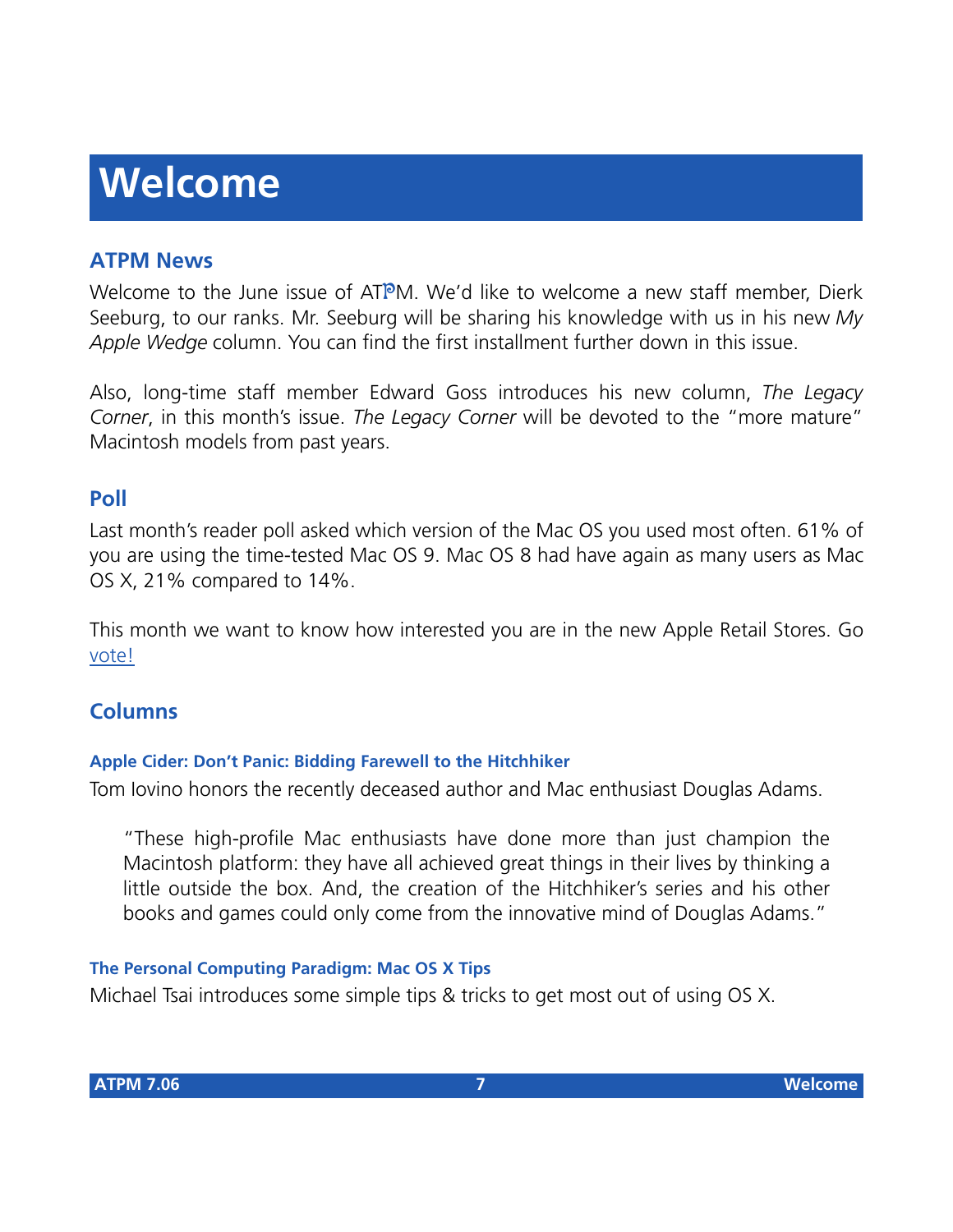"Holding down Command and Option when dragging a file onto an application icon in the Dock forces the application to open the file, even if it doesn't seem to recognize the file's type."

#### **My Apple Wedge: FileMaker Pro Templates Overview and Tutorial**

In his new column, Dierk Seeburg takes a closer look at FileMaker 4's templates and gives a short tutorial on how to customize and script them. Dierk is also soliciting ideas for future FileMaker tutorials.

"I have used FileMaker for over three and a half years now and haven't realized the half of what's possible to implement in FileMaker. Proof of this comes in the plethora of versatile database solutions that can be found as freeware, shareware, or commercial packages all over the Internet. If you think FileMaker is the weakest link, think again—it may be you!"

#### **The Legacy Corner**

Ed Goss invites you to share ideas, tricks, resources, and experiences on using older Macs productively in the age of G4s and Cinema Displays.

"I have been using a Mac since the earliest days of System 7 when I purchased a Mac LC. Currently my wife and I have up and running an LC 575, a Twentieth Anniversary Mac, and my workhorse Power Computing PowerCenter Pro 210, so I feel that I'm a little qualified to speak on behalf of those who find that Legacy Macs still suit their needs. If I don't have an answer to your question, I'm sure one of the other members of the staff can help. What I would like to accomplish is to provide a forum for help with older models, software and hardware upgrades, and a look into the life of those of you who still use older Macs on a daily basis."

#### **About This Particular Web Site**

This month, Paul Fatula introduces several interesting Web sites, including the Macintosh Security Site, Pogo (an online gaming service), the online *Hitchhiker's Guide to the Galaxy*, Lark in the Morning (obscure instruments and books), and Petition Online (start, find, and sign petitions over the Internet).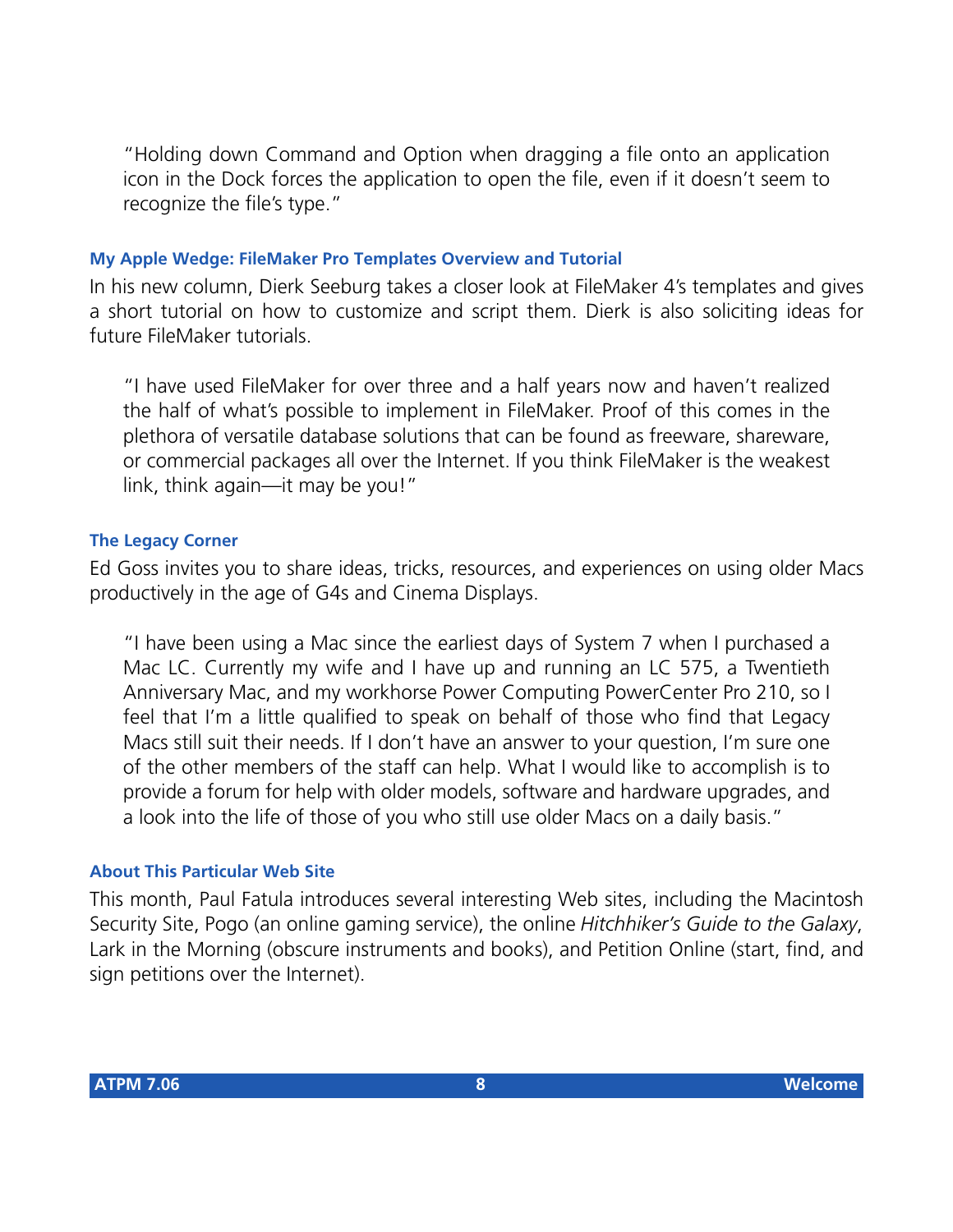#### **How-To's**

#### **Setting up a Hardware Router**

Matthew Glidden explains how to set up a hardware router for shared Internet access.

"Many Internet providers record your computer's Ethernet hardware address (also known as the MAC address, but nothing to do with Macintosh), so that only that computer can use the high-speed service. If this is the case with your provider, do the configuration from the Web browser on the computer you've used to connect to the Internet."

#### **Reviews**

#### **Shareware Roundup: Stickies and Notepads a Part One**

Brooke Smith compares Memory Joggers 1.7, NotePad Deluxe 2.2, iOrganize 3.3.2, and MousePad 1.2.1. All these tools are like the classic NotePad on steroids.

"A Macintosh computer comes with its own notepad and stickies programs. However, if you're a connoisseur of stickies and notepads, then it's fun to explore other programs that go beyond the basics."

#### **Book Review: Crossing Platforms**

Paul Fatula describes how this book can make your platform transition easier and less frustrating.

"Whether you're a recent convert to Macintosh from the Windows world, or circumstances have made you abandon your Mac for a Windows machine, using a new operating system can be pretty daunting. You're already familiar with how one system works, and how to make it do what you want, but suddenly you're on a new platform and trying to wing it."

#### **Turbo Mouse Pro**

Eric Blair examines the merits of this newest trackball addition to the Kensington family of peripherals.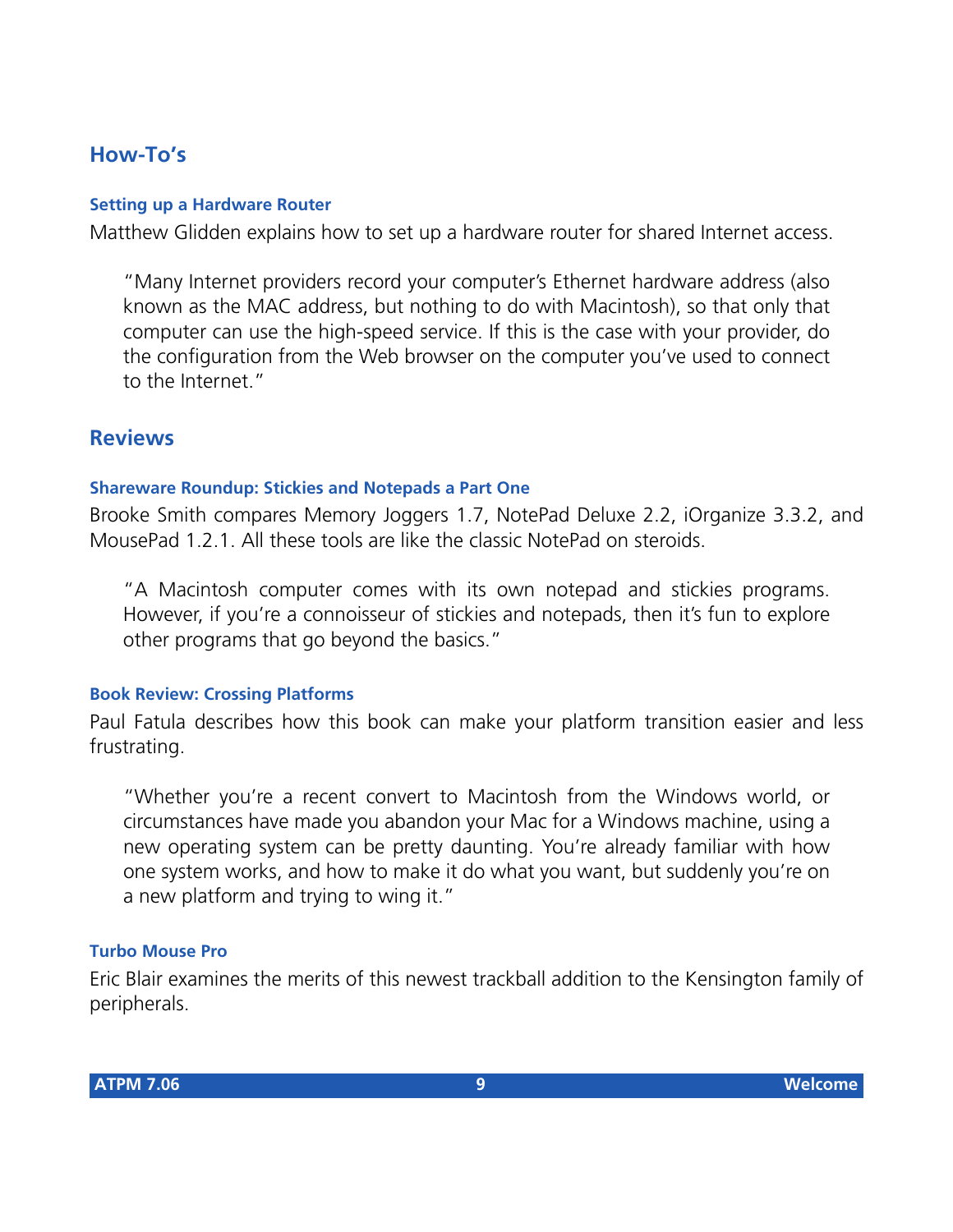"Moving from the Classic version of MouseWorks to the OS X version can be a bit of a shock at first. Looking at the interface, you can tell right away that some things are missing."

#### **Extras**

#### **Interview: Dan Bailey, Fontosaurus Text**

Christopher Turner interviewed Dan Bailey from Fontosaurus Text, an online font foundry, about fonts, Macs, and Windows.

"*ATPM:* What do you look to for inspiration when developing a new font?

*Dan Bailey:* Man, I look everywhere. Uhop Deluxe/Uhop Lite was inspired by two different things: (1) the IHOP sign, and (2) the old Dodge Neon lettering. […] "

#### **Desktop Pictures: Flowers and Southern California**

Jens Grabenstein is happy to share this spring's pictures of flowering trees and blossoming flowers with us. The images were shot around his place on Long Island and during a short trip to Boston.

The pictures from Southern California were taken by Lee Bennett while on a trip to southern California in May 2001. Five pictures are from the San Diego Zoo's Wild Animal Park, one is from Balboa Harbor, and one from the Riverside vicinity.

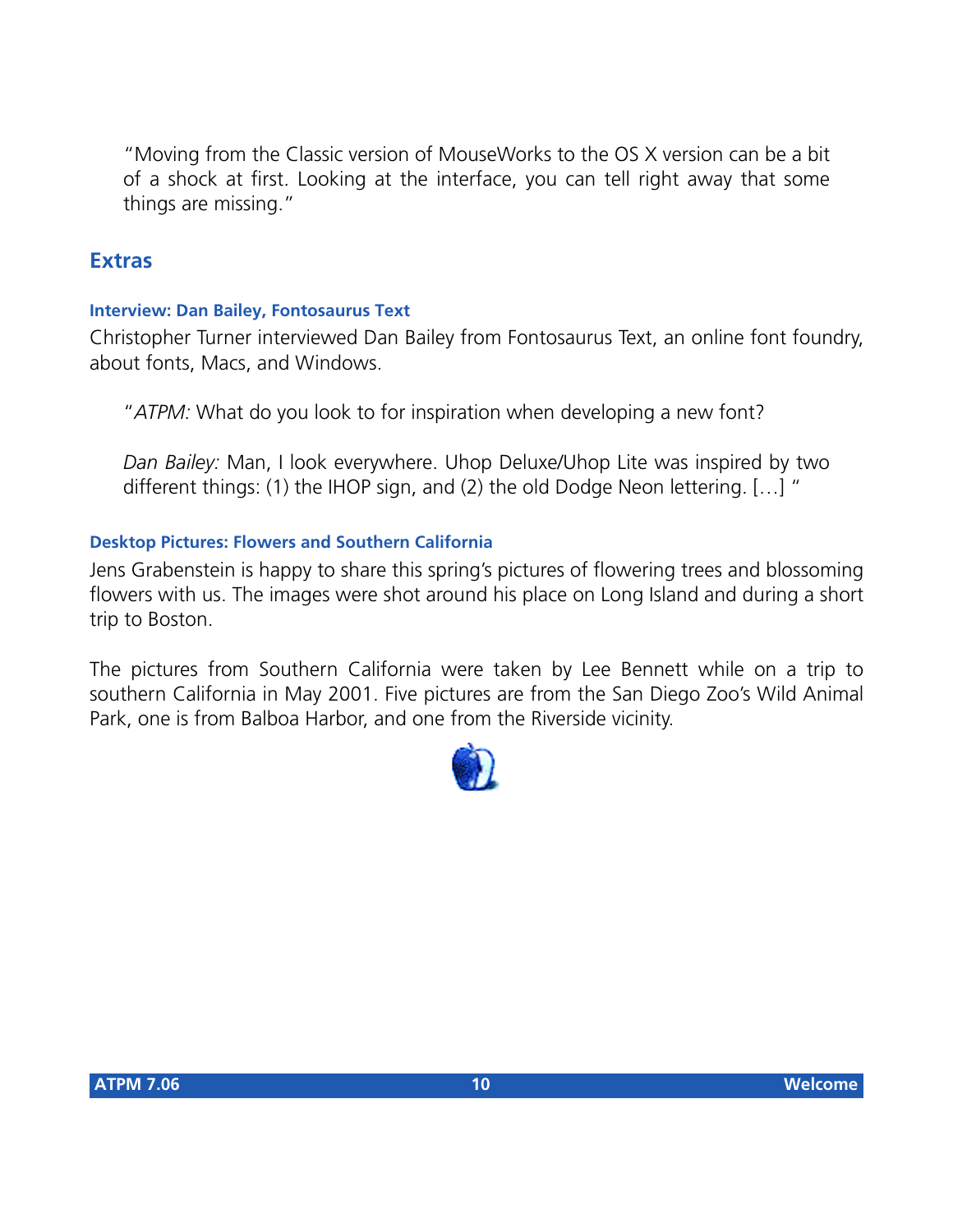# **E-Mail**

#### **Mac OS X Speed**

I have the exact same configuration as [yours](http://www.atpm.com/7.05/paradigm.shtml) and yet OS X runs like a dream on mine. It is fast and the Classic programs after the 10.0.2 update launch so fast that I believe they are running faster than in native mode.

The stability is absolutely better than 9.1, which used to freeze on this machine every now and then (about once every few days). I do not have any SCSI drives hooked up on mine, only external FireWire drives. I have my hard disk partitioned into four volumes: the first two smaller volumes have either 9.1 or OS X installed. I do not save my files on those and keep these two drives absolutely free of documents, if I can have it that way.

I believe that the OS runs faster and cleaner on a well defragmented drive (with about 3 GB of free space on mine), and my policy will be to just save all my files on the other volumes. Since this is a totally new OS, doing so will allow me to troubleshoot the system more easily, including reinstallation of the software if need be. I also made sure to use only the extension set of 9.1, when launching classic because my full 9.1 set seems to slow down the launching process by quite a bit.

*—Viviana Wong*

Classic performance is indeed quite good for me, but the speed of native applications leaves a lot to be desired. *—Michael Tsai*

#### **AppleScript Messages Not Understood**

I'm experiencing some irregular behavior with AppleScript under OS 9.1, and wonder if someone can help me continue using the scripts I had working under 9.0.4, and at first even under 9.1—they're central to my efficient working.

When it doesn't work, the message I get is "xyz doesn't understand the «event sysodlog» message."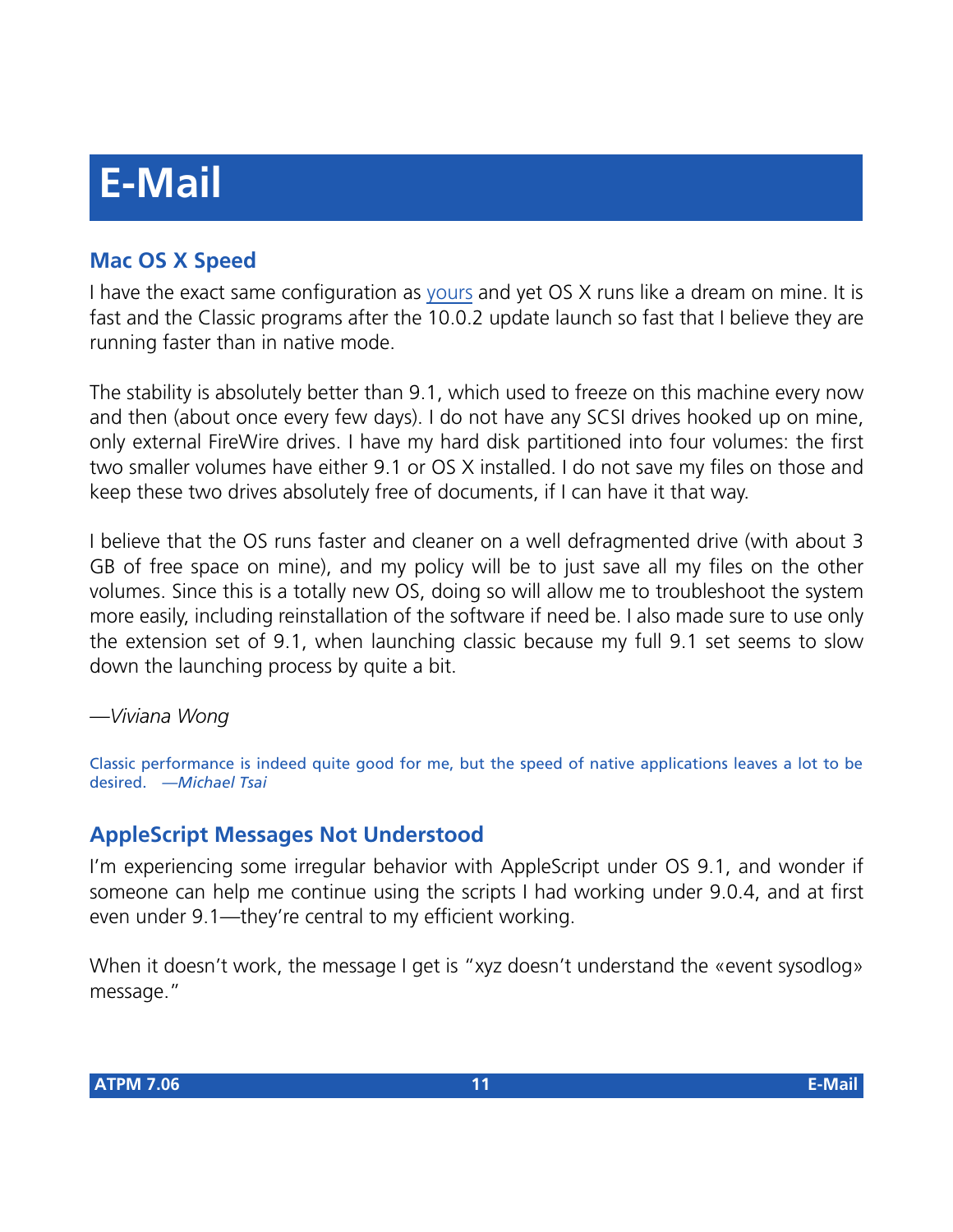As far as I can the see the installer put in the extension AppleScript 1.5.5 for Mac OS 9.1, though not the extension AppleScriptLib 1.4 for Mac OS 9.0; I've tried with and without the AppleScriptLib, but the behavior is the same either way…

*—David Kettlewell*

I suspect the problem is related to the Scripting Additions directory. This directory contains additions to the Applescript language. Many of your scripts may depend on these files and if they are absent the result may be difficult to interpret.

If you have a backup of your old system, under 9.0.4, you can just copy over the items from the Scripting Additions folder which aren't in the 9.1 folder (don't overwrite existing items—just to be safe). If not check the comments of the scripts that are failing and see if they make mention of required additions. Failing that you could download some of the more popular additions available online and cross your fingers. *—Evan Trent*

#### **New iMac Motifs**

I missed last month's [poll](http://www.atpm.com/polls/).

I would like to comment that perhaps the way forward is less airy fairy color schemes and to suggest a futuristic color/materials scheme, e.g. a metallic alu look—a shining example of modern design, maybe a mirror look. You could examine your hair style whilst examining your work.

I don't know—*just think different for a change*.

*—Andi*

#### **Upgrading a Power Mac G4**

I have a G4 350 and want to know if its processor can be upgraded. Where and how do I buy new processor? Prices of same if possible?

*—Bill Wolken*

Yes, your G4 350 is definitely upgradeable. The question is which upgrade "type" is compatible with your particular machine. I cannot tell from your question if you have a G4 350 PCI or G4 350 AGP graphics machine. Despite their similar names and identical processors, those two machines are actually quite different. As a result different upgrade cards must be used for each machine. To help figure out which machine you have (if you don't already know) check [Apple's knowledge base](http://kbase.info.apple.com/cgi-bin/WebObjects/kbase.woa/wo/3.25.17.5.0.0.1.8).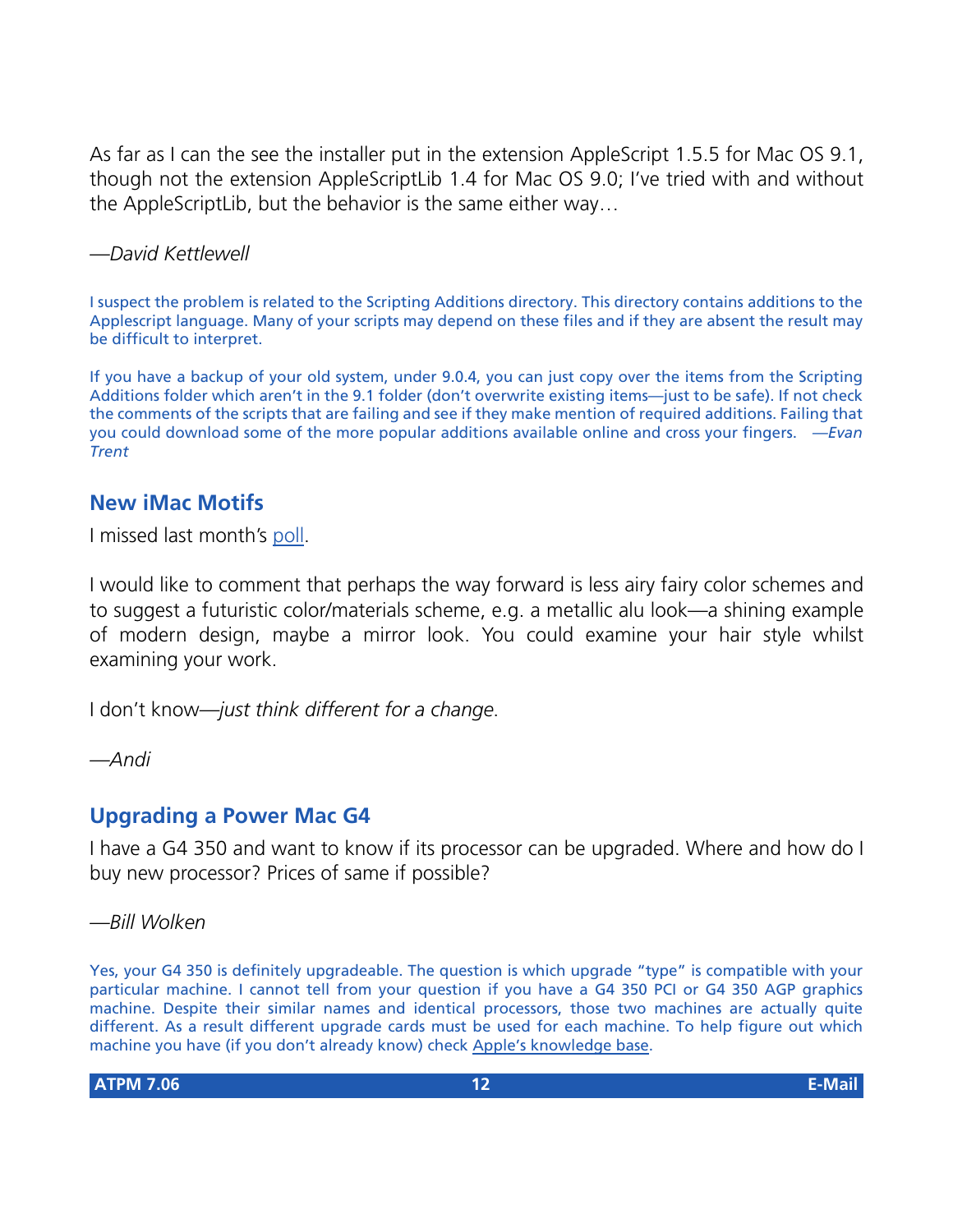Then when you know, consult [Accelerate Your Mac,](http://www.xlr8yourmac.com) which is an invaluable resource for all sorts of upgrades, both related and unrelated to the processor.

Since Newer Technology (RIP) is no longer, my personal recommendation is Sonnet Technology's upgrades. They make [a model for the G4 PCI machine.](http://www.sonnettech.com/product/encore.html)

You could upgrade to either a 400 or 500 MHz G4. I don't recommend purchasing the 500 MHz G3 chip, though it is listed as being compatible.

There is also [a model for the G4 AGP](http://www.sonnettech.com/product/encore_st.html). This upgrade is a dual 500 MHz processor card which will give you a speed bump from 350 to 500, and then throw in an extra processor, making multi-processor–aware applications, like Photoshop, considerably faster. Mac OS X will also take advantage of multiple processors. It is the only upgrade I know of for the G4 AGP machine.

PowerLogix also makes an [upgrade](http://www.powerlogix.com/products/powerforceZIFg4.html) for the G4 PCI, but I don't see one for the G4 AGP.

XLR8 also makes a [single-processor upgrade](http://www.xlr8.com/ProductInfo/machspeedg4zmpe/index.html) and a [multi-processor upgrade](http://www.xlr8.com/ProductInfo/MPUpgrades.html) for the G4 PCI. They do not make an upgrade for the G4 AGP. *—Evan Trent*

*Copyright © 2001 the ATPM Staff,* [editor@atpm.com](mailto:editor@atpm.com)*. We'd love to hear your thoughts about our publication. We always welcome your comments, criticisms, suggestions, and praise. Or, if you have an opinion or announcement about the Macintosh platform in general, that's OK too. Send your e-mail to* [editor@atpm.com](mailto:editor@atpm.com)*. All mail becomes the property of ATPM.*

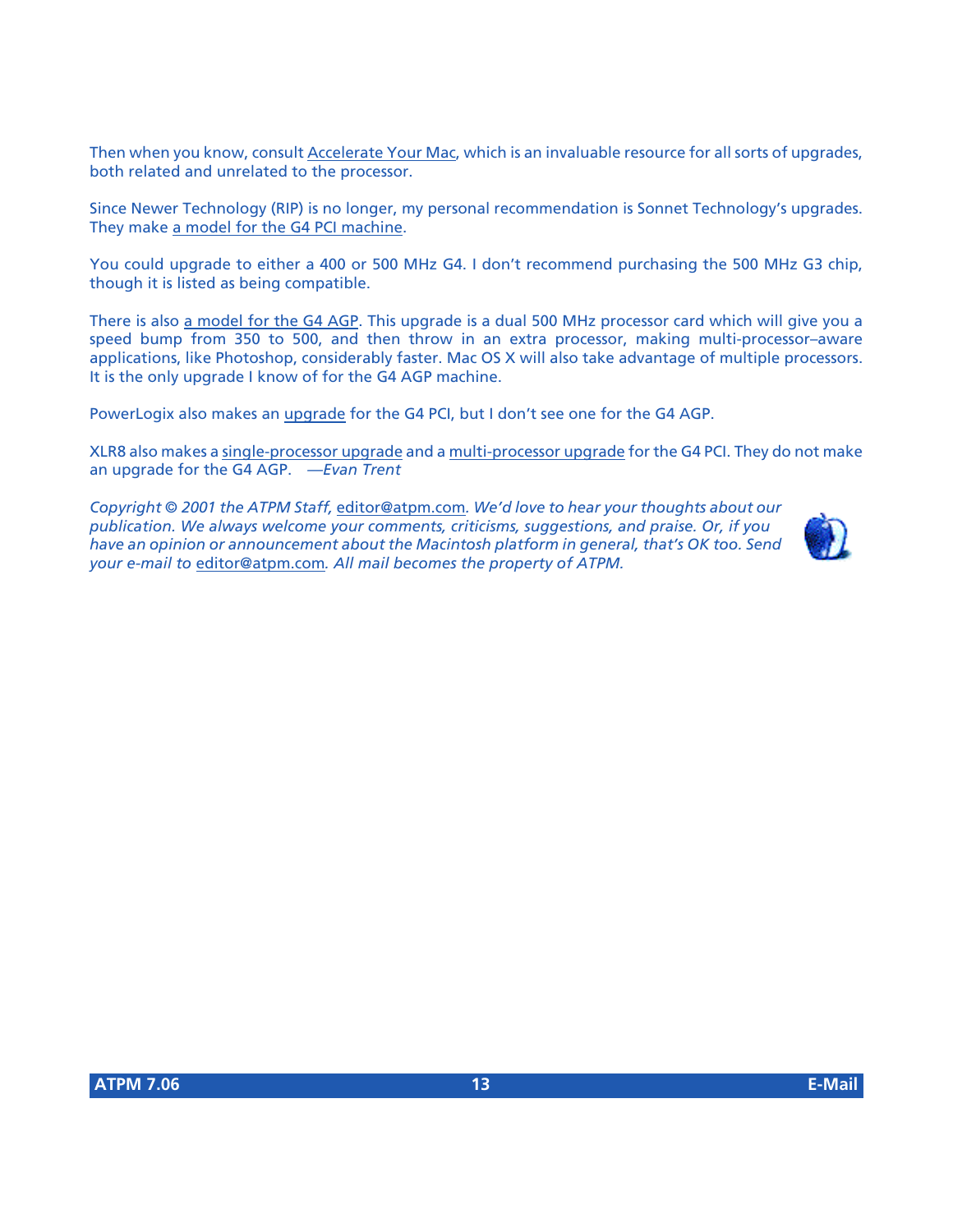## **Don't Panic: Bidding Farewell to the Hitchhiker**

I have always loved to read.

Growing up with two brothers—one who loved fast cars and the other who played every sport known to man—made this a difficult hobby to pursue. More often than not, I would be nose deep in a book when one of these guys would come barging in, looking for someone who could either help him bleed brake lines or serve as the quarterback in a game of backyard tackle football. Of course, Mom would tell me that getting out of the house was good for me, so I usually had to break out the trusty bookmark and put in my time helping out my brothers—ready to return to the pages as soon as possible.

Reading for me was such an escape. I think the first time I got the bug was when my third grade teacher read a chapter of J.R.R. Tolkein's *The Hobbit* to us every day for a month or so. I had no idea that books without pictures could open your mind and transport you to far away places.

I started to read as much as possible after that. Granted, the *Lord of the Rings* trilogy was a little over my head so young, but I plowed on, undeterred.

In my freshman year of high school, one of my friends who also liked to read asked me if I had ever read this great new book, *The Hitchhiker's Guide to the Galaxy* by Douglas Adams. No, I hadn't, but the way he described the book made me want to go out and get a copy.

Since I didn't have a job at the time, I figured that the best way to get a copy was to wait until Christmas. So, sure enough, on Christmas morning I headed downstairs to see, amidst the pile of other goodies, a copy of *Hitchhiker's Guide*.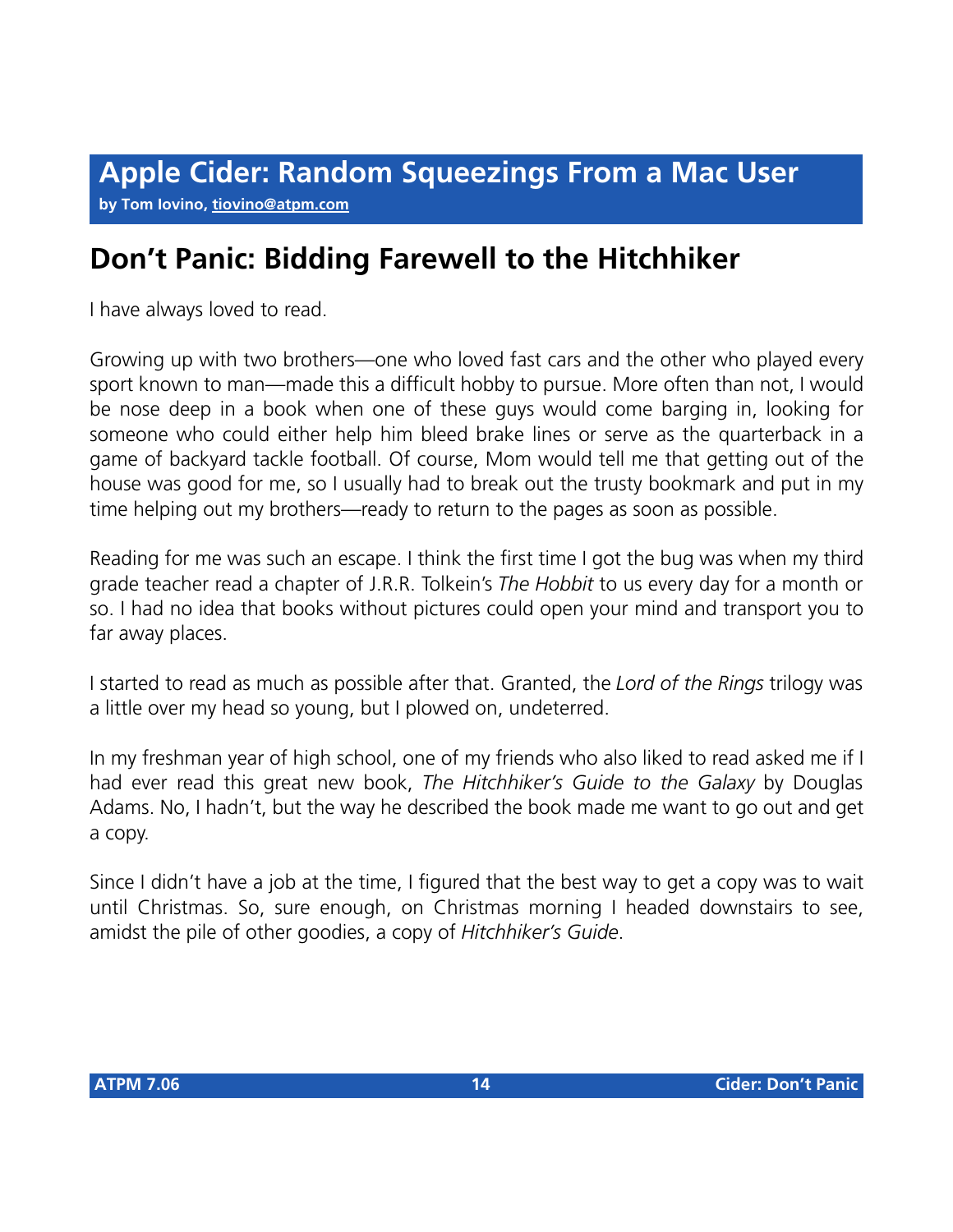I spent the rest of the day firmly entranced as I devoured the book, pausing only to laugh out loud, spend time with the relatives, and give the other gifts a look-see. Soon, the names Ford Prefect, Arthur Dent, and Zaphod Beeblebrox were ingrained in my mind, and the wild antics they participated in had me chuckling.

Just as I was getting that sad feeling as I came to the end of that book, I was happy to hear that there were three more books in his four-part-trilogy.

In less than a week and a half, I had plowed through *The Restaurant at the End of the Universe*, *Life, The Universe and Everything*, and *So Long, and Thanks For All The Fish*. Each left me in stitches and with the knowledge I needed to join in with some pretty intense and funny conversations when I went on to college.

Later on in life, after I had graduated college and moved out into the real world, I found myself re-reading these books for a laugh, and for some practical advice. My Don't Panic pin was at my desk for years at work, until one day someone I had met—a big Douglas Adams fan herself—asked if I could part with it. I gave it to her, because it wasn't anywhere as useful as a towel.

Just before I started writing for ATPM, I spent a lot of time surfing at the Apple Web site, when I noticed Douglas Adams was an advocate for Macintosh. In fact, Douglas was one of a select group of those who Think Different—the Apple Masters.

The Apple Masters are high-profile people from many disciplines who have discovered and come to appreciate the ease of use, flexibility and power of the Macintosh platform. This list of Apple Masters reads like a Who's Who of World Culture.

Actors such as Lauren Bacall, Harrison Ford, and Richard Dreyfuss grace this list. Musicians such as Bryan Adams, Herbie Hancock, and Peter Gabriel are there, too. Notables of the scientific community such as physicist Dr. Donald Glaser, Astronaut Dr. Mae Jemison, and Paleontologist Dr. Meave Leakey are on the list right next to authors Tom Clancy, Michael Crichton, and Douglas Adams.

These high-profile Mac enthusiasts have done more than just champion the Macintosh platform: they have all achieved great things in their lives by thinking a little outside the box. And, the creation of the *Hitchhiker's* series and his other books and games could only come from the innovative mind of Douglas Adams.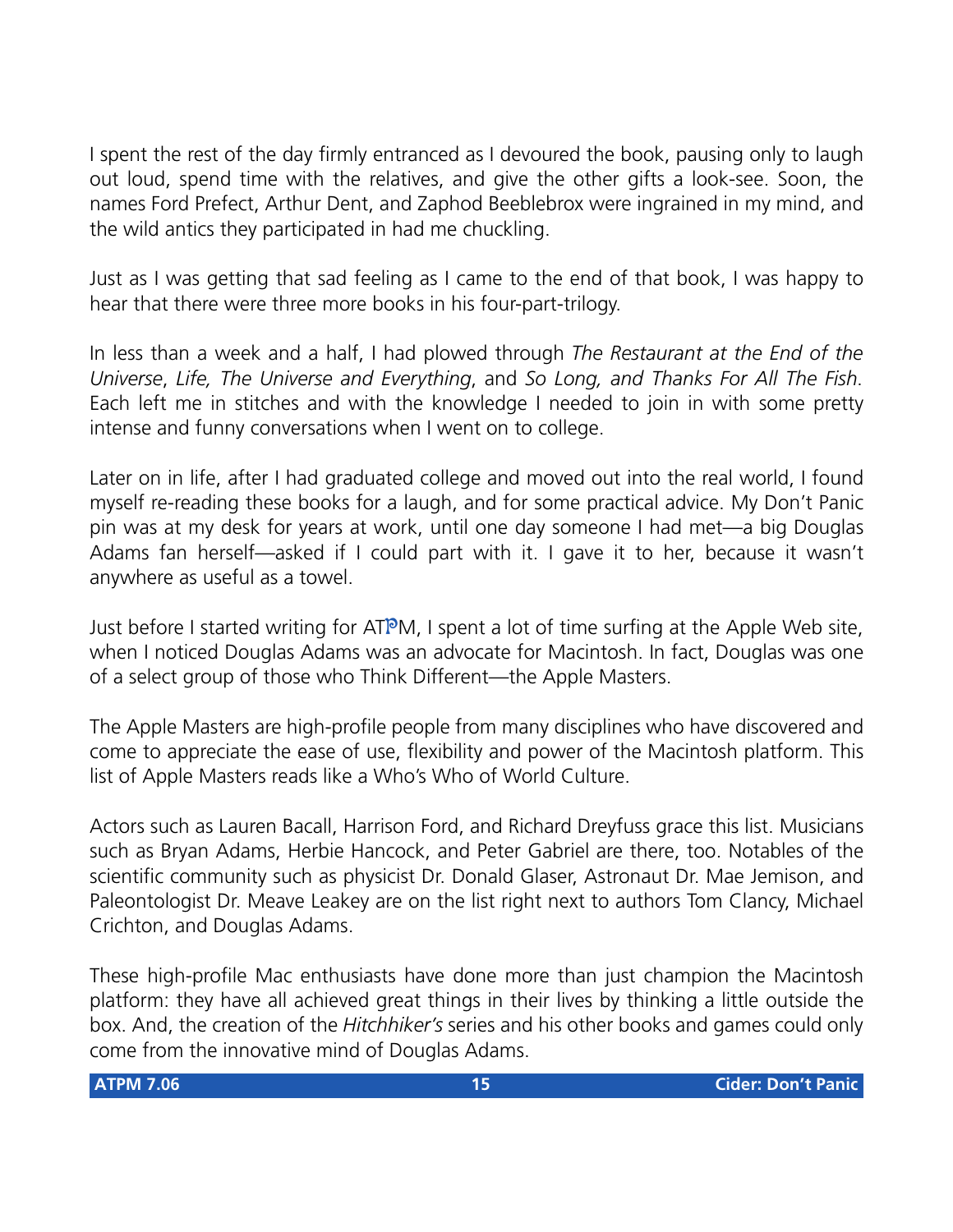The partnership between Adams and Apple was an undying love at first sight. According to Adams:

I'd tried out a variety of early computers—an Apricot, a DEC Rainbow and then one day towards the end of 1983 I was at the offices of Infocom, laying plans for the text-adventure game of "The Hitchhiker's Guide to the Galaxy," when someone said to me, "We've got something in the next room that might interest you. It just arrived…" It was a Macintosh. It was love at first sight. They couldn't drag me away from it. It was the first time I came across a computer that seemed to be designed by someone with a creative imagination.

Since that fateful day in 1983, the Macintosh played a pivotal role in his career. When asked how the Macintosh had inspired him, his remarks were telling:

Just by being a joy to use. There are certain key things in life—I'd include pens, cars, cameras, restaurants, saws, shoes and beds—which you just need to feel comfortable and at home with if you're going to do your best work. It's the same with the Mac. You can talk all you like about chip architectures, bus speeds, software/hardware integration and interface issues—all of these are very important—but the most important thing is how they come together. I've been using the Mac since 1984 and I use it for everything other than cleaning my teeth.

When I opened my newspaper on the 12th of May, I was stunned to see that Adams had passed away from a heart attack the day earlier. At a way-too-young age of 49.

Busy and creative to the end, he had been working with Disney on the movie version of the popular *Hitchhiker* series, and receiving accolades for the computer game *Starship Titanic*, which recently won a Codie Award for Best New Adventure/Role-Playing Software Game.

Some of the best lessons we can learn come from following the example of a life well lived. Checking around the Internet, I have seen hundreds of heart-felt tributes to Adams. For each of these people—and thousands of others like them—he reached out with his creativity, humor, and talent to affect their lives in a positive way. One quote from Adams I came across can serve as an inspiration to many: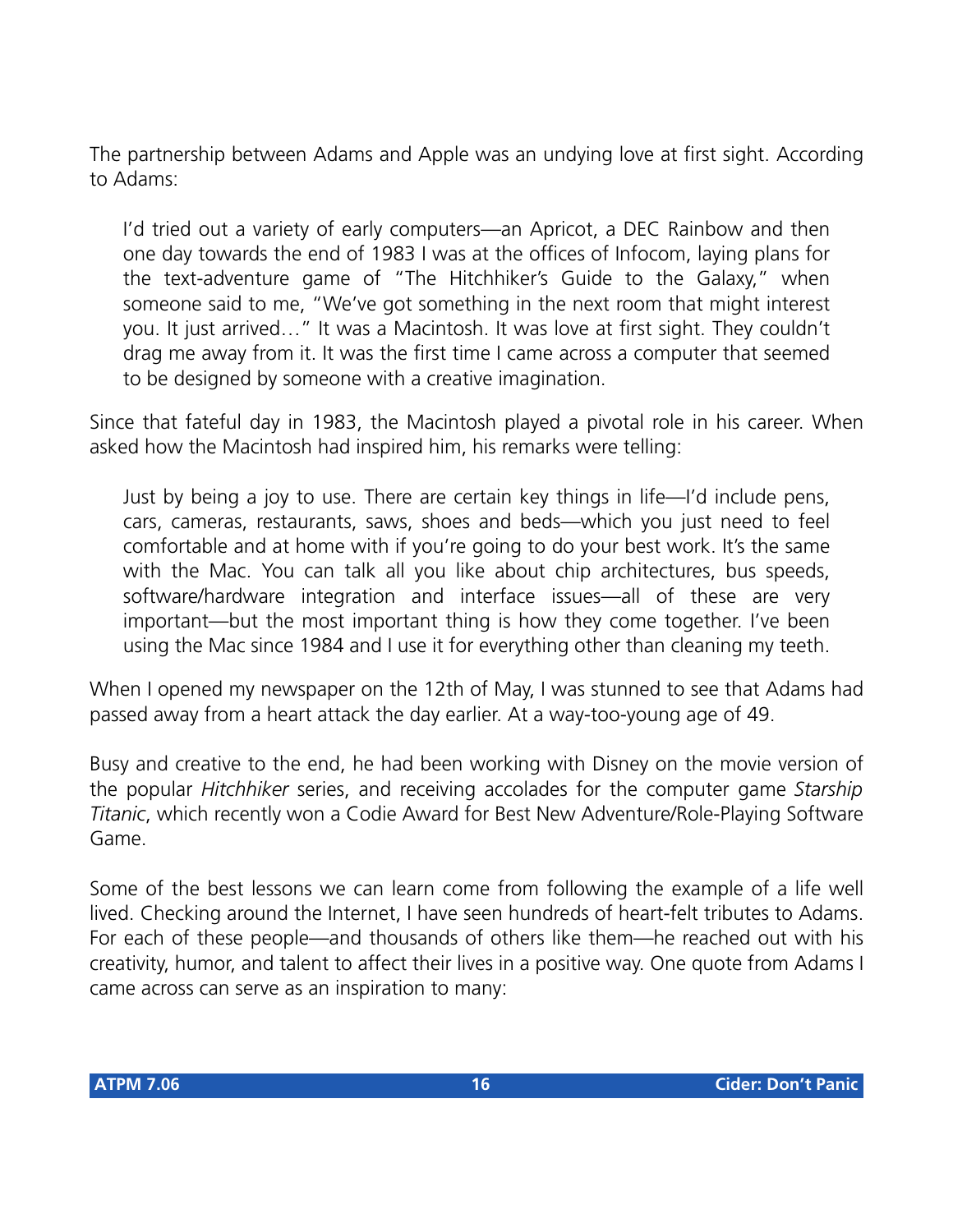The single most important thing we can do in our lifetimes is to educate our children well.

It's my hope that each of you who found his writing entertaining and inspirational can take these words to heart, and create something which can touch many from your talents.

Doug—here's your towel. It's about the most massively useful thing an interstellar hitchhiker can have.

42.

*Copyright © 2001 Tom Iovino,* [tiovino@atpm.com](mailto:tiovino@atpm.com)*.*

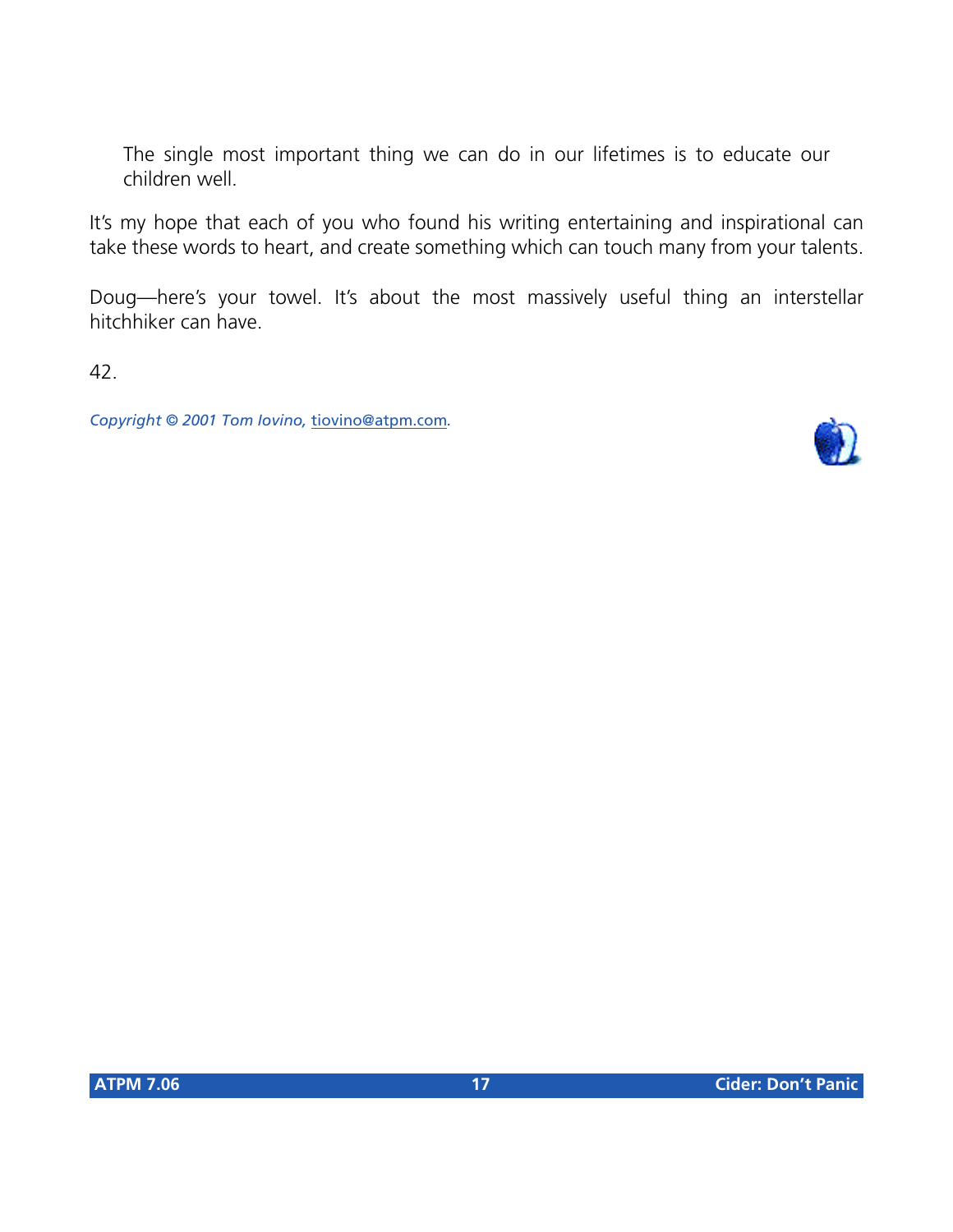**by Michael Tsai, [mtsai@atpm.com](mailto:mtsai@atpm.com)**

## **Mac OS X Tips**

After a few months of using Mac OS X mostly full-time, I've discovered some tips for using it effectively. This column lists some of the less obvious ones, which often involve holding down modifier keys. If you have a good tip that's not mentioned here, please pass it on to [mtsai@atpm.com](mailto:mtsai@atpm.com) so I can include it in a future issue of ATPM.

#### **Dock**

- Command-Tab and Command-Shift-Tab cycle forward and backward through the open applications. (Let go of the Command key to switch to the application selected in the Dock.)
- Command-Tab and Command-Shift-Tab also work with the mouse button held down, allowing you to begin dragging something and switch applications during the drag to bring the destination window into view.
- Normally you can permanently add an application to the Dock by dragging its icon there. If an application is already open, you can make it stay in the Dock by Controlclicking the icon and choosing Keep In Dock. (It took me a week to notice this; at first I would quit a running application, drag its icon to the Dock, and then relaunch it. Sometimes I don't give Apple enough credit.)
- Holding down Command and Option when dragging a file onto an application icon in the Dock forces the application to open the file, even if it doesn't seem to recognize the file's type.
- Option-click on an application's icon to switch to it and hide the current application.
- Option-click on a window's minimize button (the yellow -) to put all its application's windows in the Dock.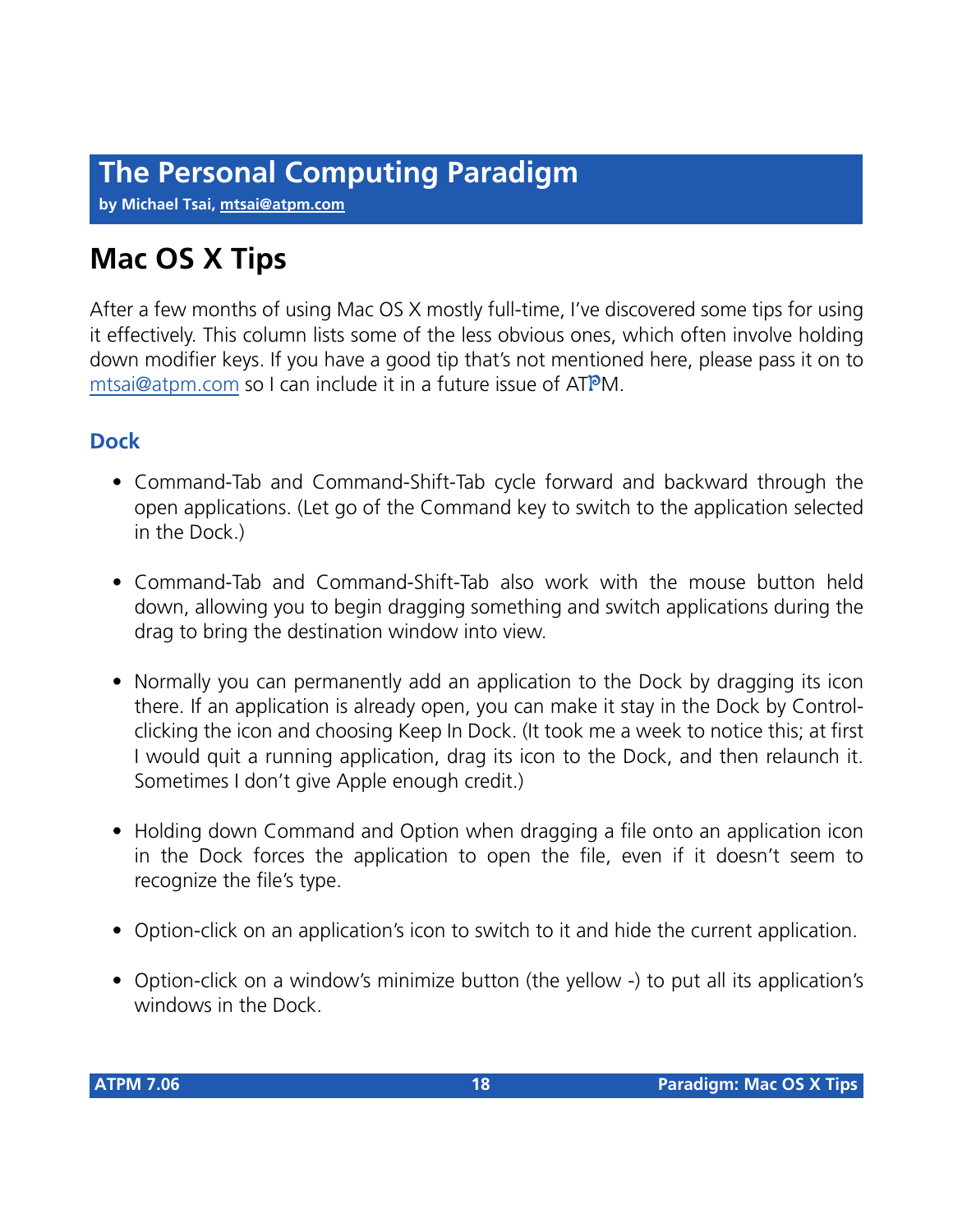- Command-Option-click on an application's icon to switch to it and hide all other applications.
- Command-Option-D hides/shows the Dock.
- You can quit an application using the contextual menu from its Dock icon. Hold down Option to make Quit change to Force Quit.
- When resizing the Dock (by dragging the vertical line), holding down Option will make it snap to common icon sizes (like 32x32) that look better than scaled ones.
- [Docking Maneuvers](http://homepage.mac.com/isleep/) can change the orientation of the Dock. This is however an unsupported feature and does not work well with multiple display setups.

#### **Toolbars**

- In Cocoa applications such as Mail, you can cycle the toolbar between the icon, text, and icon and text modes by Command-clicking on the white gumdrop near the top right hand corner of the window.
- Hold down Command to rearrange icons in the toolbar without going into the customize mode.
- In Mail and OmniWeb, click on the chasing arrows to display the network activity window.

#### **Finder**

- With the cursor over a truncated filename, hold down Option to make the tooltip appear immediately.
- In the list and column views, Shift-click to select a range of items and Command-click to select multiple discontiguous items.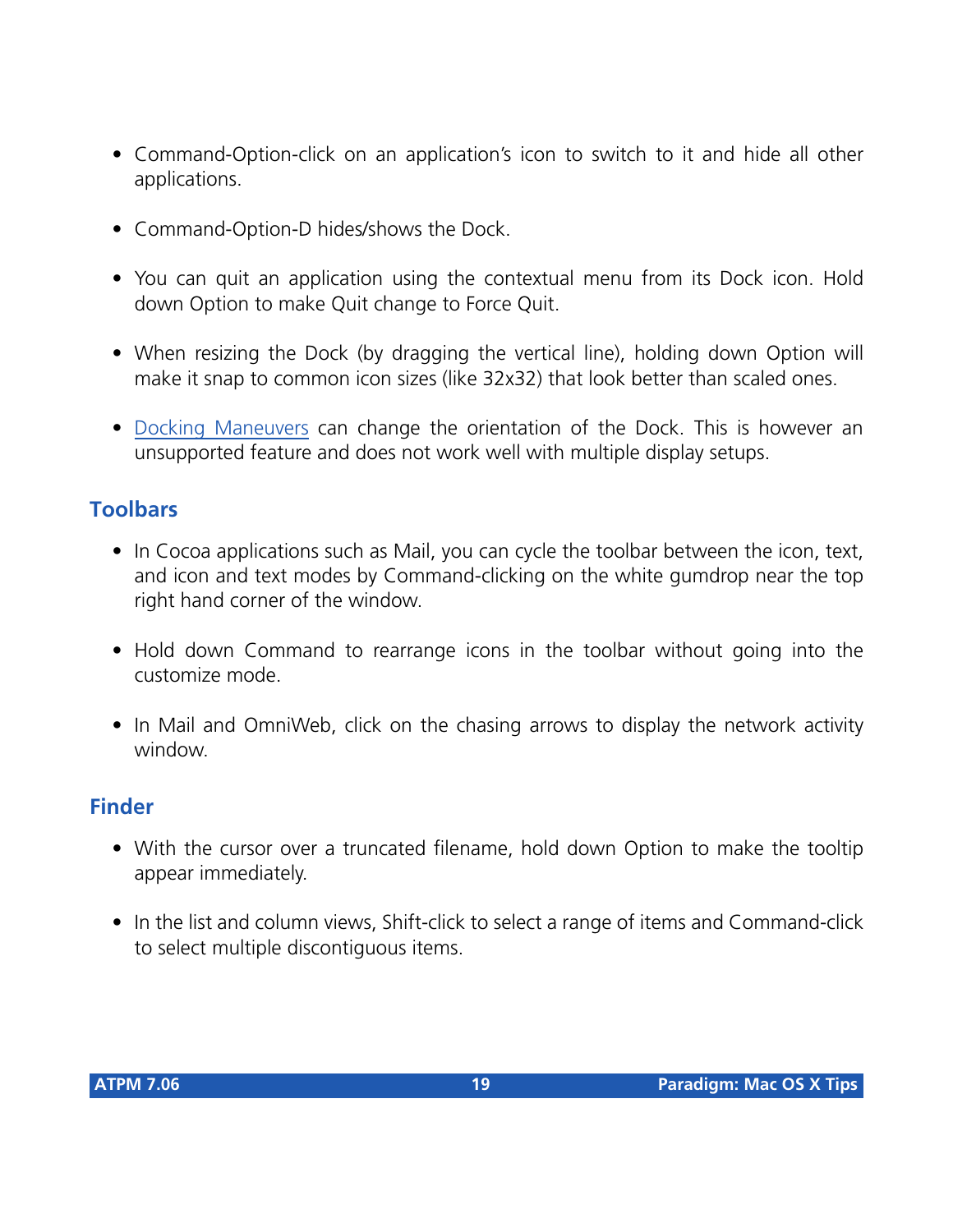- You can use the pictures from the photographic screen savers as desktop pictures. Navigate to /System/Library/Screen Savers/, click on a screen saver and use Show Package Contents to open the screen saver's package. Navigate within the package to Contents/Resources/Images/ to find the images and copy them to some other location. Finally, select the desired picture as your background.
- Copying track files from an audio CD to a hard disk extracts the sound in AIFC format. (In Mac OS 9 you can accomplish this using QuickTime Player or iTunes.)

#### **Fonts**

• [TinkerTool](http://www.bresink.de/osx/TinkerTool.html) can configure the font anti-aliasing and smoothing thresholds. Unfortunately, it cannot prevent Mac OS X from anti-aliasing the system font (Lucida Grande).

#### **Cocoa Text Fields**

- The normal Mac keyboard navigation commands work, including: arrow keys to move left or right one character; arrow keys plus Option to move left or right one word; and arrow keys plus Command to move to the beginning or end of a line.
- Emacs-style keyboard navigation also works. It's less intuitive but may be easier to use with one hand on the mouse. Control-F and Control-B move forward and backward one character, Control-P and Control-N move up and down one line, and Control-A and Control-E move to the beginning and end of the line respectively.
- There are also Emacs-style editing commands: Control-K "kills" the text from the cursor to the end of the line and places it on a special clipboard, Control-Y "yanks" text back from it. Control-T exchanges ("twiddles") the characters on either side of the insertion point.
- Option-Delete deletes the previous word. Command-Delete deletes to the beginning of the current line.
- Normally, Tab advances to the next text field and Return presses the default button. To insert an actual Tab or Return character, type Option-Tab or Option-Return.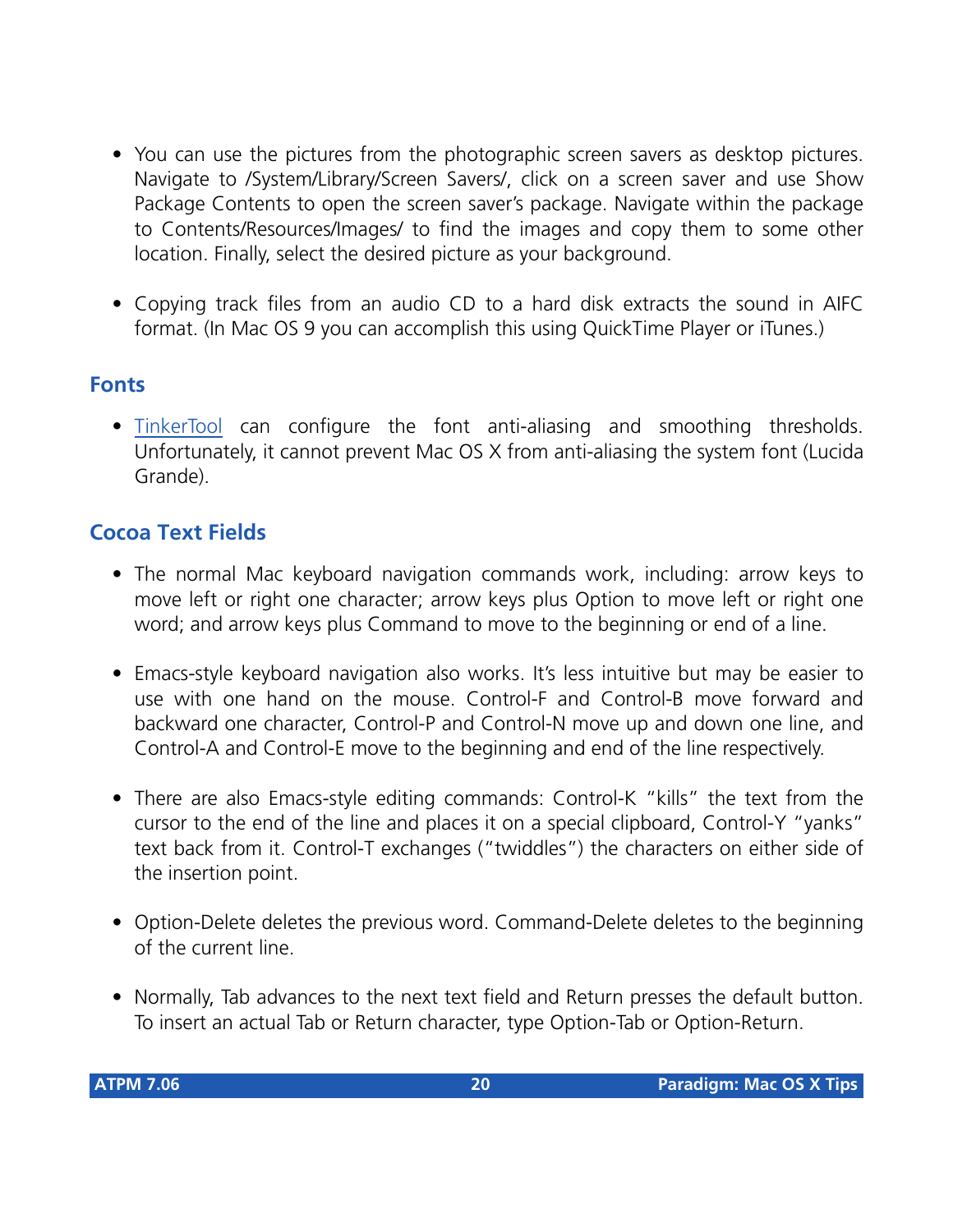- More generally, Control-Q lets you insert any special character into the text field. To do this, type Control-Q followed by the key (or combination). To insert a Control-E character, for instance, you would type Control-Q Control-E.
- F5 auto-completes. For instance, you can use it in the path text field of an Open panel to complete long folder or file names after you've typed the first few letters.

#### **Cocoa Controls**

- If you hold down Command, you can click on controls in windows that are in the background. This includes buttons, scroll thumbs, and sliders. As with the classic Mac OS, you can Command-click in a background window's title bar to move it without bringing it to the front.
- Most Mac users have their scroll bars set to behave like Mac ones, where a click above or below the scroll thumb scrolls the view by one windowful. However, by Option-clicking you can temporarily switch to the NeXT style, where a click scrolls the view to the position where you clicked ("scroll to here").

#### **Save Panels**

• When using the expanded save panel, dragging a file from the Finder to the panel places its path in the text box. Typing Return will take you to that location.

#### **Help**

• Press the Back button when the Help Viewer first opens to see a list of all the applications that have help files installed.

*Copyright © 2001 Michael Tsai,* [mtsai@atpm.com](mailto:mtsai@atpm.com)*. Eric Blair contributed to this list of tips.*

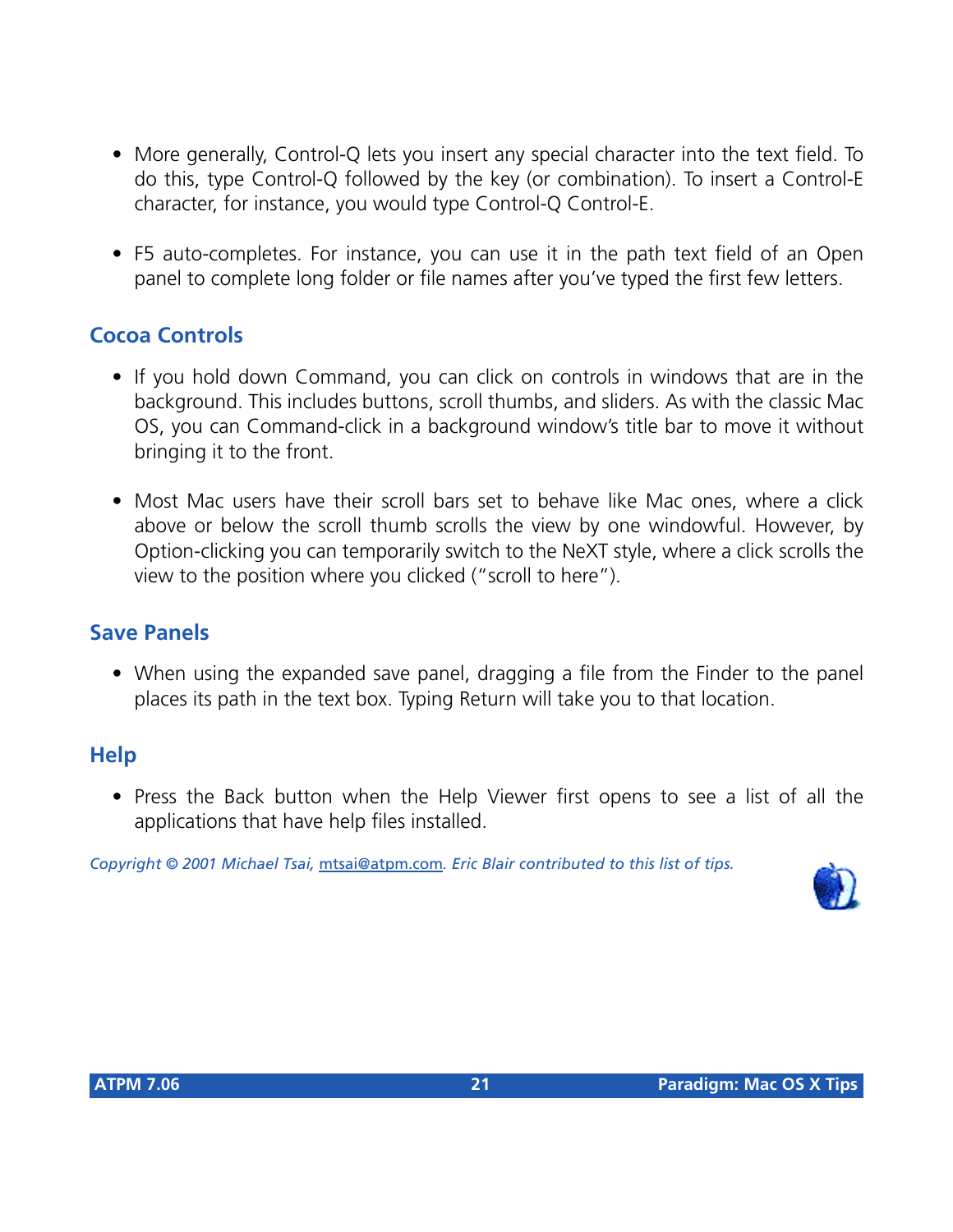## **FileMaker Pro Templates Overview and Tutorial**

My contribution this month is an overview of the template databases that come with [FileMaker Pro](http://www.filemaker.com/), together with a little tutorial on how to customize one of the templates.

#### **FileMaker Pro**

According to its official documentation, FileMaker Pro is:

…the workgroup information management tool which allows you to quickly create solutions adapted to your business needs. With powerful features, broad platform support, and an easy to use interface, FileMaker Pro 5.5 is a must have application for anyone who needs to track and manage people, projects, and information.

In other words, it's a powerful database program that the average user can use. Of course, you can use it for more than just your business needs. In particular, you can design your own customized solution and deploy it across your home or company network. FileMaker is the premier small to medium sized database program for Macintosh and Windows. What distinguishes it from other database solutions, especially larger scale ones, is that with FileMaker you're up and running in a flash. It allows you to easily integrate a graphical user interface on top of a relational database system.

For this review I used version 4, which was published almost two years ago. The reason I used this version 4 over version 5.5 is because many still use it, because it gets the job done, and because it has the most templates to explore.

Those interested can read ATPM's [review of FileMaker Pro version 3,](http://www.atpm.com/Back/downloads/ATPM2.04.sit.bin) written some five years ago. Much has changed since then in terms of FileMaker, computing and Apple, but FileMaker is still an excellent program. Its user base is in the tens of millions and will be for a while thanks to its Internet integration, QuickTime capability, backwards compatibility, and much more.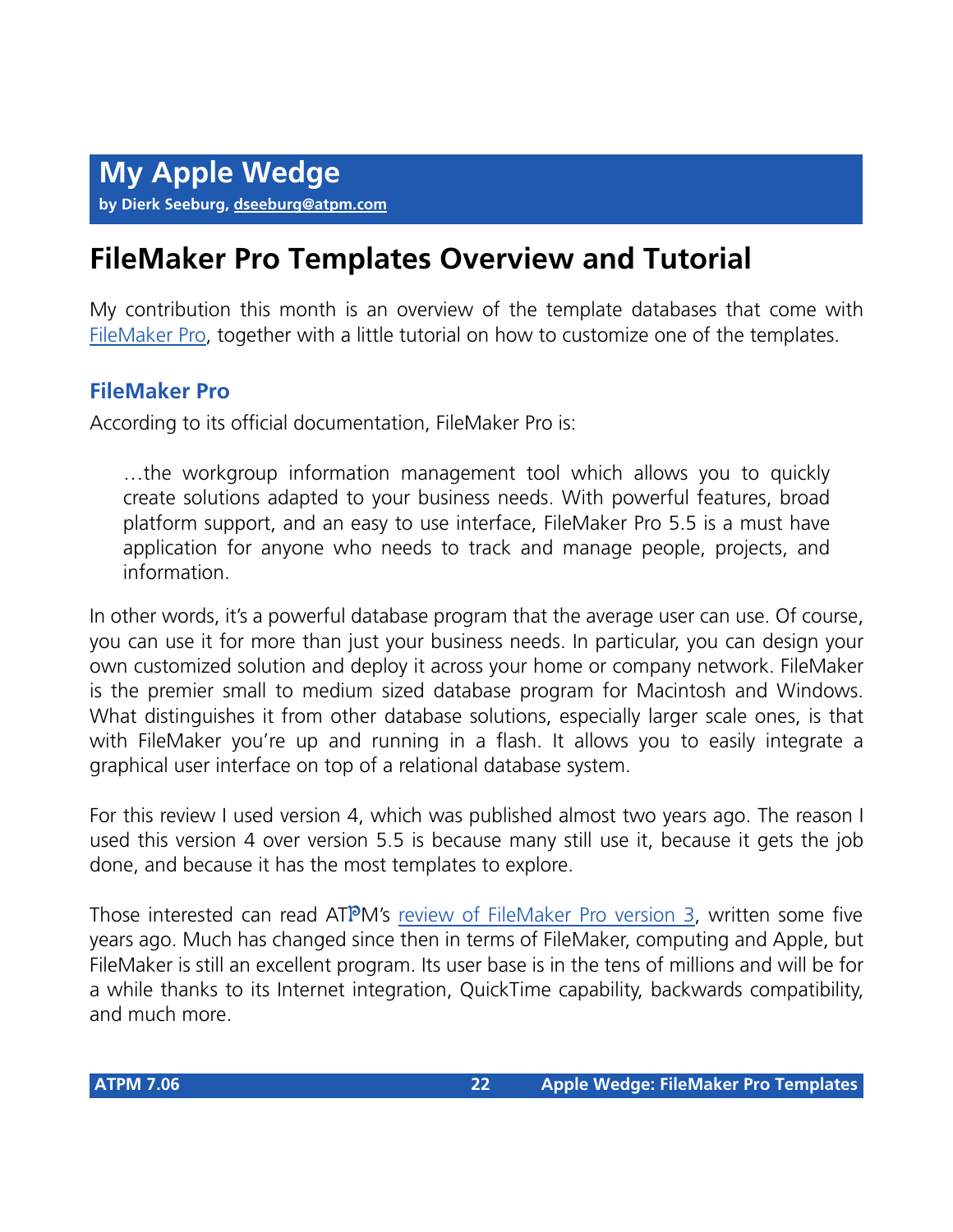#### **Databasics**

When I was thinking about the topic for this column I wanted to do something about FileMaker, and since I'm not a FileMaker wizard nor do I have the latest version of it I decided to write about what I see as a hidden treasure of the FileMaker Pro package: its templates. These are database stencils of sorts that you can customize to fit your specific needs. I believe a lot of users gloss over these when they first start using FileMaker because a) they own FileMaker to run a particular database solution someone else made or b) they want to build their own database solution.

When I first encountered FileMaker I fell into the latter category. Our school's triathlon team was putting on a race and as one of the organizers and resident computer geek I volunteered to take care of the race registration and the computer solution this would require. I scoured the school's software licenses and found FileMaker. After months of teaching myself FileMaker I finished a complete database solution for race directors, covering aspects from volunteer management and PR activities to race timing. Over time I came to find out how powerful FileMaker is and that my solution merely scratched the surface of its capabilities.

I wish I had had the time to become familiar with FileMaker from the ground up when I first worked with it but, as we all know, necessity is the mother of invention. And getting to know it from the ground up is what its templates are for. So, let's have a look at them.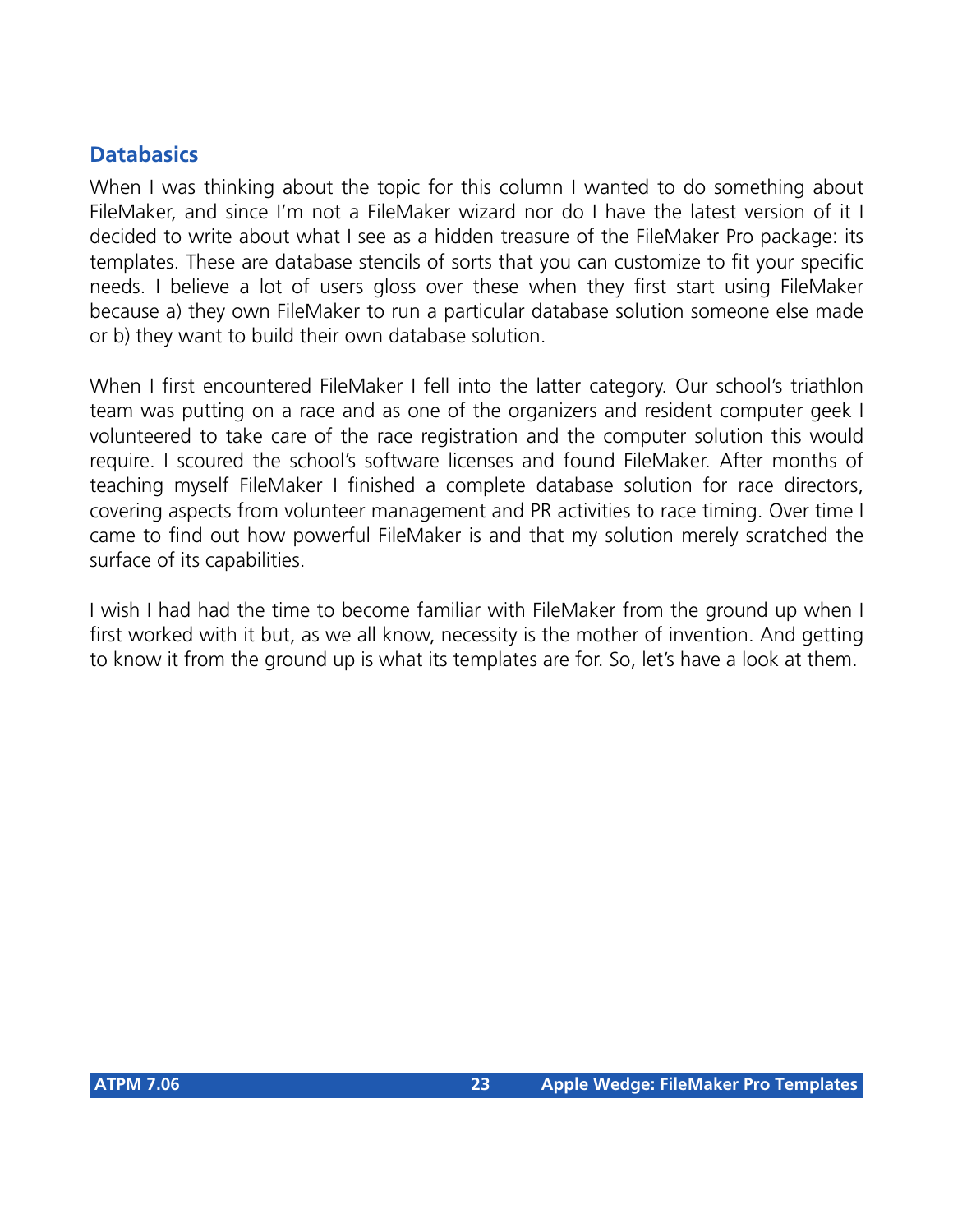#### **Templates Schmemplates**

Before we start customizing let me run by you the impressive list of templates that FileMaker Pro 4 includes. They are divided into three sections: business, education, and home.



FileMaker Business Templates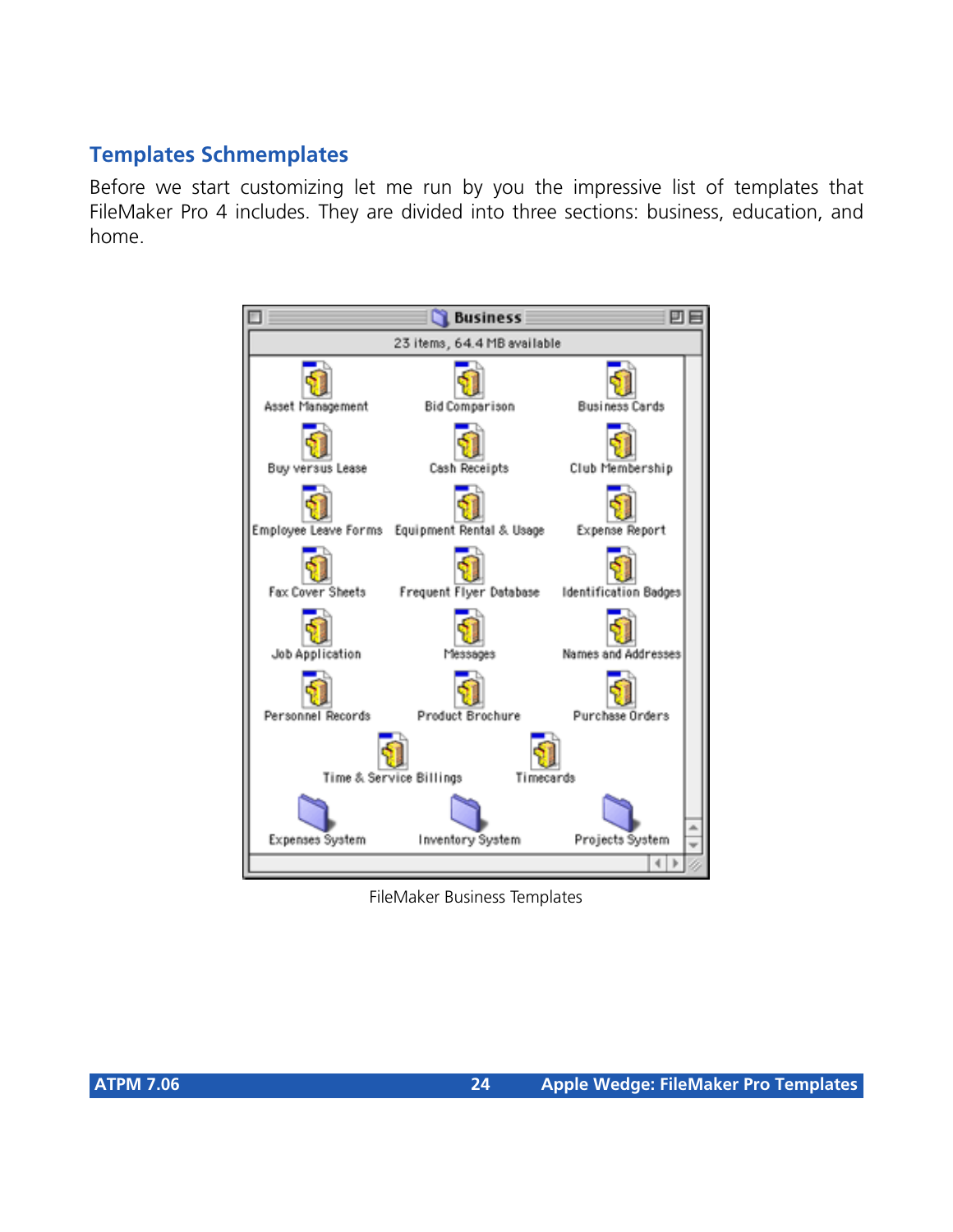

FileMaker Education Templates



FileMaker Home Templates

FileMaker Pro 5.5, on the other hand only comes with sixteen templates.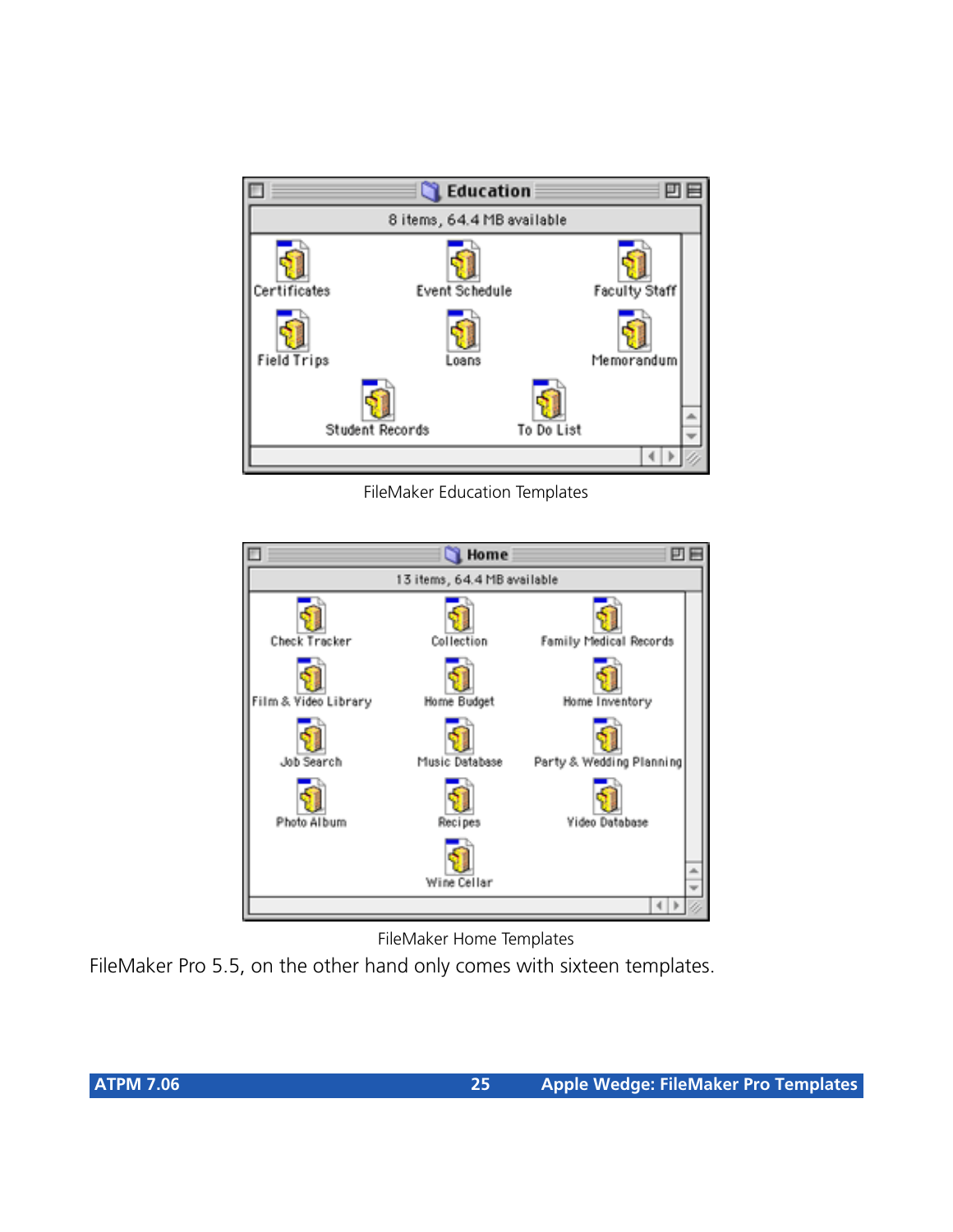As you can see, the templates cover a wide range of uses, an indication that, whatever your database needs are, FileMaker can probably help you accomplish your task. Use these templates as your diamond in the rough. Take them as a starting point to develop your full-fledged database solution. In fact, let's open our treasure trove and try that with one of the templates.

#### **Customize, Personalize**

For our template, we'll choose Home Inventory in the Home folder of the Templates folder. If you've ever wanted to take inventory of your possessions for insurance purposes and such, then here is your chance. Make a copy of the template file in the Finder, move it to your favorite destination, and rename it to My Home Inventory. In addition to the template in the FileMaker Templates folder we will be using FileMaker's Buttons and Dialogs database in the FileMaker Examples folder to customize our solution.



Home Inventory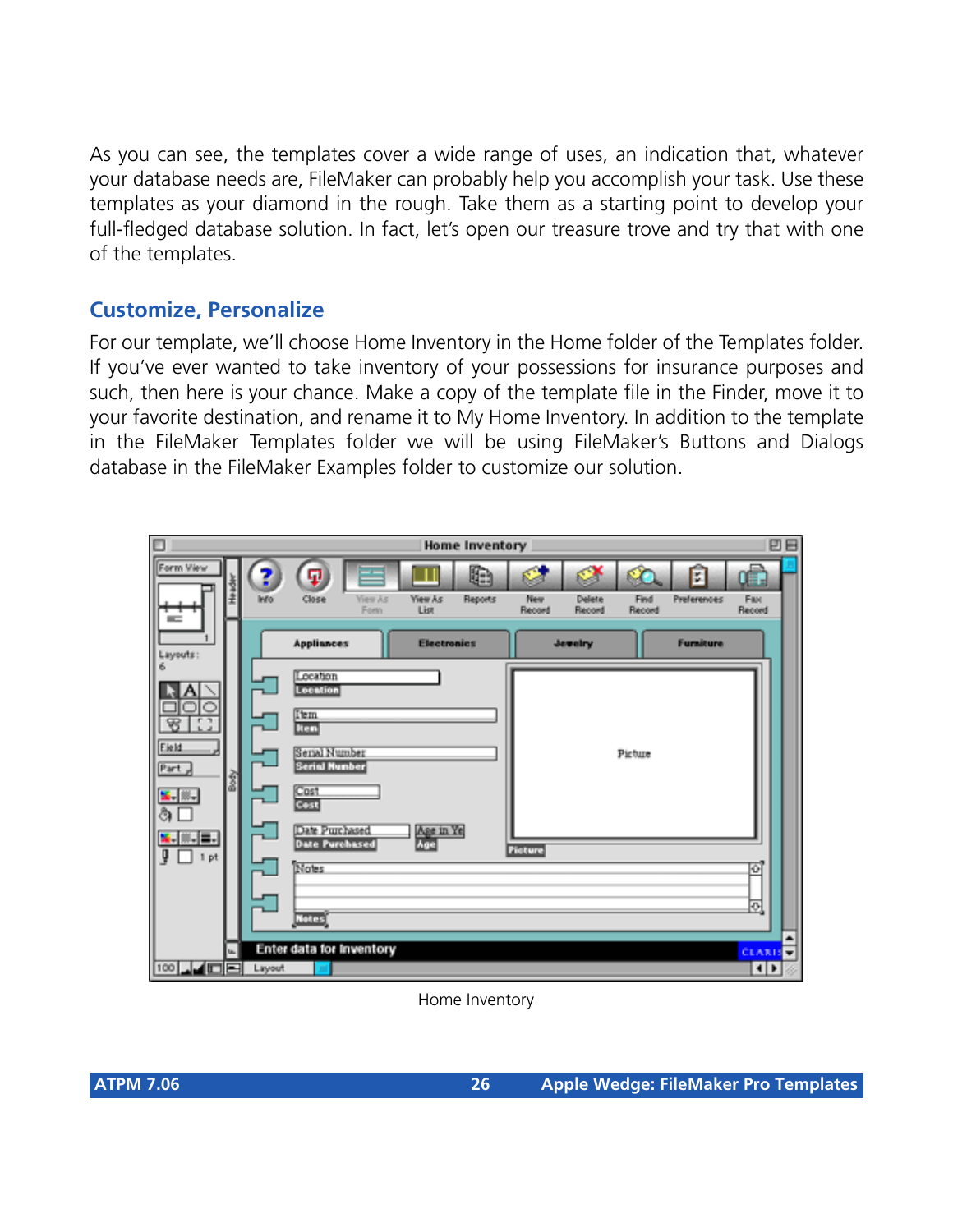Open My Home Inventory by double-clicking on it. Our first step is to switch FileMaker's mode from Browsing to Layout. Browsing allows actual use of a database and data entry, and Layout mode allows customization. Switch between them using either Layout in the Mode menu or by choosing Layout in the popup menu at the bottom row of the template window. Be aware that everything you do to the items in the layout will take effect right after you make the change.

#### **Buttons? We Don't Need Any Stinking Buttons. Wait, We Do!**

First we'll add a couple of buttons to the layouts of our My Home Inventory. In Layout mode, click on the text below the first empty graphic and change the text to Preferences. Click on the text below the second empty graphic and change the text to Fax. Click on the two empty graphics while pressing the Shift key to select both of them, and hit the Delete key to delete them.

Open the Buttons and Dialogs database, click on Template Buttons, and switch to Layout mode. Click on the Preferences (the one with the checkmarks on the clipboard) and the Fax (the one with the fax machine) button while pressing the shift key to select both of them. Hit Command-C or choose Copy from the Edit menu, switch to My Home Inventory, and paste them onto the layout. As with any object on the layout you can move the two new graphics using your arrow keys until they are positioned correctly.

#### **Where There's A Will, There's A Script**

Next, we'll have those new graphics do something for us. To have the Fax button fax a record you need to have a fax modem attached to your computer and the fax software installed. Now we need to write a script and attach it to the button. FileMaker uses its own scripting language and built-in scripting environment. For now, follow my directions; I'll explain later.

Select Scriptmaker<sup>™</sup> from the Script menu, enter Fax as the script name, and hit Return. We'll keep this rather simple and write a short script using the built-in script steps. In the script definition window, double-click on the Show Message script step from the Miscellaneous category. Click the Specify button and enter "Make sure your fax hardware is turned on and the fax software selected in the Chooser." Double-click the If script step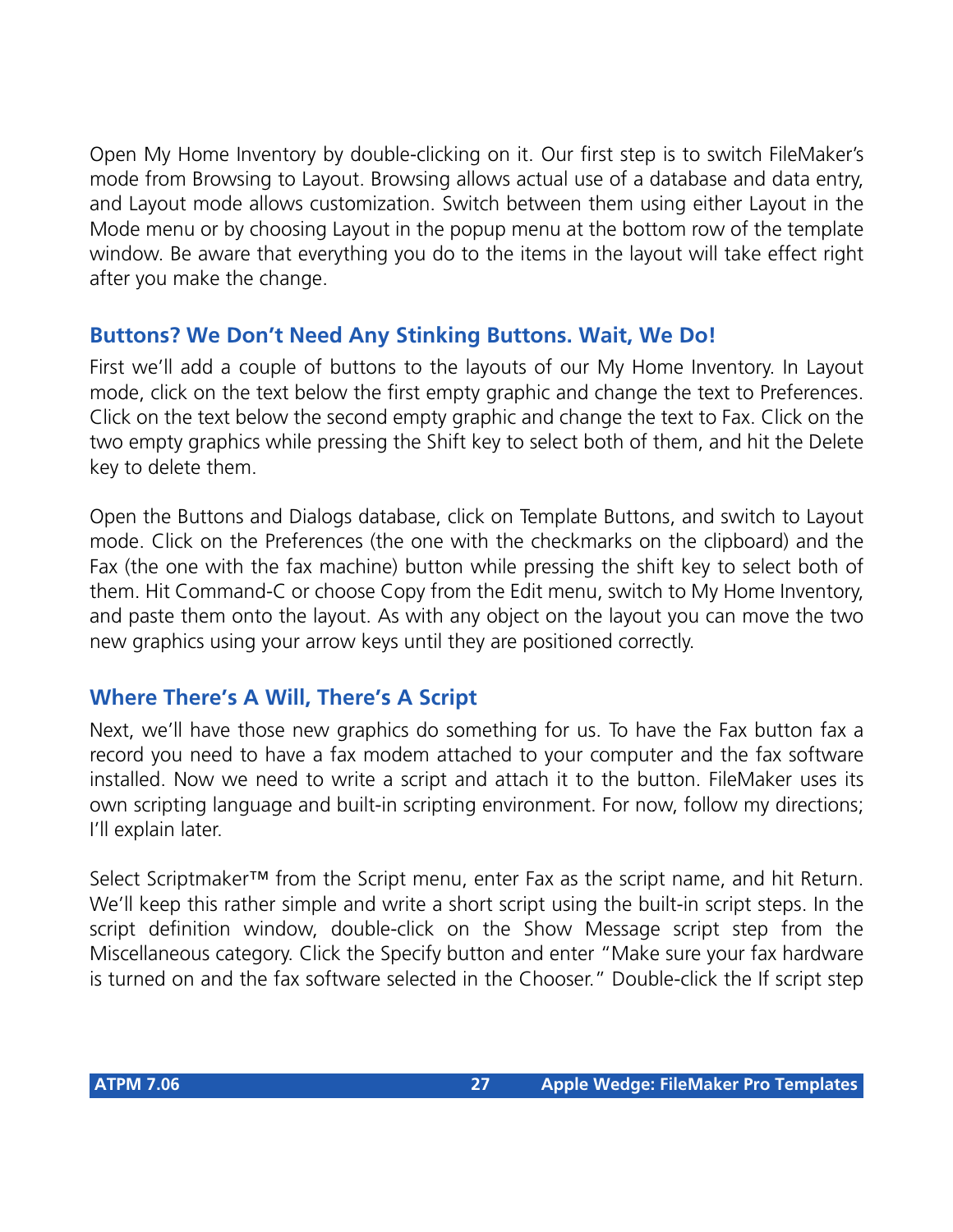from the Control category to make it your next script step. Click Specify and select Status Functions from the View popup menu. Double-click Status(CurrentMessageChoice), write " $= 1$ " into the text box and hit Return.

Next, double-click the Print script step from the Sort/Find/Print category. This little script will do the following: upon clicking the Fax button on your layout a message dialog will appear reminding you to turn on the fax software. If you choose OK, FileMaker sets the status of the current message choice to "1" (the first dialog button), and the Print command is executed which should be the Fax command, if your fax software is working correctly. If you hit Cancel, FileMaker sets the status of the current message choice to "2" (the second button), and the Print command is not executed. You have just written your first script!



My First Script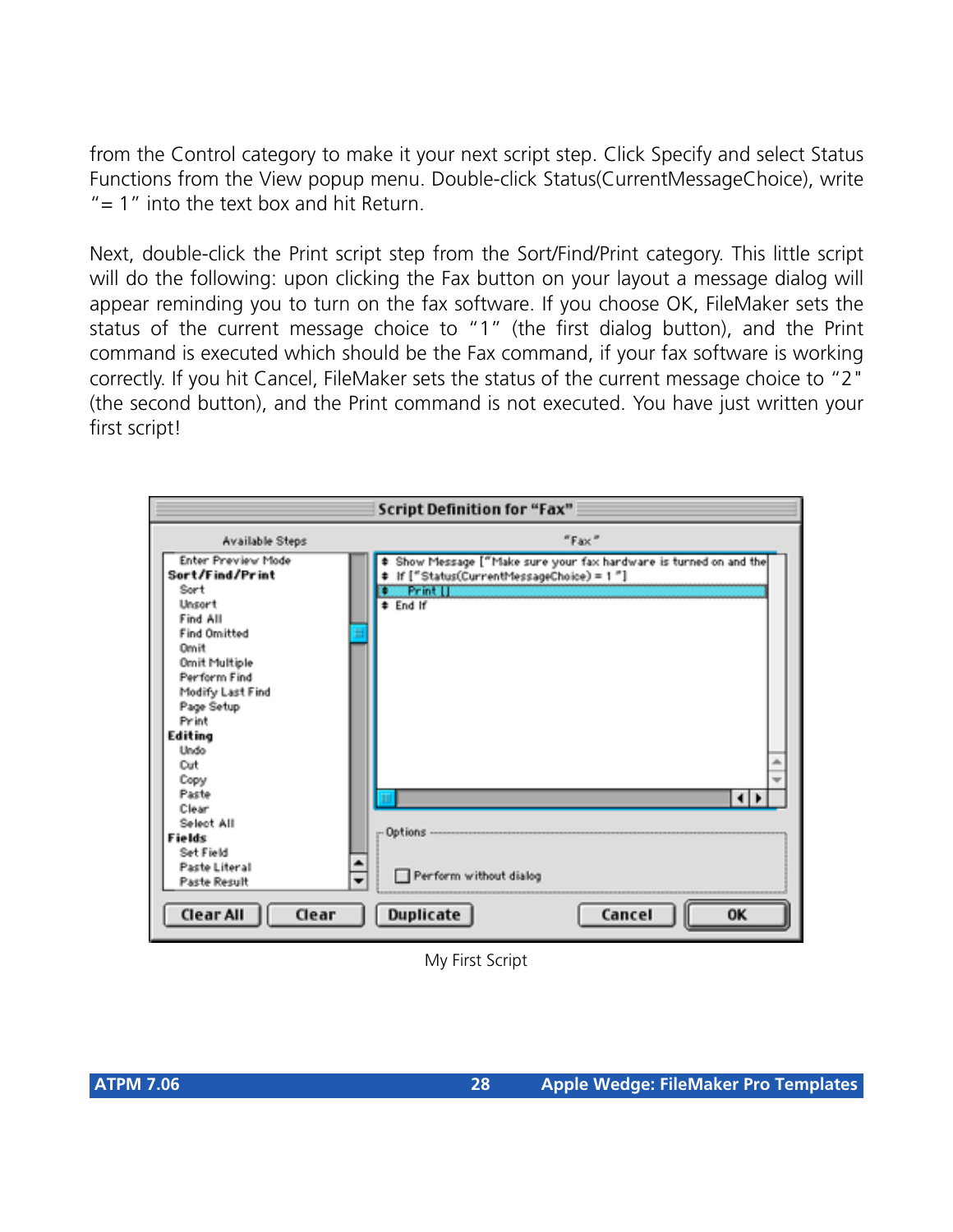Now, let's attach the script to the graphic. Select the graphic by clicking on it, select Button… from the Format menu, click on Perform Script from the Control category, and select your Fax script from the Specify popup menu. Hit Return and you've just made your first scripted button.

Before we finish with this layout we'll perform a couple more customizations. First, let's change the background color of our layout. In Layout mode, click on the vertical gray bar labelled Body. Clicking on the small color palette button above the little paint bucket will call up the background color palette. Move the mouse over the lightest yellow and click once.

Clicking on the small hatched button above the little foreground/background icon will call up the pattern palette. Move the mouse over the lightly dotted pattern and click once. You won't notice a change yet because there is an image layered above the background. Click once on the turqoise background of the layout to select the image and hit the Delete key to delete it. You should notice how the background changed to a light yellow.

#### **Homework**

The last part of our customization will be part tutorial, part homework. Instead of inventory items that belong in certain inventory categories we will implement buttons with a few categories to switch to instantly. We'll write a couple of scripts again and attach them to a few buttons.

In the first step, we'll duplicate our layout to accommodate the different inventory categories. Select Duplicate Layout from the Mode menu to create a layout per alternate category. Now we can delete the Category field and its corresponding label. Next, we need to adjust the gray sheet graphic just above the background to make room for some tab graphics. In Layout mode, select and cut the sheet graphic, and paste it into your favorite graphics program to shorten the top portion so the tabs we're about to add to the top of the sheet will fit onto the layout without having to enlarge it.

Next, we'll copy a tab graphic from the Family Medical Records template from the Home templates folder. In layout mode, paste it onto our new layout, and change the text in it to a new inventory category by double-clicking on it and writing over the old text. Following this, write a script that changes to the new layout by using the Go To Layout step from the Navigation category. Repeat these steps for every category you want to create.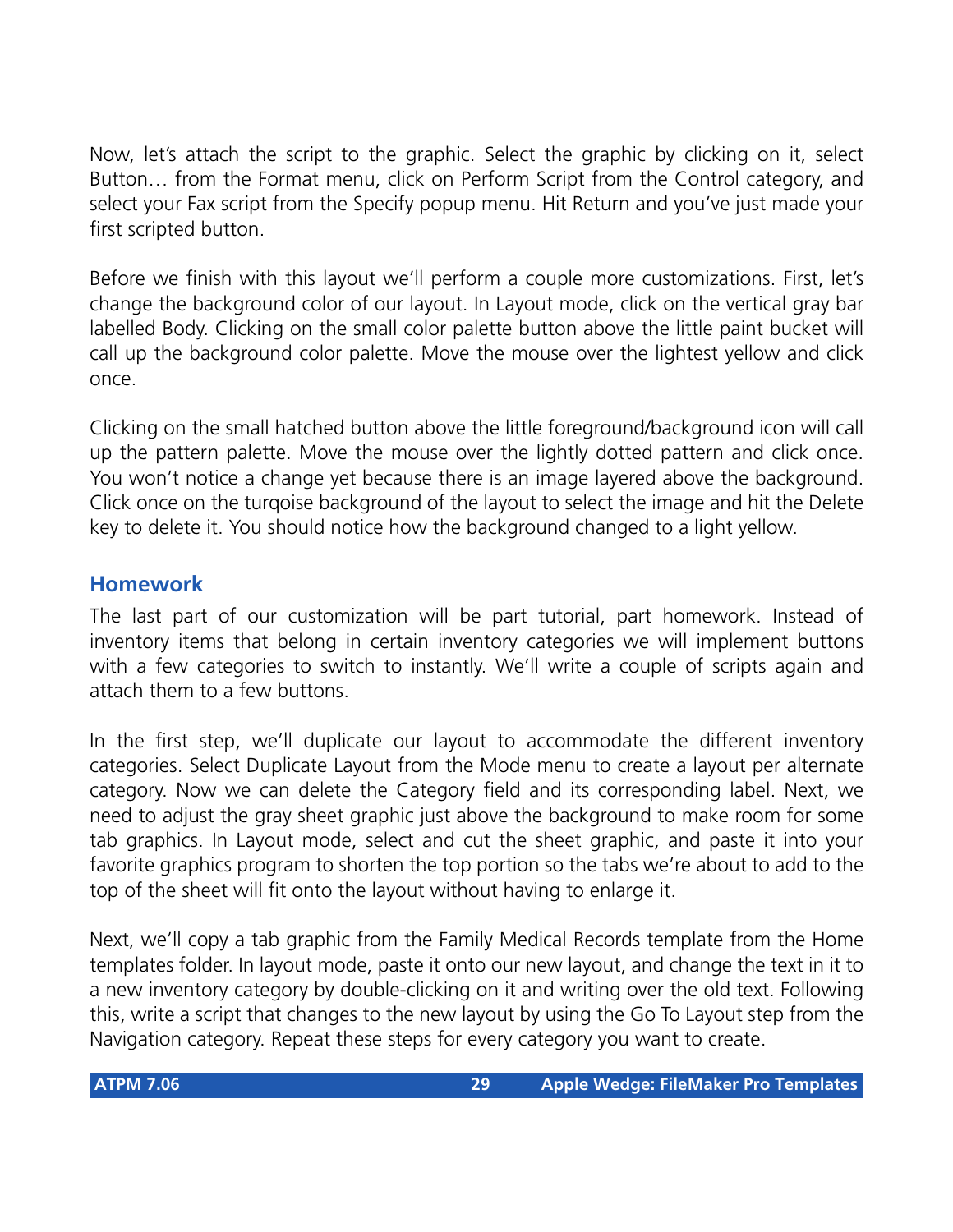Lastly, we need to add a Find script step to the scripts that switch to the different category layouts so that only those items in a particular category are shown. Also, we need to add a script step to the New Record button where we set the category of the item to the category of the current layout using the script step Status(CurrentLayoutName). Check the picture below for what the final template should look like when you're done. You've got your homework, let me know how you're doing. Your layout should look something like the picture below and function as described.



My Home Inventory

As you may have seen in our little example, it is relatively easy to customize a database template, but it can become tricky to keep track of buttons, scripts, layouts and more. This is why it is important to keep an algorithm of the script steps and an overview of the relation between the layouts current.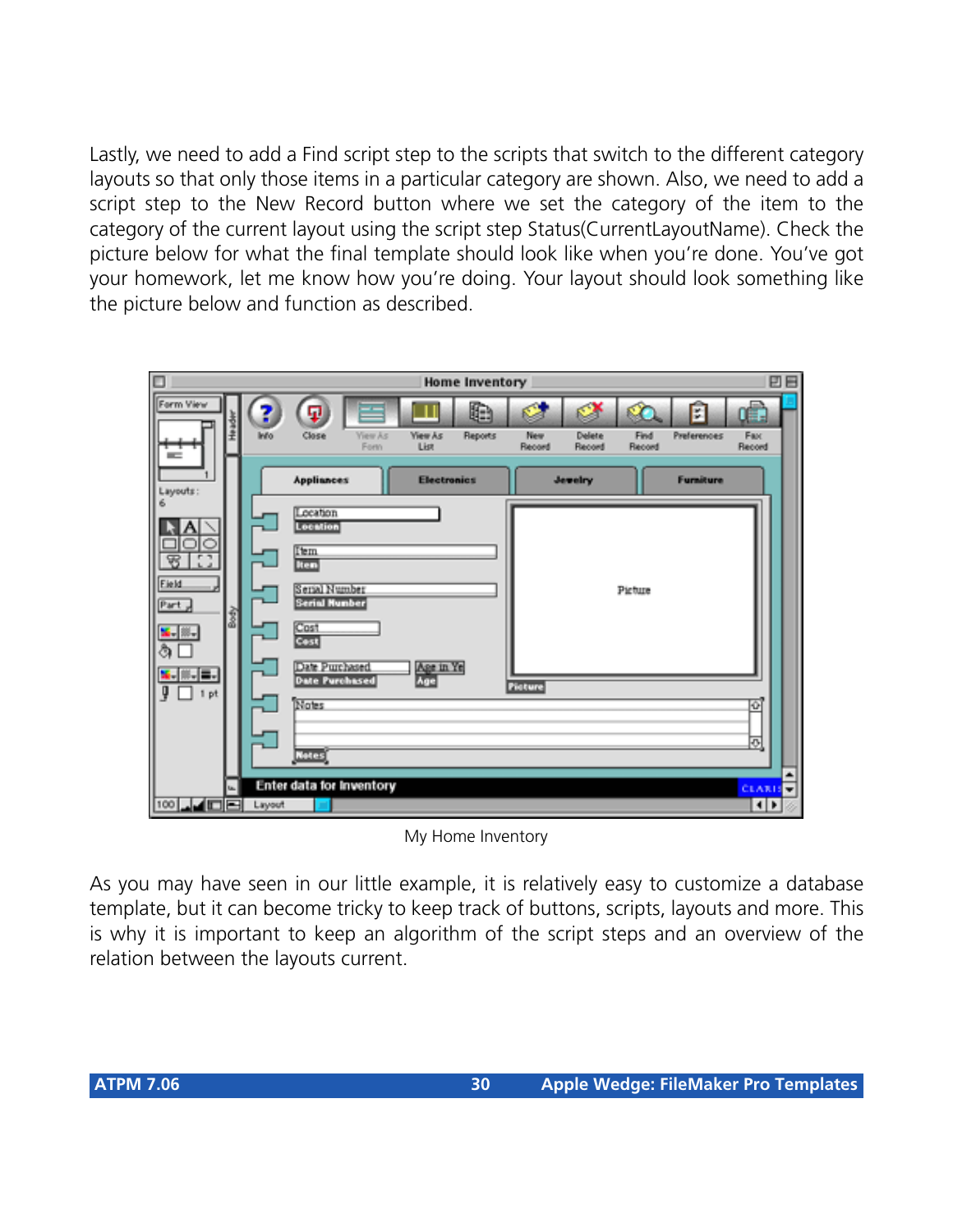#### **The Weakest Link™**

I have used FileMaker for over three and a half years now and haven't realized the half of what's possible to implement in FileMaker. Proof of this comes in the plethora of versatile database solutions that can be found as freeware, shareware, or commercial packages all over the Internet. If you think FileMaker is the weakest link, think again—it may be you! Solicit the advice of a [FileMaker Solutions Provider](http://filemaker.com/solutions/find_consultants2.html) and let them help you solve your problem.

As for this column, let me close by asking you to send me suggestions for future FileMaker columns. If you would like a FileMaker problem solved or you need some advice on explaining the basics, advanced tricks, or FileMaker scripting, let me know and I will definitely consider it. Thanks in advance!

**• • •**

On a final note: after visiting a local Apple Authorized Service Provider and trying out the new iBook, I really wish I could cough up the cash for that machine soon. I recommend everyone try one out at their local Apple store; it sure is a sweet package!

*Copyright © 2001 Dierk Seeburg,* [dseeburg@atpm.com](mailto:dseeburg@atpm.com)*.*

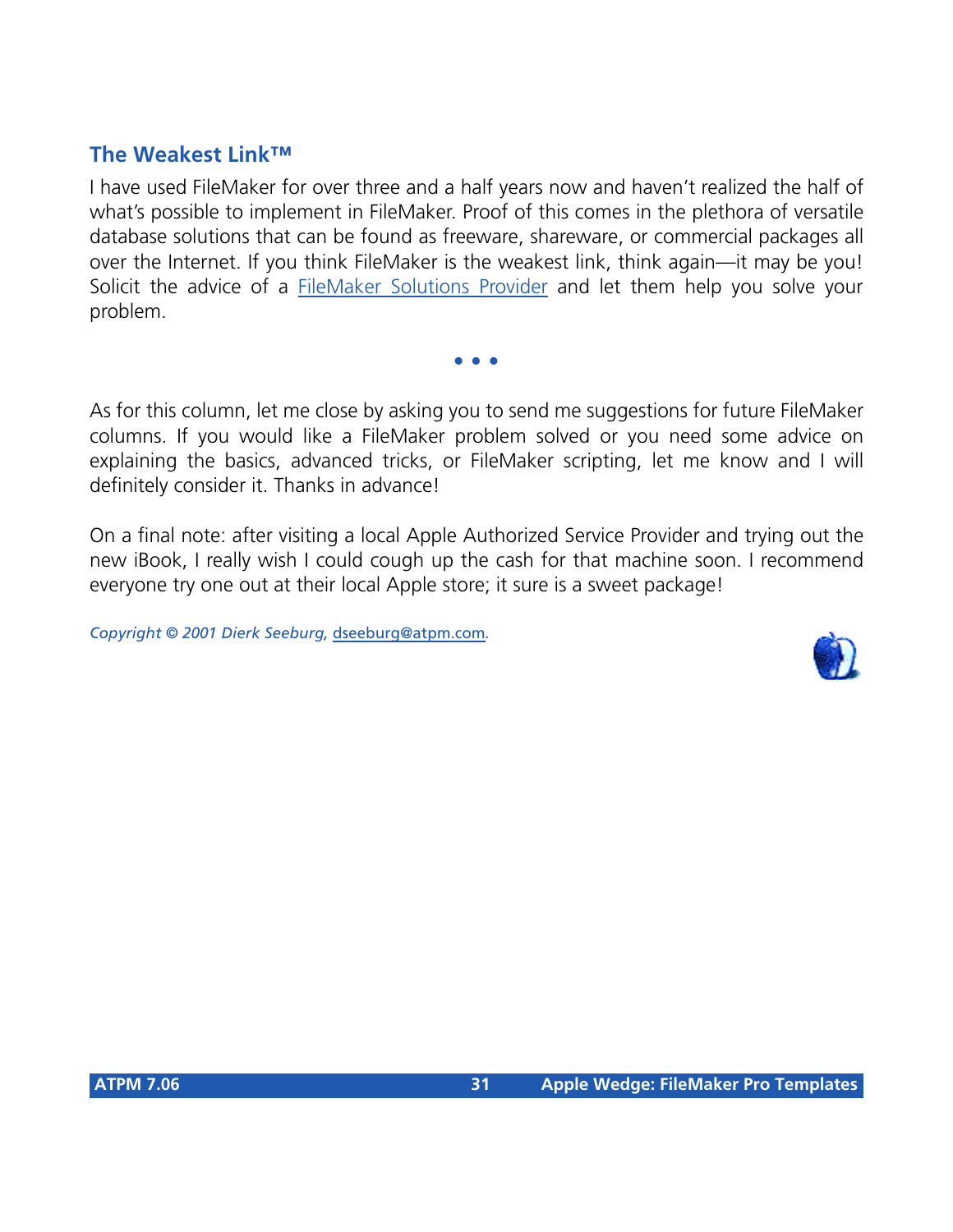**by Edward Goss, [egoss@atpm.com](mailto:egoss@atpm.com)**

Welcome to *The Legacy Corner*. Each month the terrific staff at ATPM brings you the latest in Mac software and hardware news and reviews, the newest goings-on at Apple, and opinions on what would make us better computer users—and better people. With millions of people around the world still using older Macs on a daily basis, I thought we might need a place to host discussions and information about older Mac models and the software to help them run their best. Since I am the oldest member—by quite a margin—of the ATPM staff, who better to write about older Macs?

I have been using a Mac since the earliest days of System 7 when I purchased a Mac LC. Currently my wife and I have up and running an LC 575, a Twentieth Anniversary Mac, and my workhorse Power Computing PowerCenter Pro 210, so I feel that I'm a little qualified to speak on behalf of those who find that Legacy Macs still suit their needs. If I don't have an answer to your question, I'm sure one of the other members of the staff can help. What I would like to accomplish is to provide a forum for help with older models, software and hardware upgrades, and a look into the life of those of you who still use older Macs on a daily basis.

If you have a special relationship with an older Mac, need help with a problem you are having with software or hardware, know a special tip or trick that might help others get the most out of an older Mac, or just want to let me know how you use your Mac, please e-mail me at [egoss@atpm.com](mailto:egoss@atpm.com) and I'll use the best questions, hints, tricks, and stories in future columns. I originally planned to limit this column to pre-G3 computers, but I might be convinced to include Beige G3 info, since they are the last Macs with a stock floppy drive and external SCSI port. We can also include Macs upgraded to G3s. Let me know what *you* think.

#### **Trivia**

I would also like to have a little fun with this, so every month we will feature a few Legacy Mac trivia questions. If the response from you is good, we can even offer prizes for future trivia contests. Here are a couple of trivia questions to start you off—the answers are at the end of the column.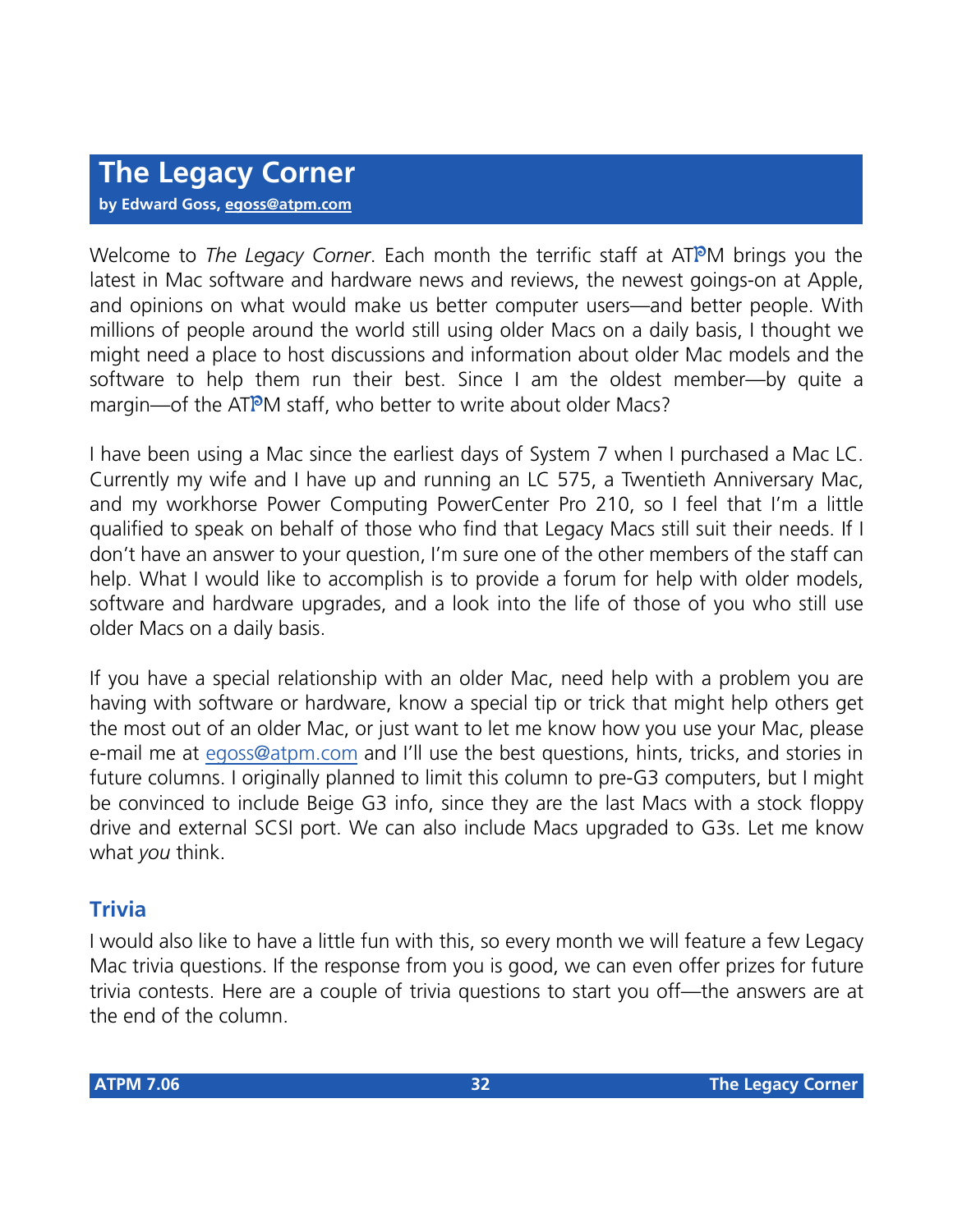- Which model was the first shipping Mac that came with an internal cooling fan?
- Which model was the first to come with an "ignition" key?
- What does the "SE" in the Mac SE stand for?

#### **Links**

I would also like to provide links to good Web sites that promote older Mac use and help. Here are a few to get started; if you know of a good site please e-mail me at [egoss@atpm.com](mailto:egoss@atpm.com) and I'll post it in a future column.

For info on almost any Apple Macintosh model made, try [Apple Specs On-Line](http://www.info.apple.com/applespec/applespec.taf) or [EveryMac.com.](http://www.everymac.com/)

For specific info on only older models, a very good source is [LowEnd Mac](http://www.lowendmac.com/). Before you load that older version of software, you might want to check out our very own [AT](http://www.atpm.com/reviews/byname.shtml)PM Reviews to see what we thought of it when it came out. You can also search the ATPM archives for hardware reviews.

#### **Here Are a Few Tips**

- With most RAM prices very low at the time I write this, you should max out your Mac. Although a lot of the 68K RAM is still kind of pricey, you might check out some of our [sponsors](http://www.atpm.com/7.06/sponsors.shtml) or one of the many auction sites to see if you can pick up a bargain. There is no other single upgrade that will provide as much improvement as more physical RAM. If you do deal with an auction site, make sure you check out the seller's feedback rating to ensure a smooth transaction.
- If your Mac is more than two or three years old, you should consider replacing the PRAM battery. All kinds of strange things can happen if the PRAM battery dies, and on most Macs it can be easily replaced. Try one of our fine [sponsors](http://www.atpm.com/7.06/sponsors.shtml) for a new battery. If you can't, or don't want to replace it yourself, it shouldn't be too hard to find someone to do it. Investigate a local Mac user group. They are not only fun to join, but are usually well populated with experienced, helpful Mac owners. They'll be happy to help you install a new battery or upgrade your RAM.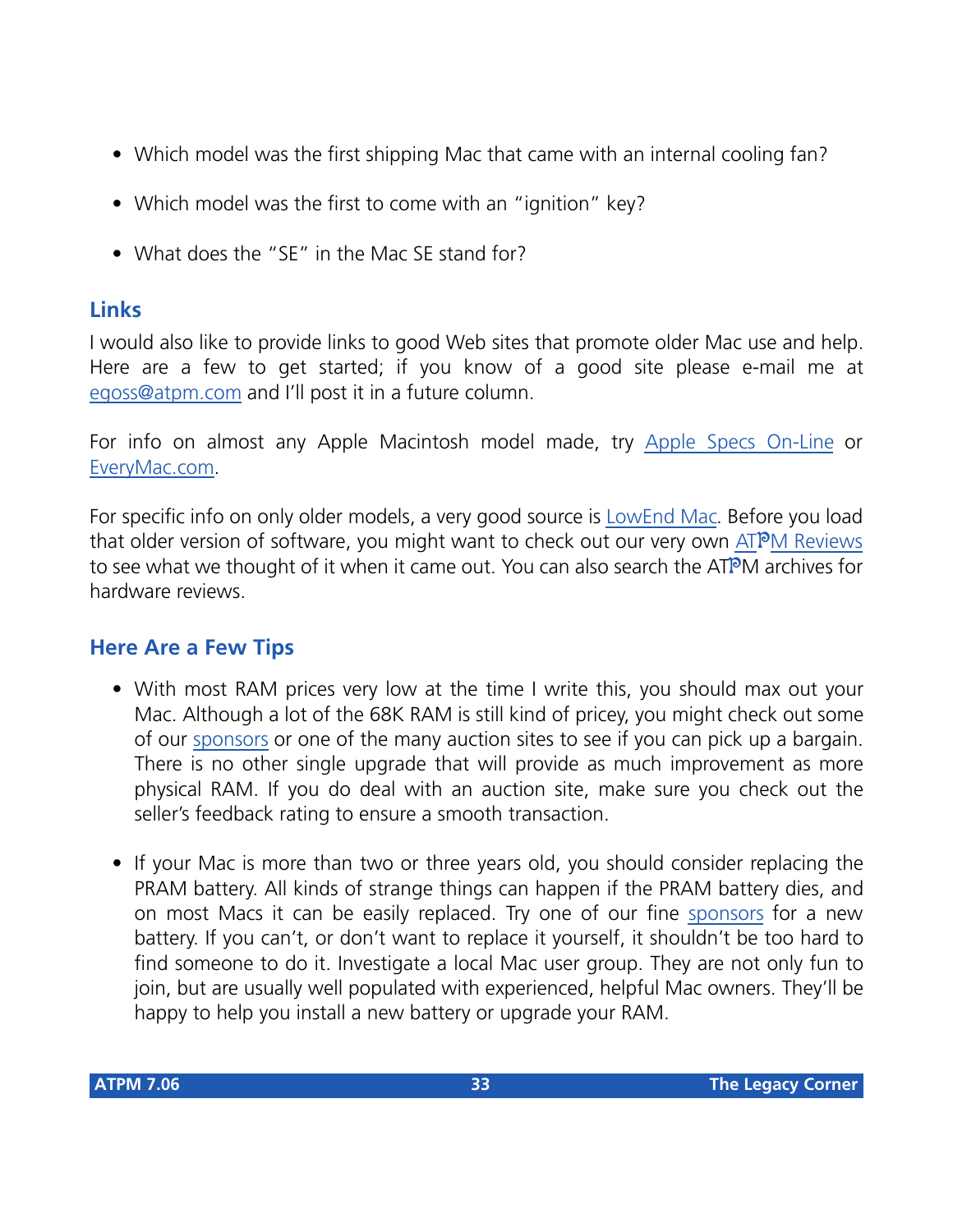That's it for this month. Please e-mail me at [egoss@atpm.com](mailto:egoss@atpm.com) if you have any ideas for future columns, or just want to talk about your legacy Mac and how you use it. I would *really* like to hear from the guy who fit the G3 in an SE case!

#### **Trivia Answers**

- The SE, in 1987.
- The Quadra 900. You actually turned it on by turning a key! It was also the first Mac to come in a tower case!
- "System Expansion" because of its PDS slot.

*Copyright © 2001 Edward Goss,* [egoss@atpm.com](mailto:egoss@atpm.com)*.*

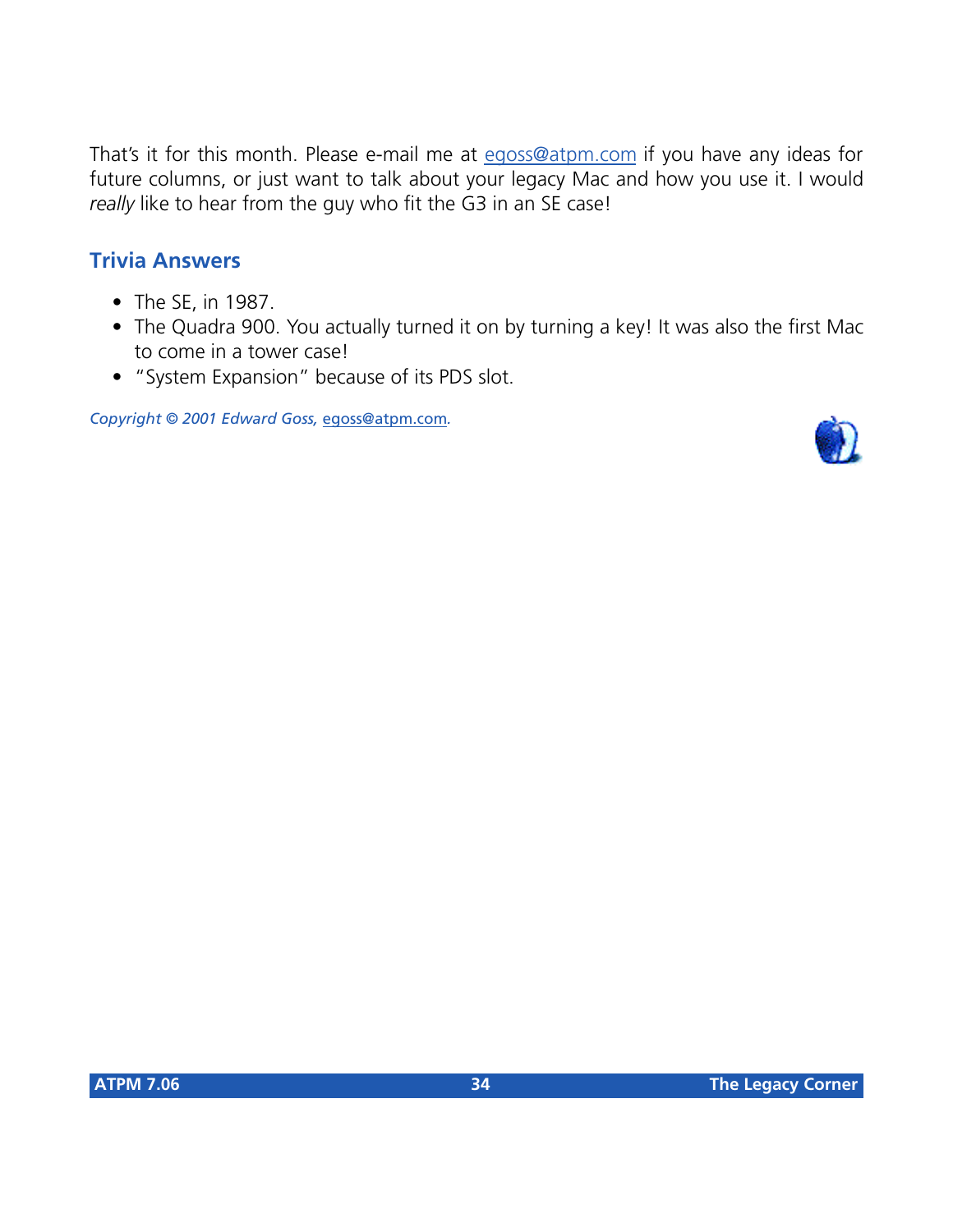**by Paul Fatula, [pfatula@atpm.com](mailto:pfatula@atpm.com)**

#### **[Macintosh Security Site](http://www.securemac.com)**

While Windows security issues tend to make the news, Macs, especially with the advent of OS X, are not immune to security issues. This site hosts articles about issues related to OS X security and posts bulletins about viruses and trojan horses. There is also an extensive list of security-related programs, in various categories ranging from firewalls to file encryption.

#### **[Pogo](http://www.pogo.com)**

Looking for a good game? From here, you can play a host of different games—like chess, backgammon, and blackjack—against other players on the Internet. Not only is the site free, but you can actually win prizes from it. You can chat with your opponent as you play, though I've generally found players to not be too talkative, other than about the game being played. The interface on the games is intuitive and quick. While it's good enough to be worth paying for, the site is free and even awards prizes. I couldn't get it to work with the latest version of iCab, but it works fine in Internet Explorer.

#### **[Hitchhiker's Guide to the Galaxy](http://www.h2g2.com)**

This last month saw the unfortunate demise of Douglas Adams, but his *Hitchhiker's Guide to the Galaxy* lives on. On this site, users can post information about, well, anything you can think of, resulting in a sort of encyclopaedia of Life, the Universe, and Everything. The thousands of entries include [Potato Recipes,](http://www.bbc.co.uk/h2g2/guide/A533422) [Weebles,](http://www.bbc.co.uk/h2g2/guide/A292051) and [Canadian Toponymy.](http://www.bbc.co.uk/h2g2/guide/A545177)

#### **[Lark in the Morning](http://www.larkinthemorning.com)**

I stumbled on this site while looking for a new stand for my favorite gong. It (the site, not the gong) has a great selection of musical instruments from around the world, such as an Afghani Rebal, a Nepali Lizard Skin Drum, and a Carved Dragon Digeridoo. Of course they also stock less obscure stuff, as well as children's toy instruments, books, recordings, and videos. You can also request a copy of their print catalog if you just want to browse.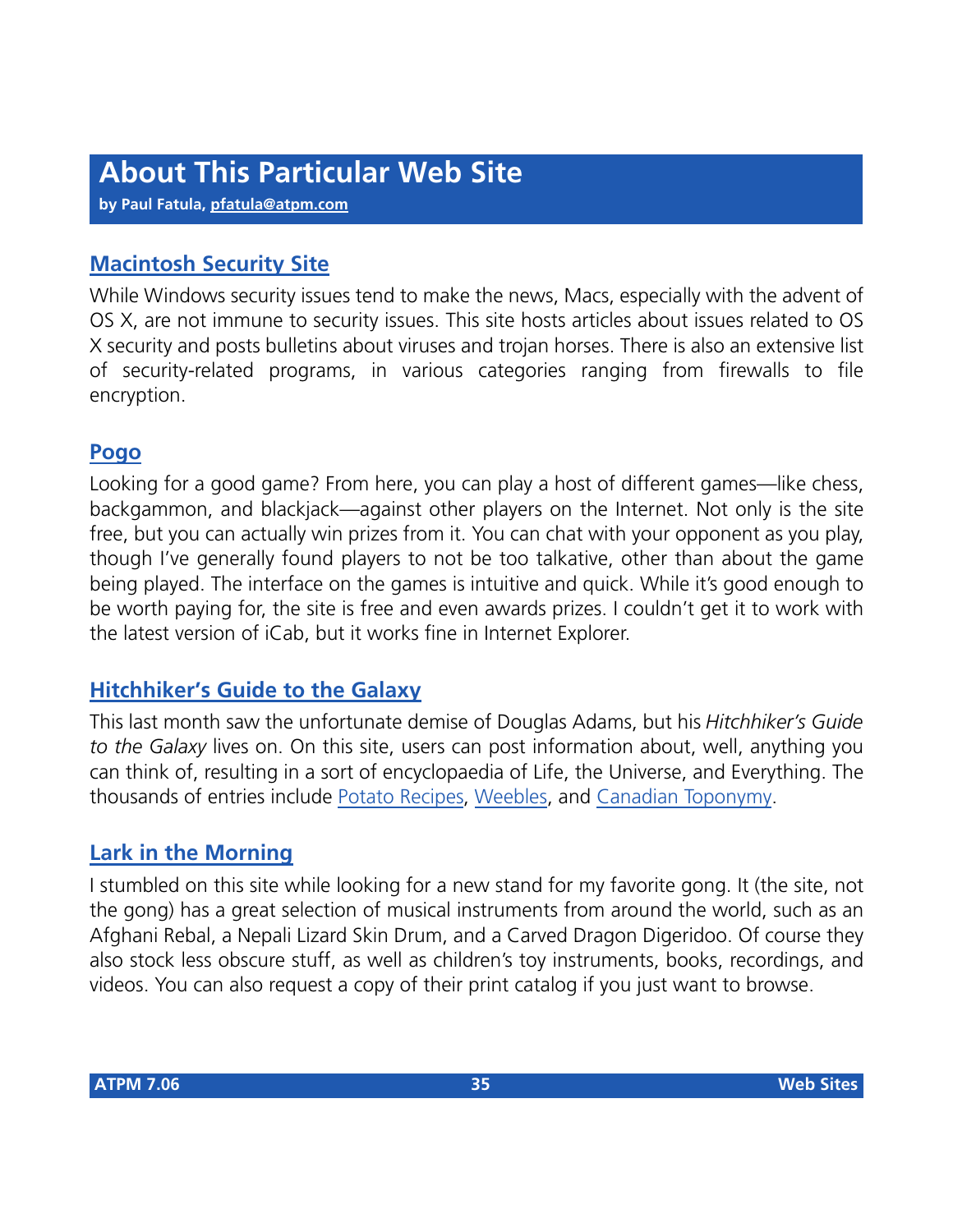#### **[Petition Online](http://www.petitiononline.com)**

Sometimes it's hard to be heard by large organizations. Whether it's your favorite computer company or your government, a single voice often gets lost in the shuffle, even if you really do have a good idea to share. A petition can bring more attention to your cause, but how do you get one started? Go here. There's a search engine to help you find petitions that may be of interest to you: a search for Apple turned up a petition to save Clarus the Dogcow and a list of ideas to help Macs regain their dominance in education.

*Copyright © 2001 Paul Fatula,* [pfatula@atpm.com](mailto:pfatula@atpm.com)*.*

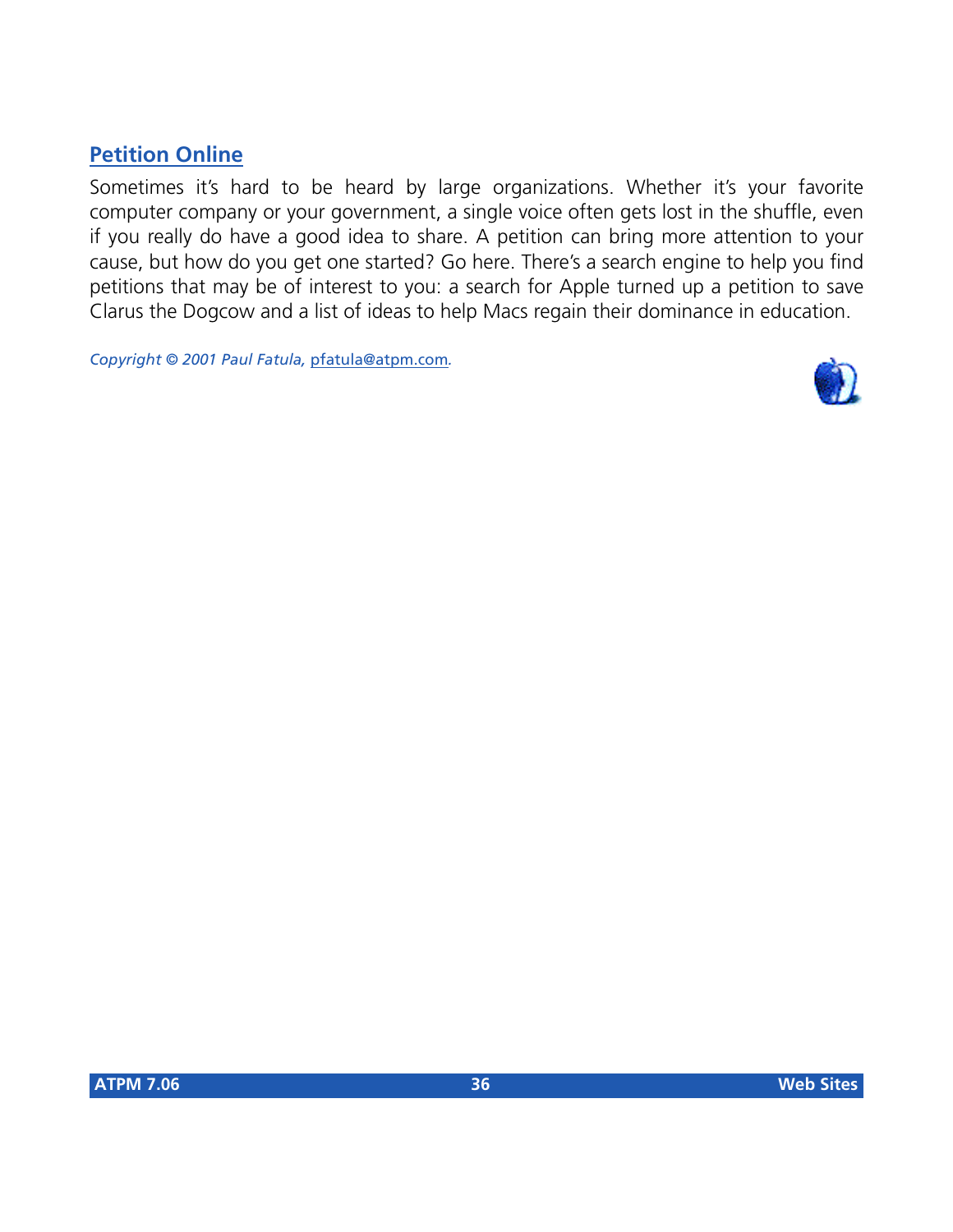## **Setting up a Hardware Router**

*Short-term effort:* Minimal

*Long-term effort:* Minimal

*Required equipment:* Router (like the [SMC Barricade\)](http://www.smc.com/), one Ethernet cable to connect the router to the modem, one cable for connecting each computer to the router

## **Getting Started**

The first step is plugging everything in. Most home routers will be like my SMC Barricade, with four 10/100-BaseT Ethernet ports and one WAN (Wide Area Network) port. First use the specified Ethernet cable (mine was included with the router) to connect the cable/DSL modem port to the WAN port. Some routers use a crossover cable for this connection, others use straight-through. Check the router documentation to be sure.

After connecting the router to the modem, connect each computer to the router. Plug the router in and turn the power on. You should see the status light appear for each connected port on the router.

*Note:* This article assumes that you're using a hardware router to share a high-speed Internet connection (cable or DSL), but some routers also have a phone jack for connection to a dial-up modem. Other than connecting the modem to the router's phone jack, the setup steps should be the same.

### **Software**

In order to use the DHCP services common to most hardware routers, you need to have Open Transport installed and enabled on your Mac. This is probably already installed if you've been using your high-speed Internet connection, but you can check the [Apple](http://asu.info.apple.com/) [Software Updates site](http://asu.info.apple.com/) to make sure you have the proper software.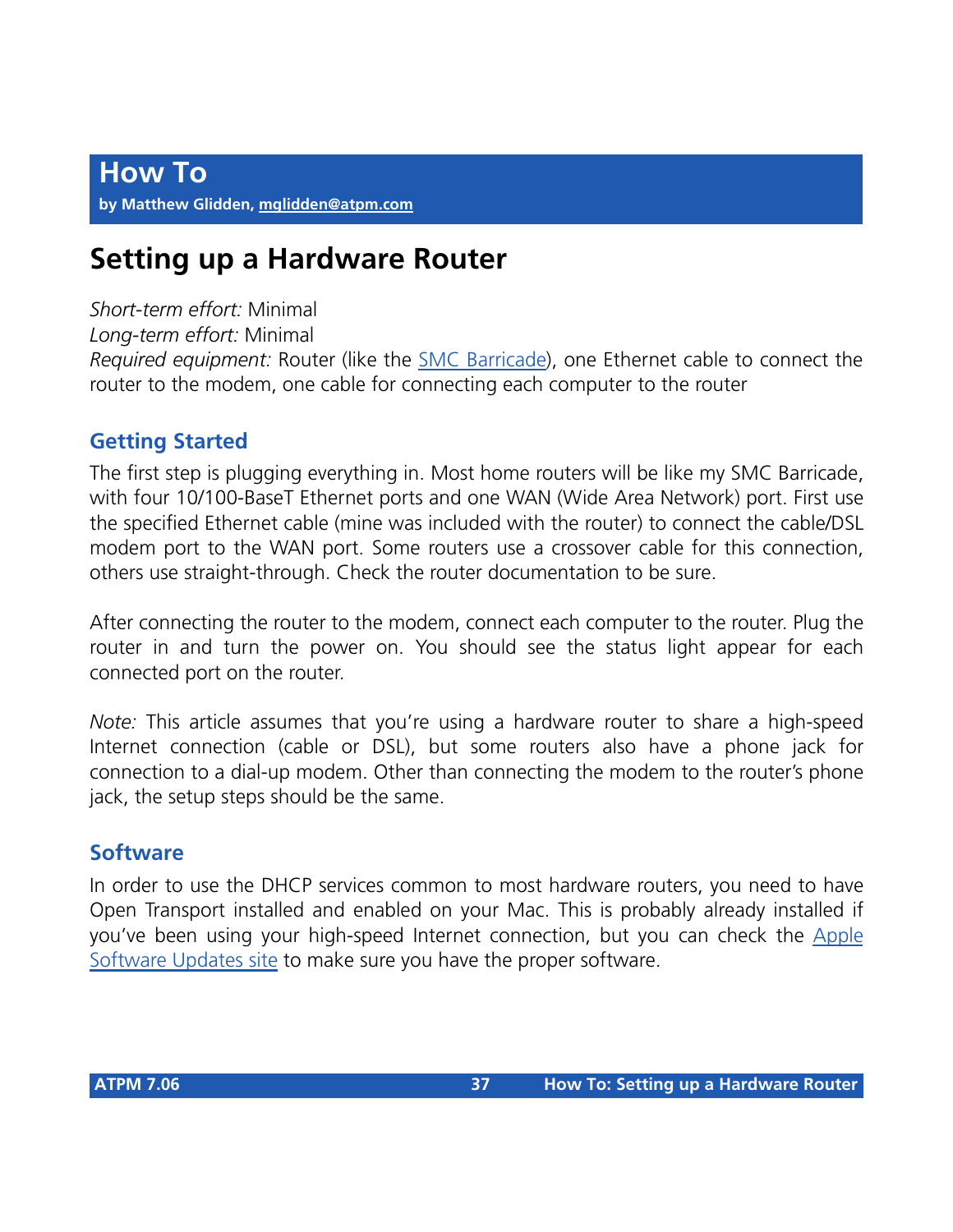## **Configuring the Router**

Most hardware routers use Web-based configuration, to allow for use by Macs, Windows, or whatever. Open your browser and connect to the address mentioned in the manual (192.168.123.254 for the Barricade). You should see the following screen.

|                                                                                  |                                |                                                   | <b>SMC Barricade Broadband Router</b> |                           |         |                      |                     | 回目                            |
|----------------------------------------------------------------------------------|--------------------------------|---------------------------------------------------|---------------------------------------|---------------------------|---------|----------------------|---------------------|-------------------------------|
| <b>Home</b><br>Search<br>Back<br>Forward                                         | Reload<br>Source               | File<br>URL                                       | <b>Hotligt</b>                        | Stop Larger Smaller Print |         |                      |                     |                               |
| URL: $\left[\begin{array}{cc} 1 \\ 7 \end{array}\right]$ http://192.168.123.254/ |                                |                                                   |                                       |                           |         |                      | 0                   | $\sigma_{\sigma} \rightarrow$ |
| the two per and<br>60<br><b>Ciliaseball Cards</b>                                | SESPN.com S MacSurfer & Google |                                                   | Altalists Bellay bidding B TV Ouide   |                           | Weather | <b>B</b> Mail Excite | <b>CI Threemass</b> | <b>C</b> Masie                |
|                                                                                  |                                |                                                   |                                       |                           |         |                      |                     |                               |
|                                                                                  |                                | SMC Barricade Broadband Router (R1.90h)           |                                       |                           |         |                      |                     |                               |
| ${\bf SMC}$                                                                      |                                |                                                   | <b>System Status</b>                  |                           |         |                      |                     |                               |
| Notworks                                                                         |                                | Item                                              |                                       | <b>WAN Status</b>         |         |                      | Sidenote            |                               |
| ·Status<br><b>System Password</b>                                                | Remaining Lease Time           |                                                   |                                       | 00:00:00                  |         |                      | Reconfiguring       |                               |
| (default: admin)                                                                 | IP Address                     |                                                   |                                       | 0.0.0.0                   |         |                      |                     |                               |
| Log in                                                                           | Subnet Mask                    |                                                   |                                       | 0.0.0.0                   |         |                      |                     |                               |
|                                                                                  | Gateway                        |                                                   | r                                     | 0.0.0.0                   |         |                      | Unreachable         |                               |
|                                                                                  | Domain Name Server             |                                                   |                                       | 0.0.0.0                   |         |                      |                     |                               |
|                                                                                  |                                | Item                                              |                                       | <b>Peripheral Status</b>  |         |                      | Sidenote            |                               |
|                                                                                  | Printer                        |                                                   |                                       | Not ready                 |         |                      |                     |                               |
|                                                                                  | Help Refresh                   | Display time: Thursday, April 26, 2001 9:08:38 PM |                                       |                           |         |                      |                     |                               |
|                                                                                  |                                |                                                   |                                       |                           |         |                      |                     |                               |

Many Internet providers record your computer's Ethernet hardware address (also known as the MAC address, but nothing to do with Macintosh), so that only that computer can use the high-speed service. If this is the case with your provider, do the configuration from the Web browser on the computer you've used to connect to the Internet. Log in, then select Toolbox. Push the Clone MAC button to copy the original computer's Ethernet address,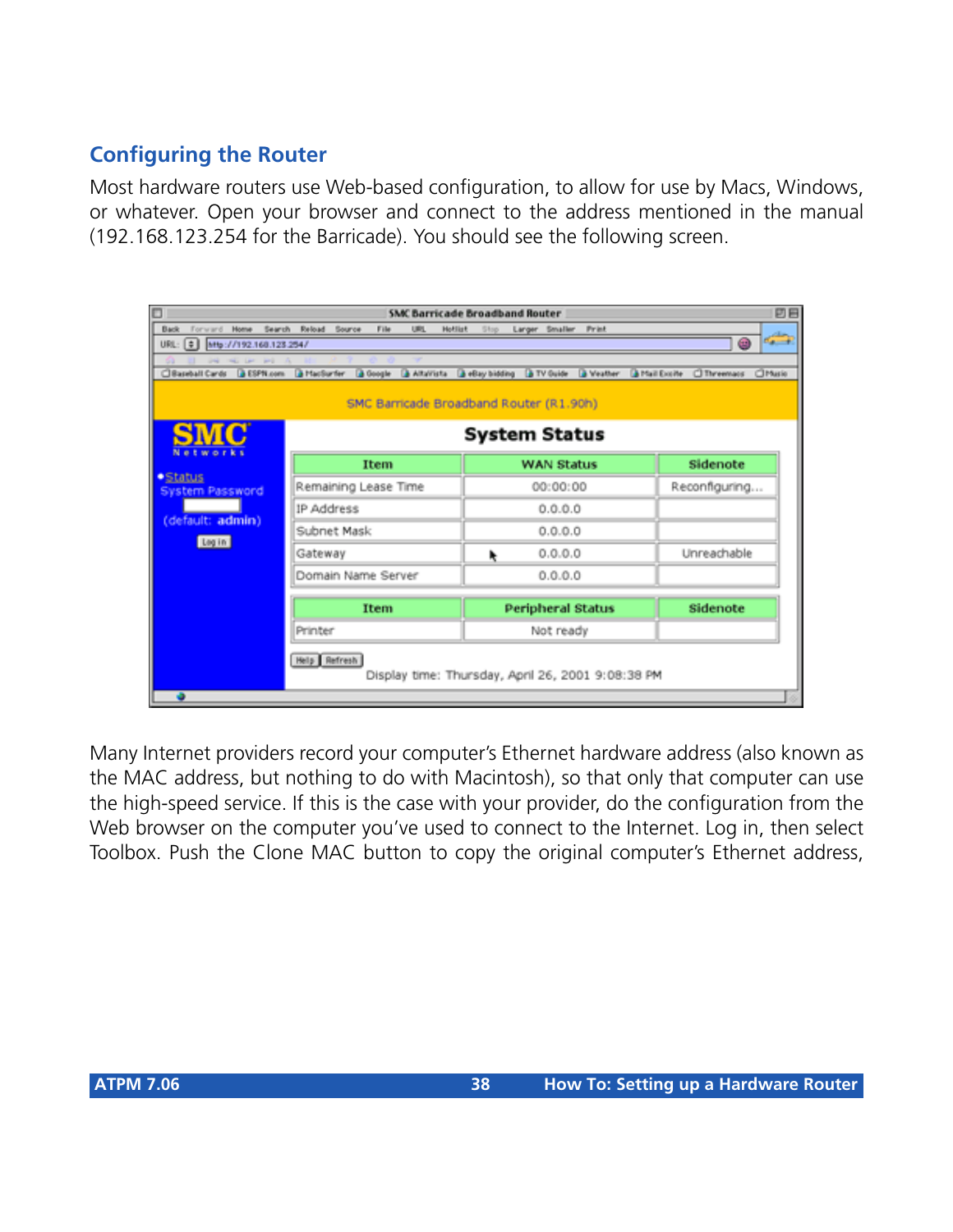which will tell the router to act like your normal computer. (You don't need to do this if your provider doesn't track your MAC address.) The button will change to Restore MAC, which you will need if you want to restore the router to its original MAC address later.



*Note:* The ability to clone the MAC address will vary from router to router. A second option is to contact your Internet provider and register the router's MAC Address as your connection.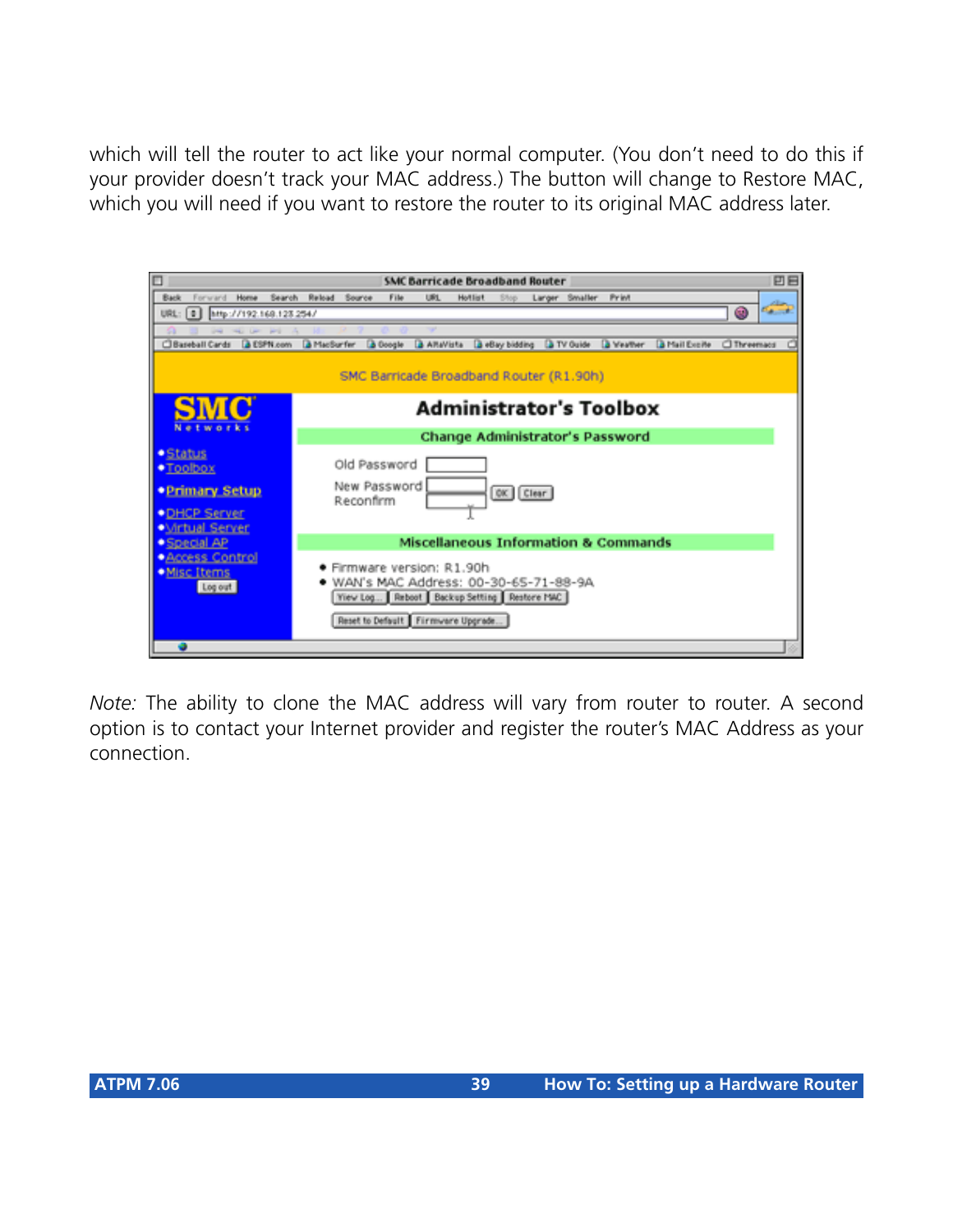Return to the Primary Setup page and click the Renew button to grab an Internet address if you haven't already. The page should say Reconfiguring until it grabs an address (this may take a minute or two). Don't try to use any Internet programs until it comes back with an address. Once you have an address, you should be able to surf and e-mail as normal.

|                                               |                                           | <b>SMC Barricade Broadband Router</b>              | 凹目                                               |
|-----------------------------------------------|-------------------------------------------|----------------------------------------------------|--------------------------------------------------|
| <b>Back</b><br>Forward Home                   | Search Reload<br>Source<br>File<br>URL    | Larger Smaller Print<br><b>Hollist</b><br>S700     |                                                  |
| URL:   0     http://192.160.123.254.90/       |                                           |                                                    | $\sigma_{\rm eff, max}$<br>Θ                     |
| the coll car and<br>Baseball Cards & ESPN.com | <b>BirtacSurfer B</b> Google<br>AltaVista | <b>B</b> eBay bidding <b>B</b> TV Ouide<br>Weather | <b>B</b> Mail Excite<br><b>CIThreemass</b><br>C) |
|                                               |                                           |                                                    |                                                  |
|                                               |                                           | SMC Barricade Broadband Router (R1.90h)            |                                                  |
| <b>SMC</b>                                    |                                           | <b>System Status</b>                               |                                                  |
| Networks                                      |                                           |                                                    |                                                  |
|                                               | Item                                      | <b>WAN Status</b>                                  | Sidenote                                         |
| <b>*Status</b><br>$\underline{\text{Tools}}$  | Remaining Lease Time                      | 95:59:59                                           | Renew                                            |
| <b>•Primary Setup</b>                         | IP Address                                | 24.128.247.122                                     | <b>Release</b>                                   |
| R<br>· DHCP Server                            | Subnet Mask                               | 255.255.252.0                                      |                                                  |
| <b>*Mrtual Server</b><br>· Special AP         | Gateway                                   | 24.128.244.1                                       |                                                  |
| <b>*Access Control</b>                        | Domain Name Server                        | 24.128.20.6, 24.128.20.8                           |                                                  |
| · Misc Items<br>Log out                       |                                           |                                                    |                                                  |
|                                               | Item                                      | <b>Peripheral Status</b>                           | Sidenote                                         |
|                                               | Printer                                   | Not ready                                          |                                                  |
|                                               | Help Refresh                              |                                                    |                                                  |
|                                               |                                           | Display time: Thursday, April 26, 2001 9:14:16 PM  |                                                  |
| ٠                                             |                                           |                                                    |                                                  |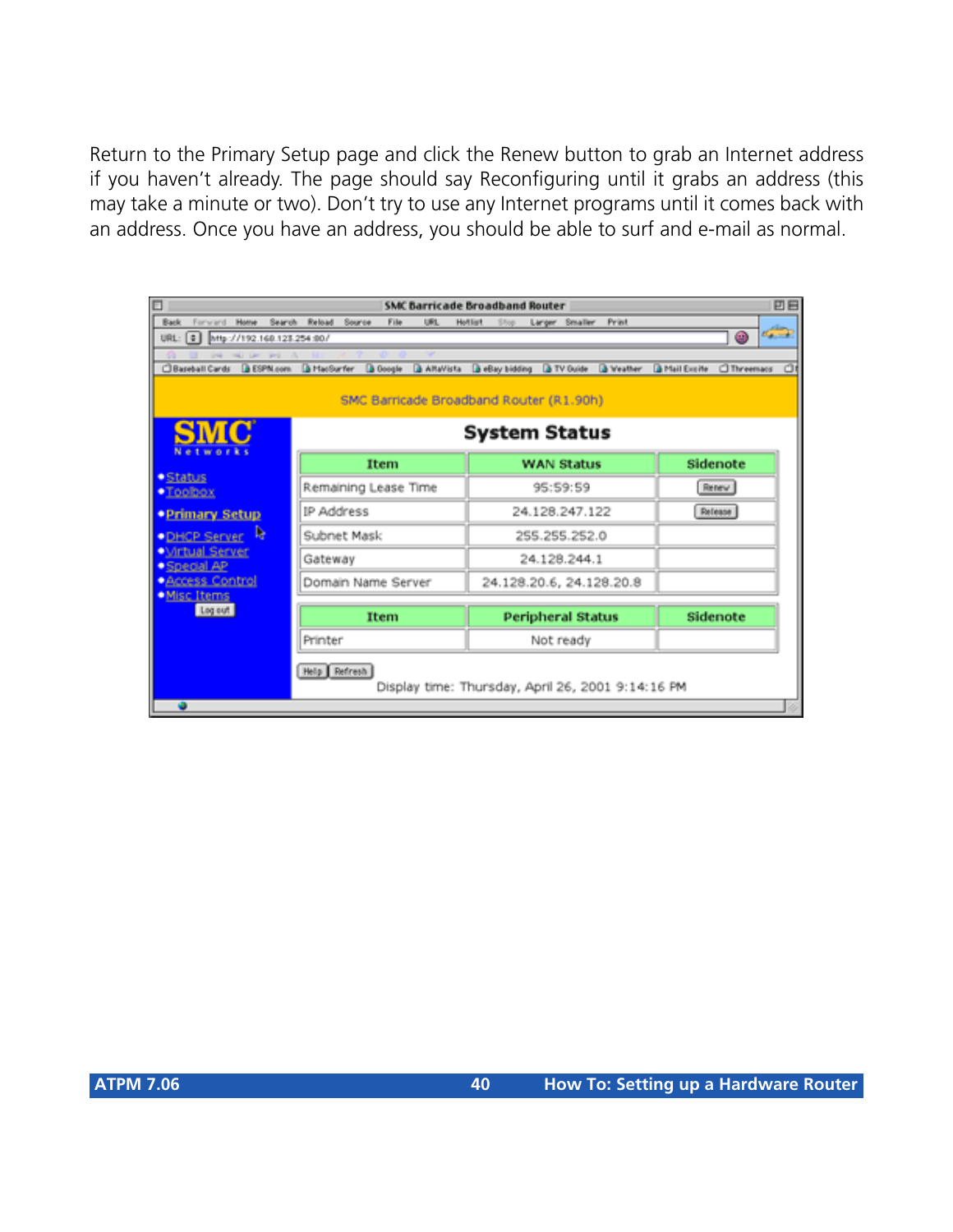## **Configuring Your Computers**

Most hardware routers use DHCP, which manages the Internet connection automatically for all the connected computers. To set up your Mac for DHCP, open the TCP/IP control panel and set configure to Use DHCP Server. Leave the other settings (Name Server Address, specifically) the same as they were before. Then close the control panel and save changes if prompted.

| D                               | TCP/IP                                              |                                                |
|---------------------------------|-----------------------------------------------------|------------------------------------------------|
| Connect via: Ethernet<br>Setup. | $\frac{1}{2}$                                       | □ Use 802.3                                    |
|                                 | Configure: Using DHCP Server<br>$\vert \cdot \vert$ | Select Hosts File                              |
| DHCP Client ID:                 | dolby                                               | Implicit Search Path:<br>Starting domain name: |
| IP Address:                     | 192.168.123.62                                      |                                                |
| Subnet mask:                    | 255 255 255.0                                       | Ending domain name:                            |
| Router address:                 | 192.168.123.254                                     |                                                |
|                                 |                                                     | Additional<br>Search domains:                  |
| Name perver addr.:              |                                                     |                                                |
|                                 |                                                     |                                                |
|                                 |                                                     |                                                |
| Info                            |                                                     | Options                                        |

For Windows and other computers, follow the instructions for using DHCP from the computer's help files or the router manual.

### **Troubleshooting**

Once you start up a router and configure it, you shouldn't need to change anything. If you ever run into a problem getting through to the Internet (it's happened a couple of times in the week I've had the router), turn the router off and on, then repeat the configuration steps above. You may also need to choose the Reboot button from the Toolbox screen you see above (don't reboot your computer, just the router).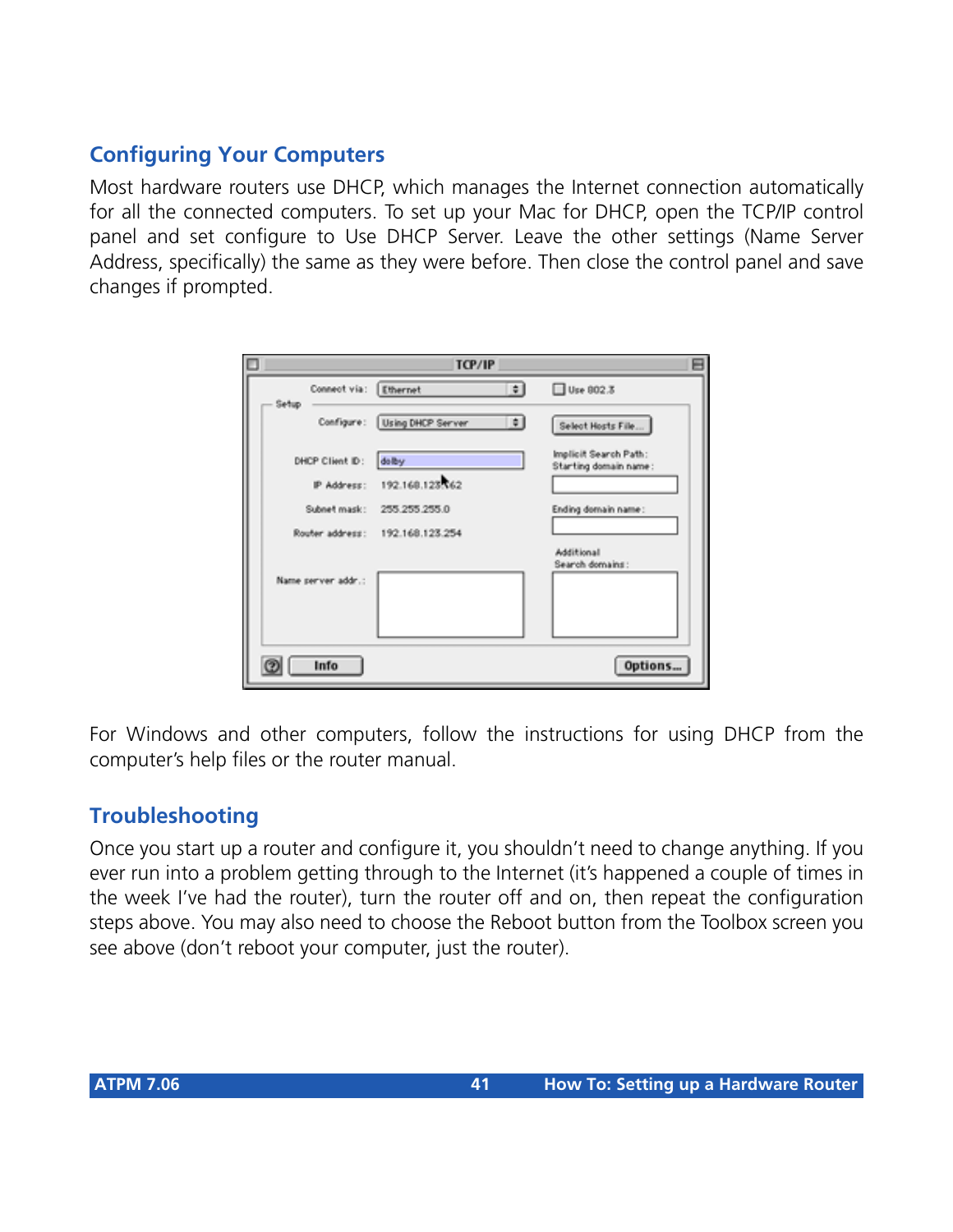## **Upgrading Firmware**

As time goes on, the router maker may provide firmware updates via its Web site. Firmware upgrades allow them to fix bugs or improve the router itself. After downloading new firmware, use the Firmware button on the Toolbox page and follow the instructions.

*Note:* Some routers require that you use a Windows-based PC to upgrade firmware. If this is the case with yours, you can run the updater under an emulator like Virtual PC or borrow a friend's PC for the task.

*Copyright © 2001 Matthew Glidden,* [mglidden@atpm.com](mailto:mglidden@atpm.com)*. Matthew Glidden is the webmaster of*  [Threemacs.com](http://www.threemacs.com)*, a guide to constructing and maintaining home and small-office Macintosh networks. He can also tango and juggle, not necessarily at the same time.*

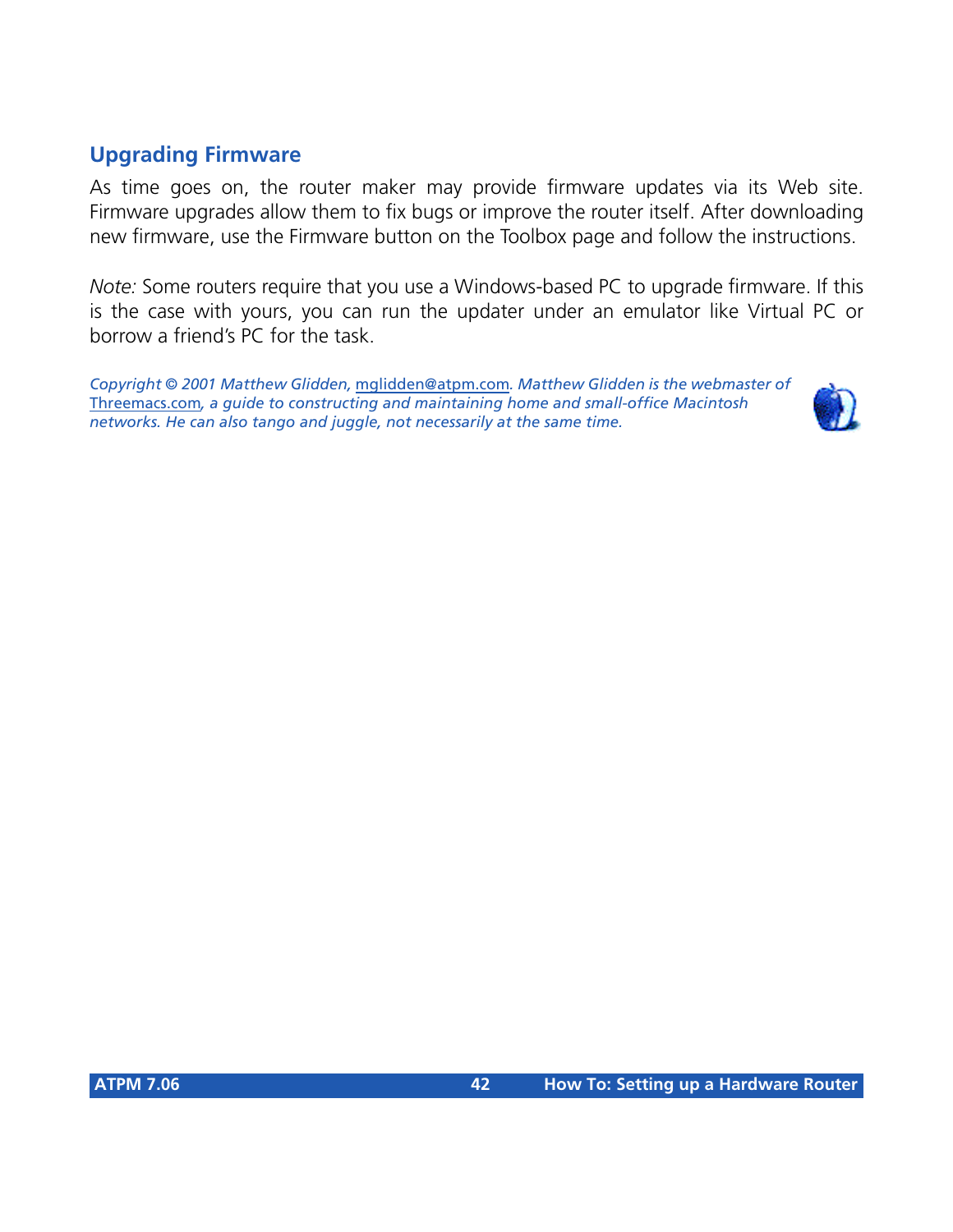# **Extras: Interview**

## **Dan Bailey, Fontosaurus Text**

Dan Bailey is the force behind [Fontosaurus Text,](http://www.fontosaurus.com) "the most productive font foundry on the Web." Dan was kind enough to sit down with ATPM Contributing Editor Christopher Turner this month for an interview.

**• • •**

**ATPM:** Dan, how did you get involved with creating fonts?

**DB:** You know, I've been asked this in an interview before (by the crew over at the onhiatus True Type Resource), and I gave them the best answer I could at the time.

I was thinking about my old computers the other day, and I realized that my earliest experience with font design actually happened with an ancient (the first) Compaq Portable, designing bitmaps with a crummy editing program I can't even remember the name of, all under the watchful eye of MS-DOS 2.1. The strange part is, I probably hadn't thought about that program since the late 1980s. Old school, though.

Anyway, several things transpired in 1996 to bring it all together. I discovered [Chank](http://www.chank.com) [Diesel's Web site full o' fonts](http://www.chank.com), plus bought an early issue of *MacAddict* that had a huge section on making your own fonts, and coincidentally had a conversation with my Platoon Leader (Lt. Aric Nissen) while at Army Reserves duty about font design (he was/is a professional graphic designer).

At the time, I had a PowerBook 520c. I ganked a copy of Fontographer off the Net somewhere to see if this might be a worthwhile pursuit. I discovered I enjoyed font design, and decided I wanted to do it right. So I dropped a large chunk of change on a fully decked-out computer system in the fall of 1997, and even went so far as to buy a legit copy of Fontographer.

**ATPM:** What tools do you use when creating fonts?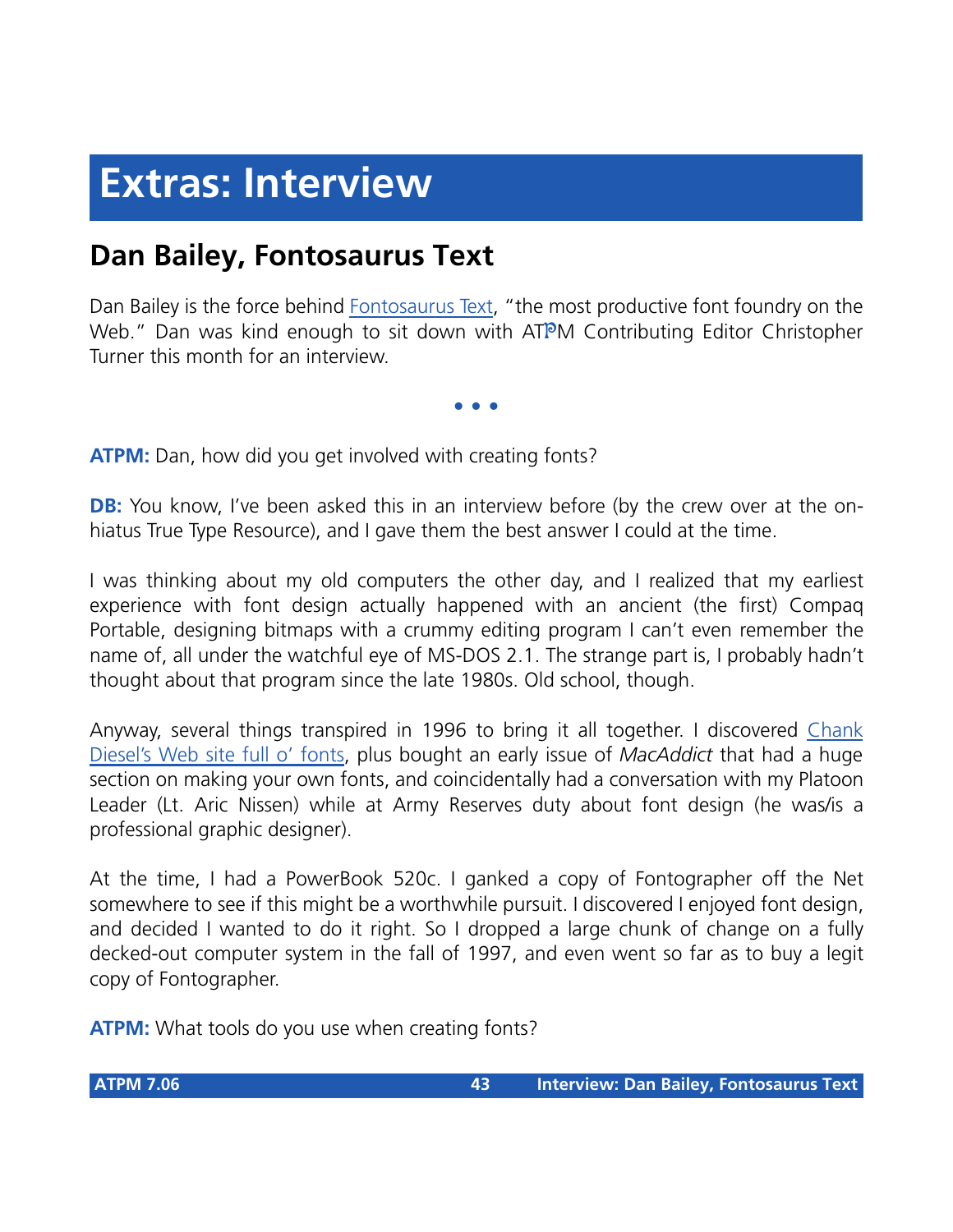**DB:** The primary workhorse is my Power Mac 8600/300. 160 MB of RAM. Had to replace the original hard drive, which started to die this spring, so there's a 9 GB and a 1 GB drive in it. Threw in a USB card and an ATI Rage 128 card. Add to that a Wacom graphics tablet, an old Apple Color OneScanner, and a Kensington optical mouse, and there you have it.

On the software front, I use Adobe's Illustrator 8; Photoshop 5.5; Streamline 4.0; and, of course, Macromedia Fontographer 4.1.5.

All this is subject to change, of course. I just ordered a new iBook and have been contemplating dusting off my programming skills to write a new font design program from scratch—OS X native, of course. We'll see, though…my free time is already a pretty valuable commodity.

**ATPM:** What do you look to for inspiration when developing a new font?

**DB:** Man, I look everywhere. [Uhop Deluxe/Uhop Lite](http://www.fontosaurus.com/fonts.asp?target=uhoplite) was inspired by two different things: (1) the IHOP sign, and (2) the old Dodge Neon lettering. Inspiration has come from movie posters, album covers, *Rolling Stone* magazine. My God, that magazine is a treasure-trove of font inspirations. I look at the work of other designers, to see what they're doing. While I do have a lot of grunge fonts, myself, I'm not a particularly huge fan of them. I've started to take a strong liking to art deco and "techno" fonts, and I think you'll see a lot of that reflected in some upcoming stuff.

**ATPM:** How long, on average, does it take you to produce a font?

**DB:** There's no real solid answer to that. [Nonzero,](http://www.fontosaurus.com/fonts.asp?target=nonzero) my most recent, was done on my Windows NT machine at the office in Illustrator, to kill time. That portion of the work took maybe an hour or so. After FTPing it to my home machine, and driving home to meet it here, it took about another hour to get it into Fontographer and spaced/kerned. Top that off with another 15 minutes to zip up the various files, upload them to fontosaurus.com and then update the database. Writing those little descriptions is actually the hardest part sometimes!

By contrast, Turbine Sans, my newest Deluxe font, was something I had been working on since 1998. Solely in Fontographer, I literally worked on that font at least twice a week for three years.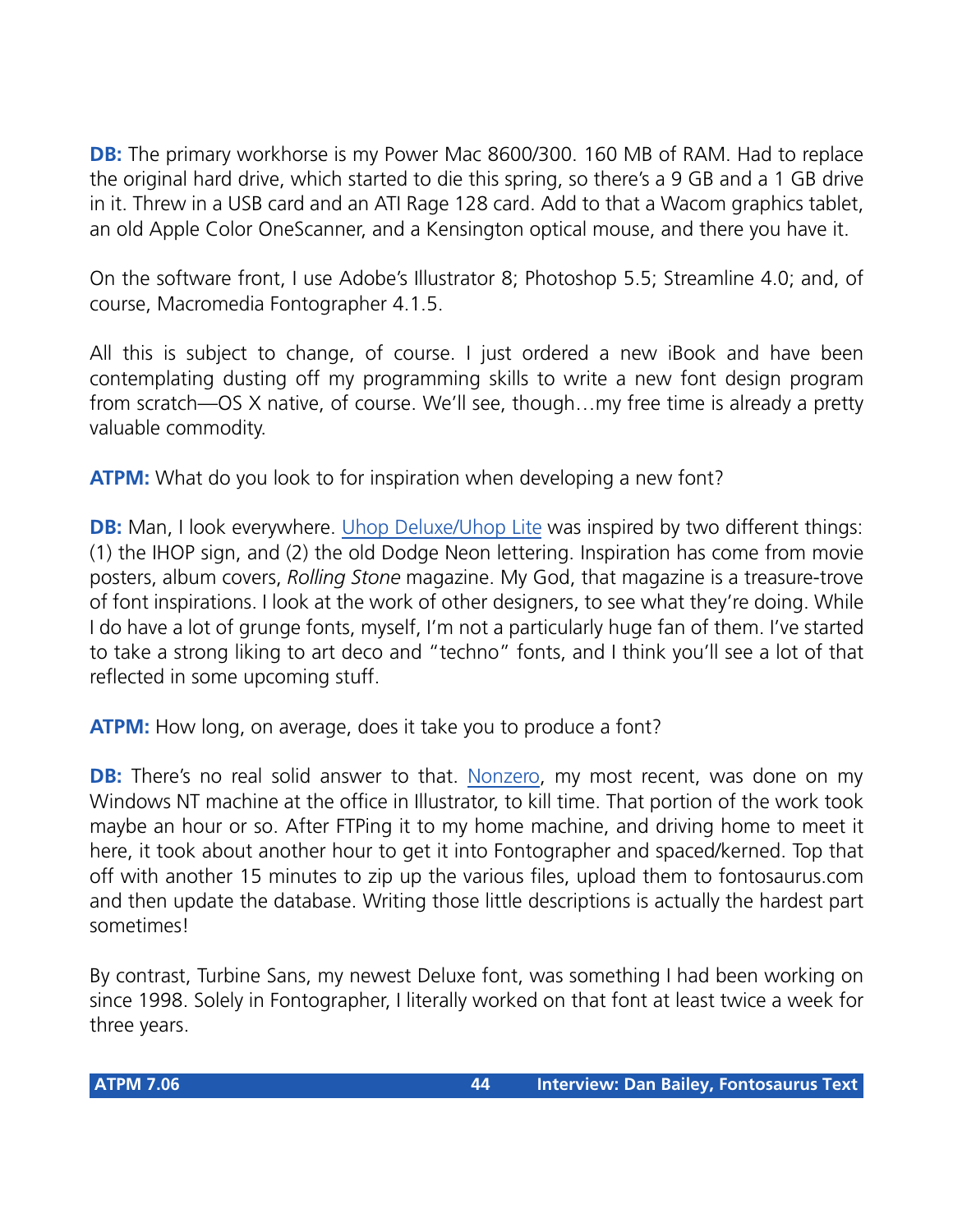**ATPM:** Do you enjoy working with a particular style of font over another?

**DB:** Yeah. Lately, I've been fixated on Art Deco and "Techno" fonts. I like the challenge of a font that has a simple geometry to it, because it makes it a real challenge to produce certain letters. That, and you get some really groovy results. Citing the Uhop Deluxe/Uhop Lite example again, I didn't think too far ahead when I started building it, which is why some of the letters—"S," for example—are a little funky. To compensate for that, I resorted to something that used to be done with typefaces prior to the 1960s—varying the baseline on the numbers. Basically what this means is that the bottom edges of the numbers don't all line up when you type them out. So instead of letting the quirk with the "S" ruin the font, I decided that it would be really cool to integrate it by "tricking out" other parts of the font.

**ATPM:** How did you come up with the name for your foundry?

**DB:** I was hanging out with my friends Dave and Kristin (now married to each other and coming up on their first anniversary!) at a bar one night while in college. We're playing darts and getting pretty snookered. Somewhere along the line I said in a godawful mix of Spanish and English, "Man, yo soy el Fontosaurus."

It stuck.

**ATPM:** Is Fontosaurus Text your only means of income?

**DB:** Lord no! If that were the case, I'd be living in a cardboard box. Since I went to the donationware format last October, I've made maybe \$200. About \$25 a month. Nothing incredible.

My primary source of income is as a Web Producer for a company that deals in insurance. What this means is that I do a combination of coding, designing, and project management. The paycheck's pretty amazing for a guy who's degree is in Creative Writing, so I'm not complaining.

**ATPM:** How did you get started with the \$2 font?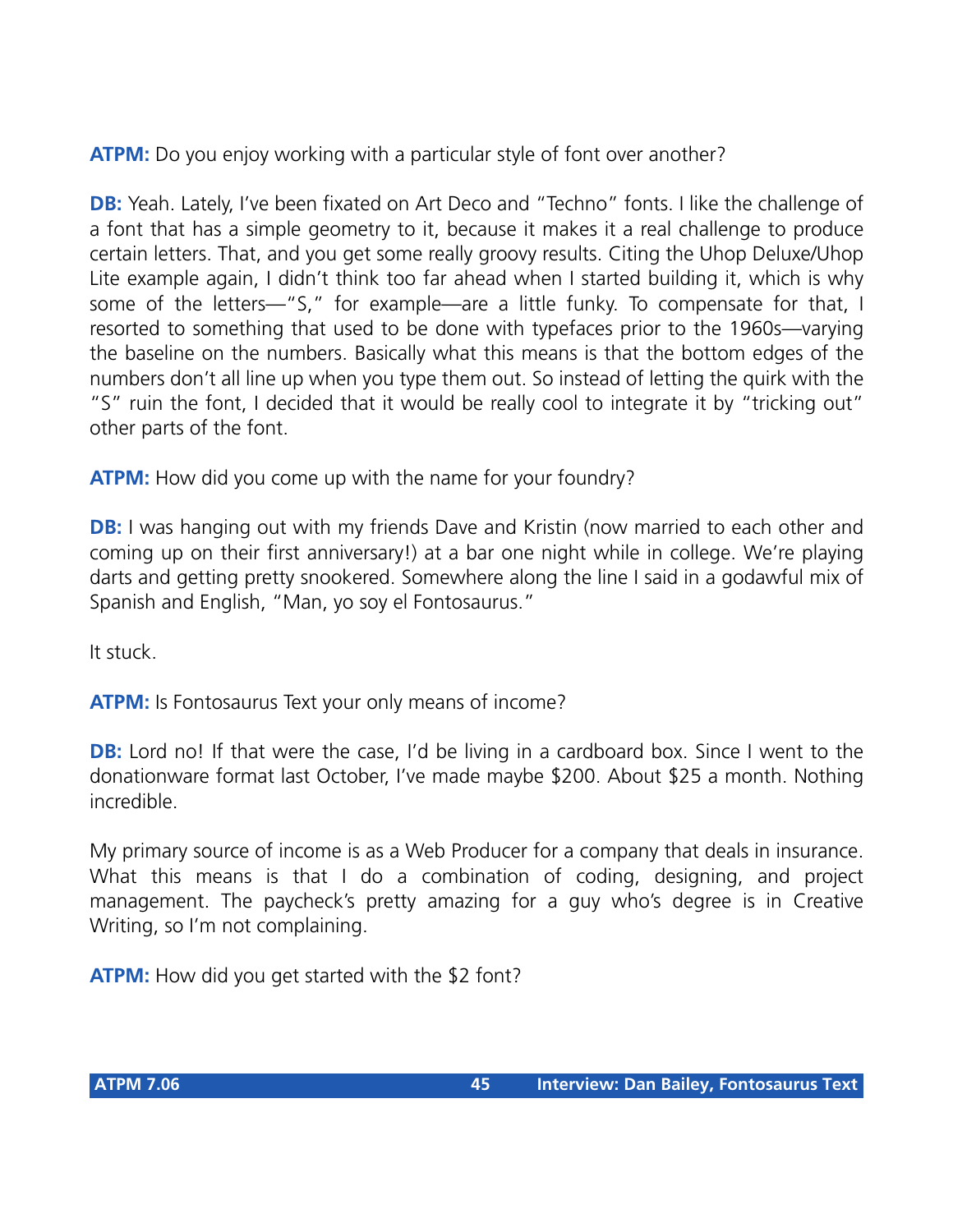**DB:** Well, I had originally gone with a setup where I was bundling 8–10 fonts together and then selling that bundle for \$40 via Digital River. Digital River never bothered to send me the monthly sales reports they promised me, and I never saw my fonts used anywhere, so I assumed that I hadn't made any sales and that Digital River had done none of the promo stuff they'd promised, so I realized that that methodology wasn't going to work. Who wants to spend \$40 on a series of fonts that they've never seen before from a designer whose work was unproven, right?

Anyway, after I moved to Philly, Fontosaurus sat fallow for a while, collecting dust. Last year, I decided it was time to brush off the dust, get things going again, and learn ASP while I was at it. I was also getting to the point of needing a new car, so I set up a contest: donate \$2 and you're entered to win the old car when I buy the new one.

Well, things didn't work out as planned and the Honda was literally about to "pull a Bluesmobile" on me. I kept expecting it to collapse the moment I climbed out of it, at the end of a high-speed pursuit. So I went to Nissan, somehow managed to get financing on a new XTerra, and traded the ol' Honda (a.k.a. "The Challenger," due to its white color and impending explosion/disaster) as part of the deal.

So the \$2 donationware thing has survived and I'm trying to figure out where to go with it now. I was considering a "help me pay off my damned student loans" contest, where I'd give away a one-time \$500 scholarship to an art student. We'll see.

**ATPM:** Have you seen a great response with offering the majority of your fonts for \$2?

**DB:** I get a lot of fan mail. As for a great response... well, the donationware thing doesn't seem to work too well. Maybe, *maybe* 0.001% of the people who have visited Fontosaurus Text have actually donated the two bucks. Kind of a downer. This was part of the reason I decided to start putting out my Deluxe Fonts.

**ATPM:** We understand that you have now started a new promotion, the Fontosaurus Text [Font of the Month Club.](http://www.fontosaurus.com/fotm.asp) Tell us about that.

**DB:** Actually, it's a blatant rip-off of Chank Diesel's Font Of The Month setup. His is much more expensive at US \$100 per year. Mine's US \$40/year. For that \$40, you get a font delivered to you via e-mail every month for an entire year. This works out to \$3.33/month, or a little more than the cost of a standard donation. The cool thing is, that font is totally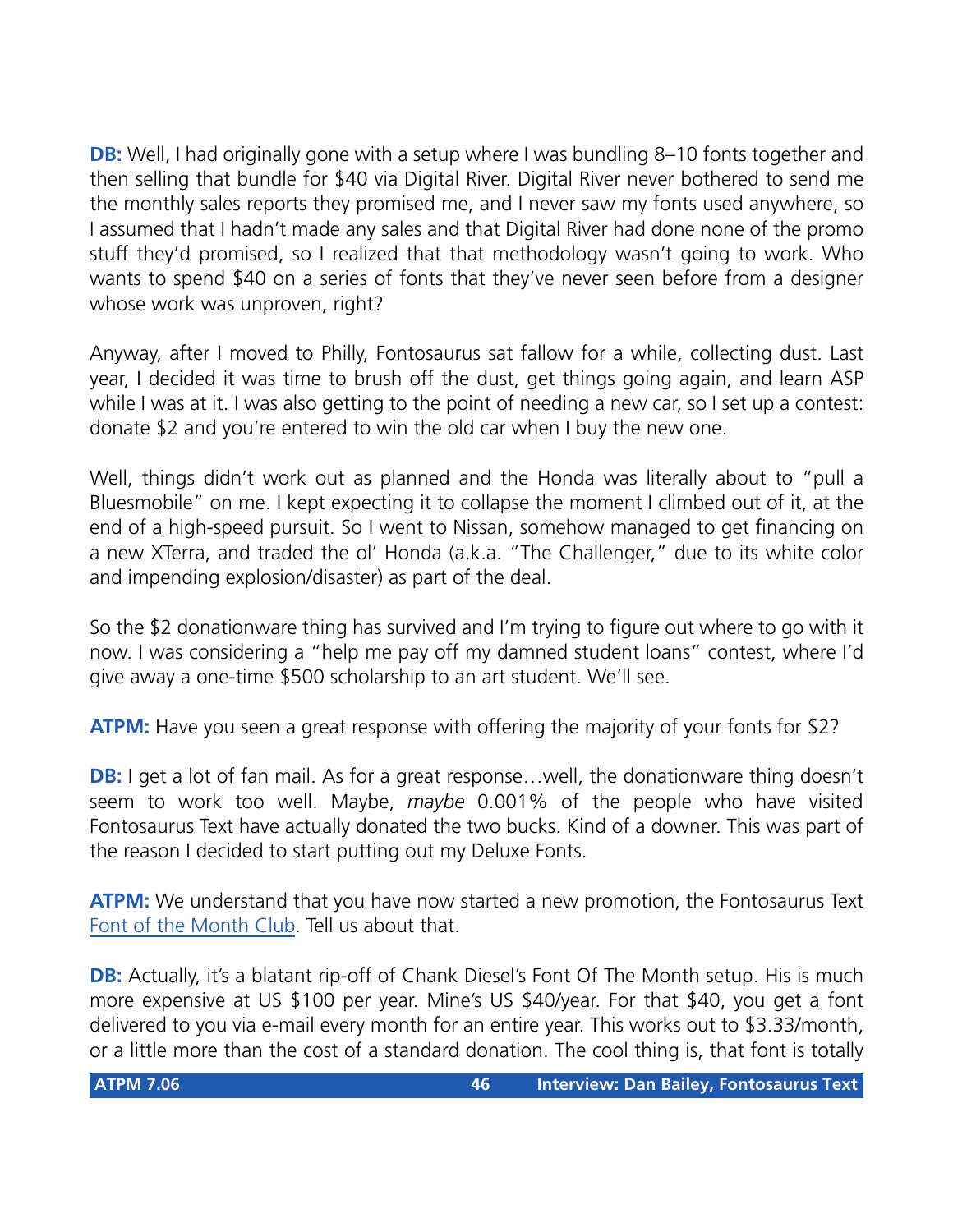unavailable to anyone outside the club for at least six months, but more likely for an entire year. The fonts are also much more fully-developed than the standard donationware fonts, and will include all the standard keyboard characters, plus most, if not all of the character set.

Speaking of such things, I'm running a little late on delivering this month's. Oops.

**ATPM:** Dan, could you give our readers an overview of your font pricing structures/ promotions?

**DB:** Sure, I'd be happy to.

Basic Fonts are a free download, and I only recommend a \$2 donation (via PayPal, or snailmail). These fonts typically have a few symbols, the full letterset, and numbers.

Deluxe Fonts run anywhere from \$10 on up and include the entire character set. These must be paid for to get ahold of them.

Font-of-the-Month costs \$40 for a one-year subscription. You get a font mailed to you each month, with a full (or nearly full) character set, and usually with two or more faces. This boils down to the aforementioned \$3.33 a month.

#### **ATPM:** Why Mac?

**DB:** Oh man, why Mac? Why not? Well, let's see...because I started off as an Apple II fanatic, burned out on Windows/DOS, and wanted simplicity. Because the interface is easy on the eyes. Because the hardware kicks butt. Because it's a Mac. I love the things. Rabidly.

#### **ATPM:** Why Windows?

**DB:** Comic relief, man. Comic relief. (Oh, and testing to see if the lemmings can use the site I've built.)

**ATPM:** Obsess much?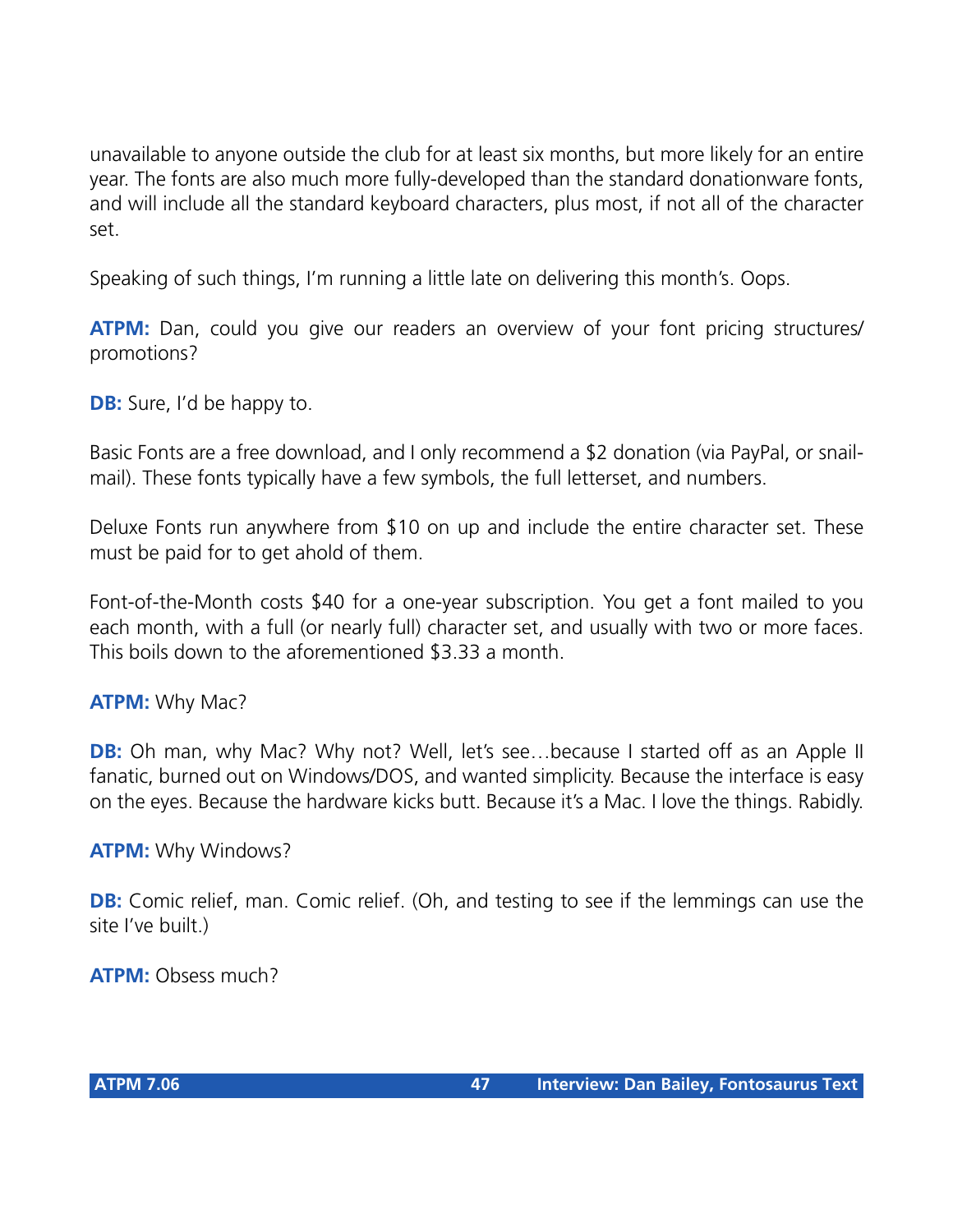**DB:** Nah. Not really. I tend to lean toward a "Type B" personality. So I don't obsess too much. Sometimes, this is bad—particularly in font design. I've learned to obsess there, because one bad detail can destroy an entire font. Sounds weird, but it's true. One letter, or even part of one letter can throw off the entire feel of a font. So I guess the proper answer is, "Yeah, sometimes."

**ATPM:** Dan, thanks for taking the time to sit down with us for a chat. Best wishes for continued success with Fontosaurus Text.

**DB:** Hey, no problem. Thanks for having me. : -)

**• • •**

You can check out all of Dan's primo fonts at his Web site, [Fontosaurus Text.](http://www.fontosaurus.com) And send in those two dollars!

*Copyright © 2001 Christopher Turner,* [cturner@atpm.com](mailto:cturner@atpm.com)*. When not interviewing semi-famous, well, not-even-close-to-being-famous personalities, Contributing Editor Christopher Turner can be found downloading more fonts than he knows what to do with. Thank goodness there is no font number limitation under Mac OS X.*

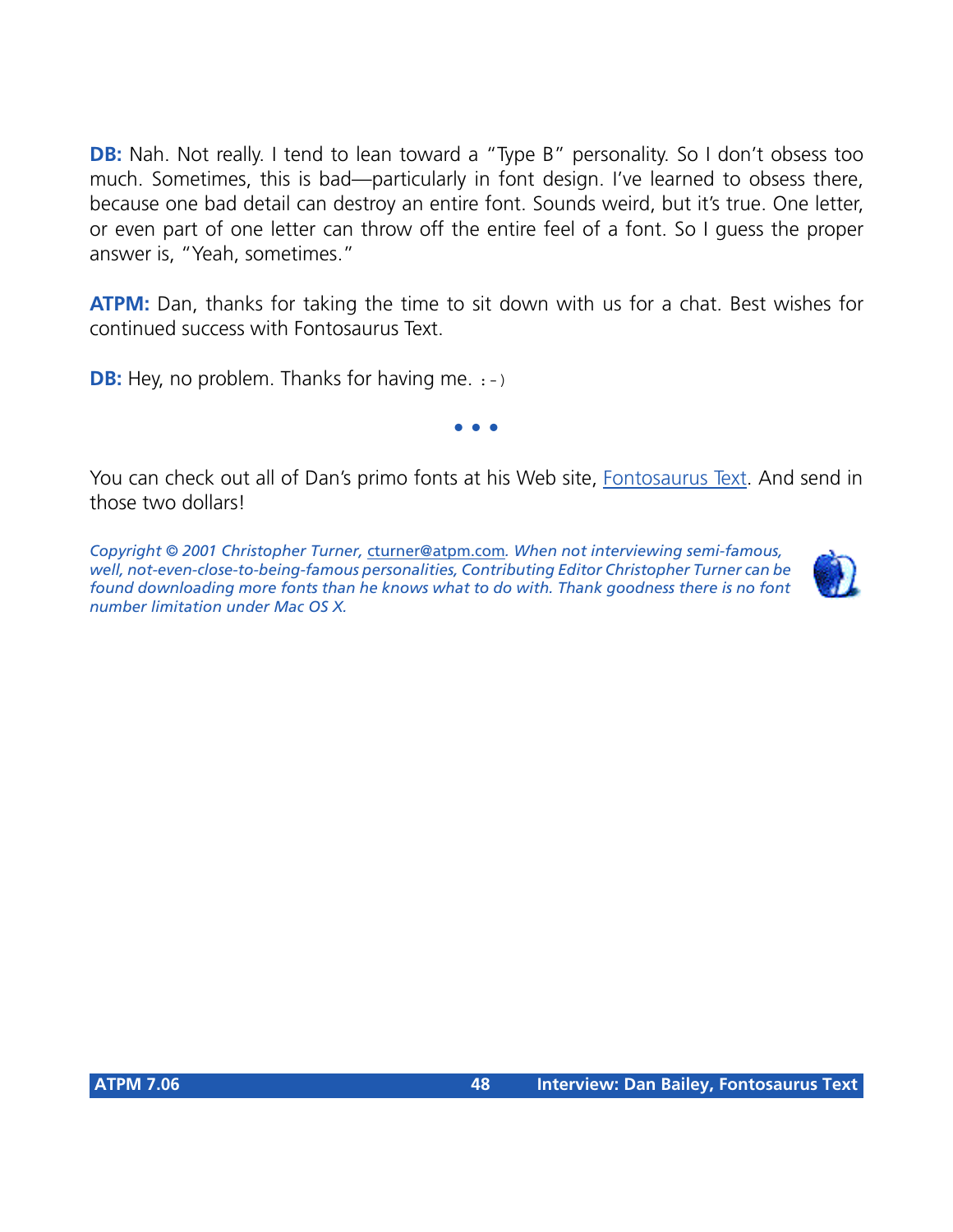## **Extras: Desktop Pictures**

### **Flowers**

Spring has finally arrived. Jens Grabenstein is happy to share [pictures of flowering trees](http://www.atpm.com/7.06/flowers/) [and blossoming flowers](http://www.atpm.com/7.06/flowers/) with you. The images were shot around his place on Long Island and during a short trip to Boston. Jens used his Canon EOS 300 with a 28–80mm zoom lens and 200 ASA 35mm Kodak Gold film to take these pictures. After development the images were scanned with a UMAX flatbed scanner. Resampling and retouching were performed with Adobe Photoshop 5.5.

### **Southern California**

[These desktop pictures](http://www.atpm.com/7.06/southern-california/) were taken by Lee Bennett while on a trip to southern California in May 2001. Five pictures are from the [San Diego Zoo's](http://www.sandiegozoo.com/) [Wild Animal Park](http://www.sandiegozoo.com/wap/), one is from Balboa Harbor, and one from the Riverside vicinity. All images were taken with a Nikon Coolpix 990. Resampling and retouching were performed with Adobe Photoshop 6.01.

### **Previous Months' Desktop Pictures**

If you haven't seen the rest of the series, it includes: [Yellowstone National Park,](http://www.atpm.com/5.03/yellowstone.shtml) [Drops,](http://www.atpm.com/5.05/drops/) [Toronto,](http://www.atpm.com/5.07/toronto/) [Niagara Falls](http://www.atpm.com/5.08/niagara/), [Monaco,](http://www.atpm.com/5.09/monaco/) [Montréal,](http://www.atpm.com/5.10/montreal/) [Bahamas](http://www.atpm.com/5.11/bahamas/), [Clouds](http://www.atpm.com/5.12/clouds/), [Aerial](http://www.atpm.com/6.01/aerial/), [Made with Macs,](http://www.atpm.com/6.02/madewithmacs/) [Landscapes](http://www.atpm.com/6.03/landscapes/), [Northwest,](http://www.atpm.com/6.04/northwest/) [Animals](http://www.atpm.com/6.05/animals/), [Spring Flora,](http://www.atpm.com/6.06/spring-flora/) [National Parks](http://www.atpm.com/6.07/national-parks/), [Insects](http://www.atpm.com/6.08/insects/), [Konstanz](http://www.atpm.com/6.08/konstanz/), [Mark](http://www.atpm.com/6.09/montgomery/) [Montgomery's Desktop Pictures,](http://www.atpm.com/6.09/montgomery/) [Konstanz Part II,](http://www.atpm.com/6.09/konstanz2) [British Columbia,](http://www.atpm.com/6.10/british-columbia/) [New York](http://www.atpm.com/6.10/new-york/), [France,](http://www.atpm.com/6.11/france/) [Maine](http://www.atpm.com/6.11/maine/), [From ATPM Readers](http://www.atpm.com/6.12/from-atpm-readers/), [New York II](http://www.atpm.com/7.01/new-york-ii/), [Washington, D.C.,](http://www.atpm.com/7.01/washington-dc/) [Lighthouses,](http://www.atpm.com/7.02/lighthouses/) [Mobius](http://www.atpm.com/7.02/mobius/), [St.](http://www.atpm.com/7.03/st-lucia/) [Lucia,](http://www.atpm.com/7.03/st-lucia/) [Icicles](http://www.atpm.com/7.04/icicles/), [Winter in South Hampton](http://www.atpm.com/7.04/winter-south-hampton/), [Hawaii](http://www.atpm.com/7.05/hawaii/), [London,](http://www.atpm.com/7.05/london/) [Flowers](http://www.atpm.com/7.06/flowers/), and [Southern](http://www.atpm.com/7.06/southern-california/) [California](http://www.atpm.com/7.06/southern-california/).

### **Downloading all the Pictures at Once**

iCab and Interarchy (formerly Anarchie) can download an entire set of desktop pictures at once. In iCab, use the Download command to download "Get all files in same path." In Interarchy, use HTTP Mirror feature.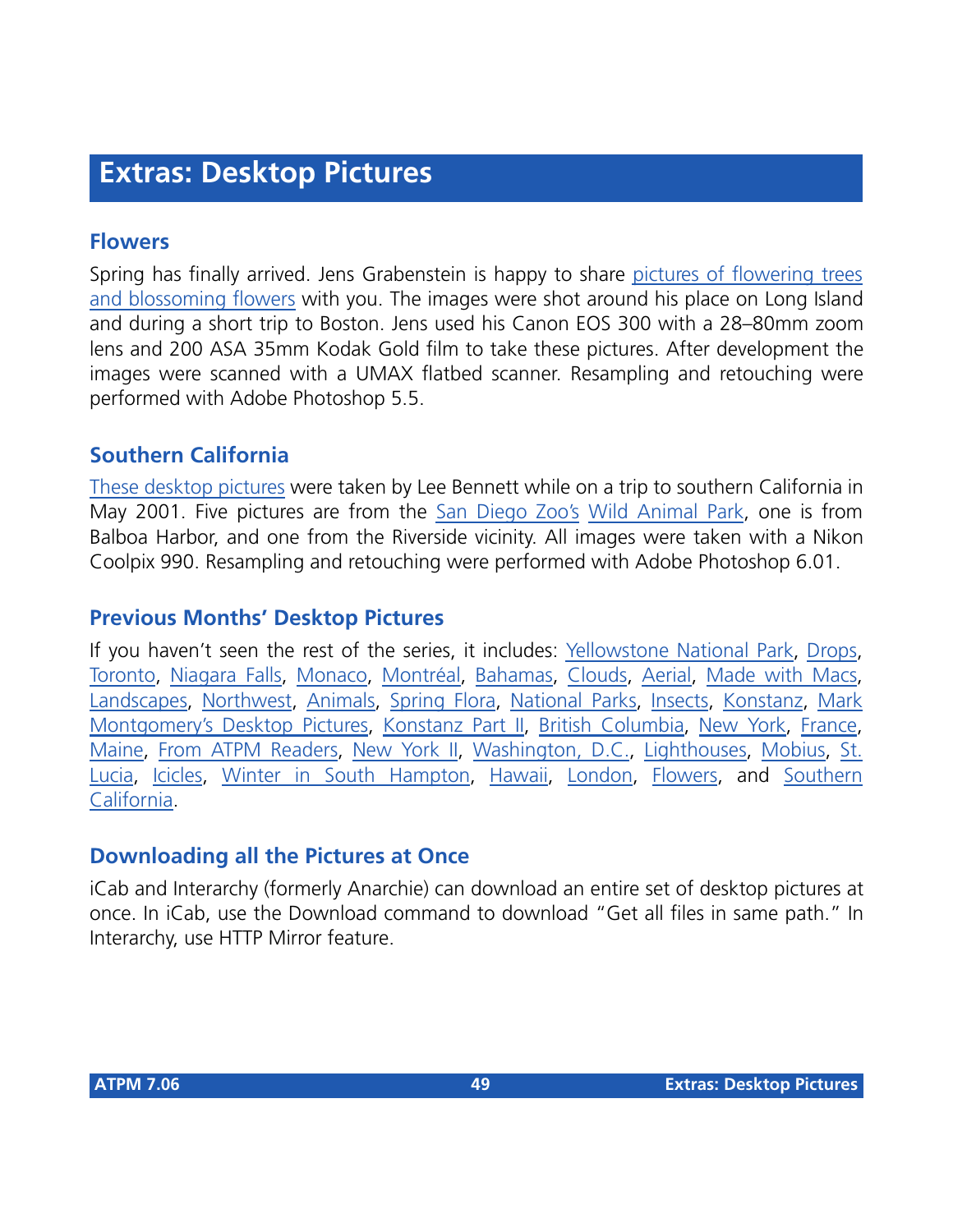## **Contributing Your Own Desktop Pictures**

If you have a picture, whether a small series or just one fabulous or funny shot, feel free to send it to [editor@atpm.com](mailto:editor@atpm.com) and we'll publish it in next month's issue. Have a regular print but no scanner? Don't worry. E-mail us, and we tell you where to send it so we can scan it for you. Note that we cannot return the original print, so send us a copy.

### **Placing Desktop Pictures**

#### **Mac OS X**

Switch to the Finder. Choose "Preferences…" from the "Finder" menu. Click on the "Select Picture…" button on the right. In the Open Panel, select the desktop picture you want to use. The panel defaults to your "~/Library/Desktop Pictures" folder. Close the "Finder Preferences" window when you are done.

You can also use the pictures with Mac OS X's built-in screen saver. Choose "System Preferences…" from the Apple menu. Click the screen saver button. Then click on Custom Slide Show in the list of screen savers. If you put the ATPM pictures in your Pictures folder, you're all set. Otherwise, click Configure to tell the screen saver which pictures to use.

#### **Mac OS 8.5–9.1**

Go to the Appearance control panel. Click on the "Desktop" tab at the top of the window. Press the "Place Picture..." button in the bottom right corner, then select the desired image. By default, it will show you the images in the "Desktop Pictures" subfolder of your "Appearance" folder in the System Folder, however you can select images from anywhere on your hard disk.

After you select the desired image file and press "Choose," a preview will appear in the Appearance window. The "Position Automatically" selection is usually fine. You can play with the settings to see if you like the others better. You will see the result in the little preview screen.

Once you are satisfied with the selection, click on "Set Desktop" in the lower right corner of the window. That's it! Should you ever want to get rid of it, just go to the desktop settings again and press "Remove Picture."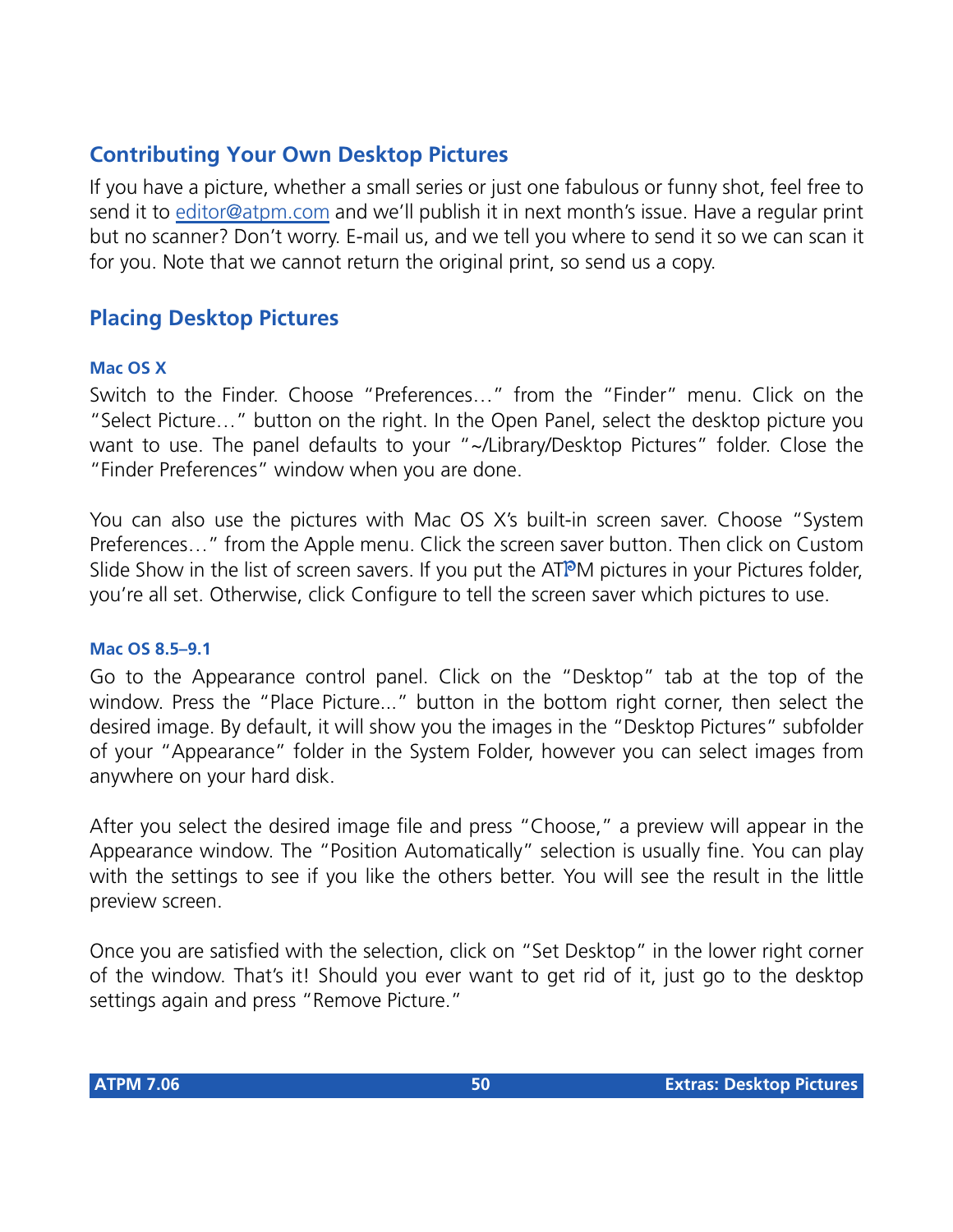#### **Mac OS 8.0 and 8.1**

Go to the "Desktop Patterns" control panel. Click on "Desktop Pictures" in the list on the left of the window, and follow steps similar to the ones above.

#### **Random Desktop Pictures**

If you drag a folder of pictures onto the miniature desktop in the Appearance or Desktop Pictures control panel, your Mac will choose one from the folder at random when it starts up.

#### **DeskPicture**

An alternative to Mac OS's Appearance control panel is Pierce Software's DeskPicture, [reviewed](http://www.atpm.com/5.10/roundup.shtml) in issue 5.10 and available for [download](http://www.peircesw.com/DeskPicture.html).

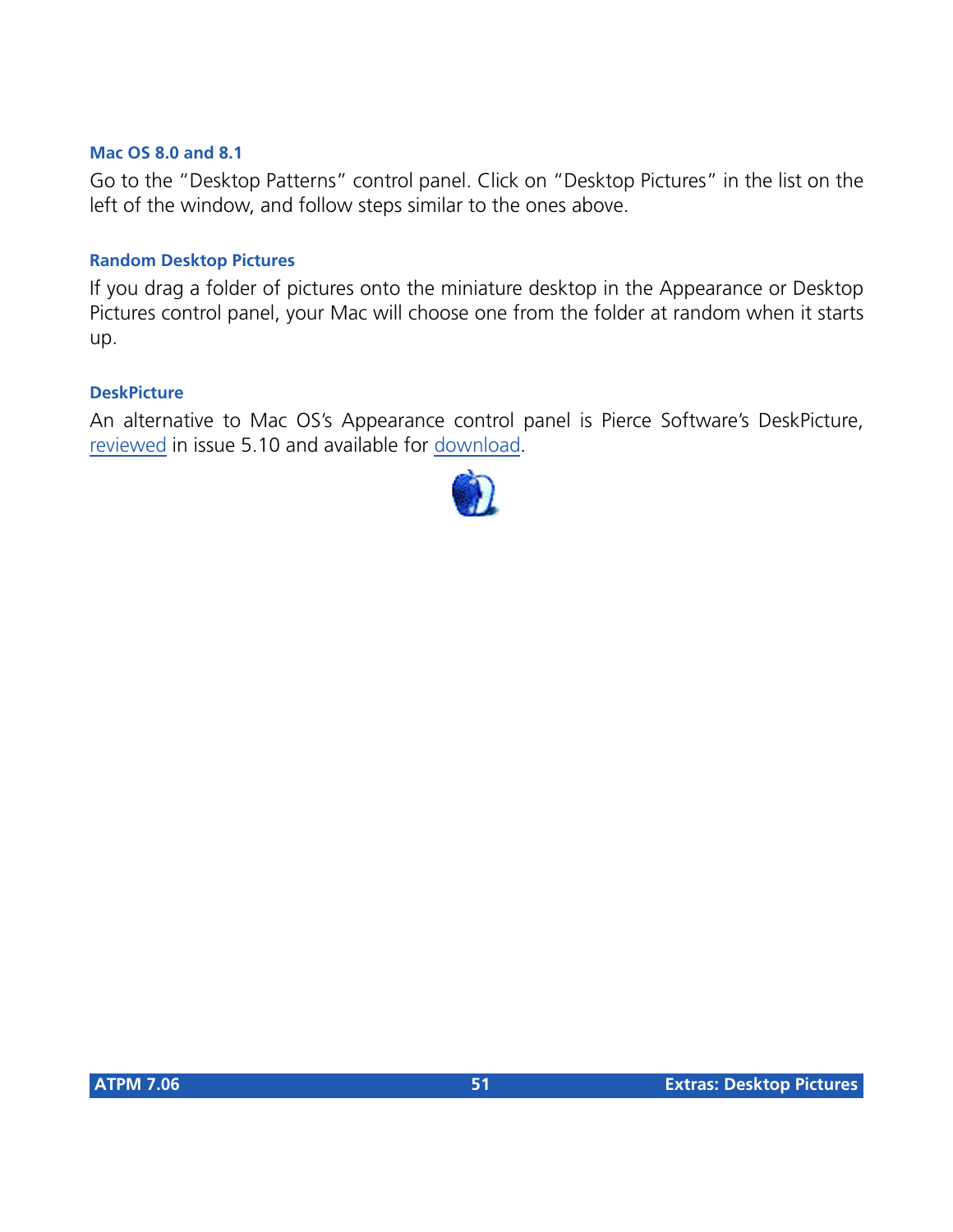## **Review: Shareware Roundup**

**by Brooke Smith, [bsmith@atpm.com](mailto:bsmith@atpm.com)**

## **Stickies and Notepads—Part One**

A Macintosh computer comes with its own notepad and stickies programs. However, if you're a connoisseur of stickies and notepads, then it's fun to explore other programs that go beyond the basics. As there were several shareware programs out there, this will be Part One of a two-part series.

## **Memory Joggers 1.7**

**Developer:** Douglas J. Norton ([product page\)](http://www.golden-lion.freeserve.co.uk/Downloads/MemoryJoggers.htm) **Price:** \$30 **Requirements:** System 7.6 **Trial:** Fully-featured

Memory Joggers is a stickies program designed by English developer Douglas Norton. Although similar to the regular Stickies, Memory Joggers is worth exploring for three reasons, especially if you like sound.

First, you can actually give the sticky a name (located in the title bar.) I found this to be extremely useful, as I was always making a title on the regular Stickies, but it never stood out on the note.

Second, there's an alarm. For the person who really needs more than a sticky note to remind him, set an alarm (your choice of various sounds or no sound at all) on the sticky to remind you. Memory Joggers will flash a box in the corner of your screen to let you know Memory Joggers needs your attention. Simply click on the program in the Finder and voila, up pops your message.

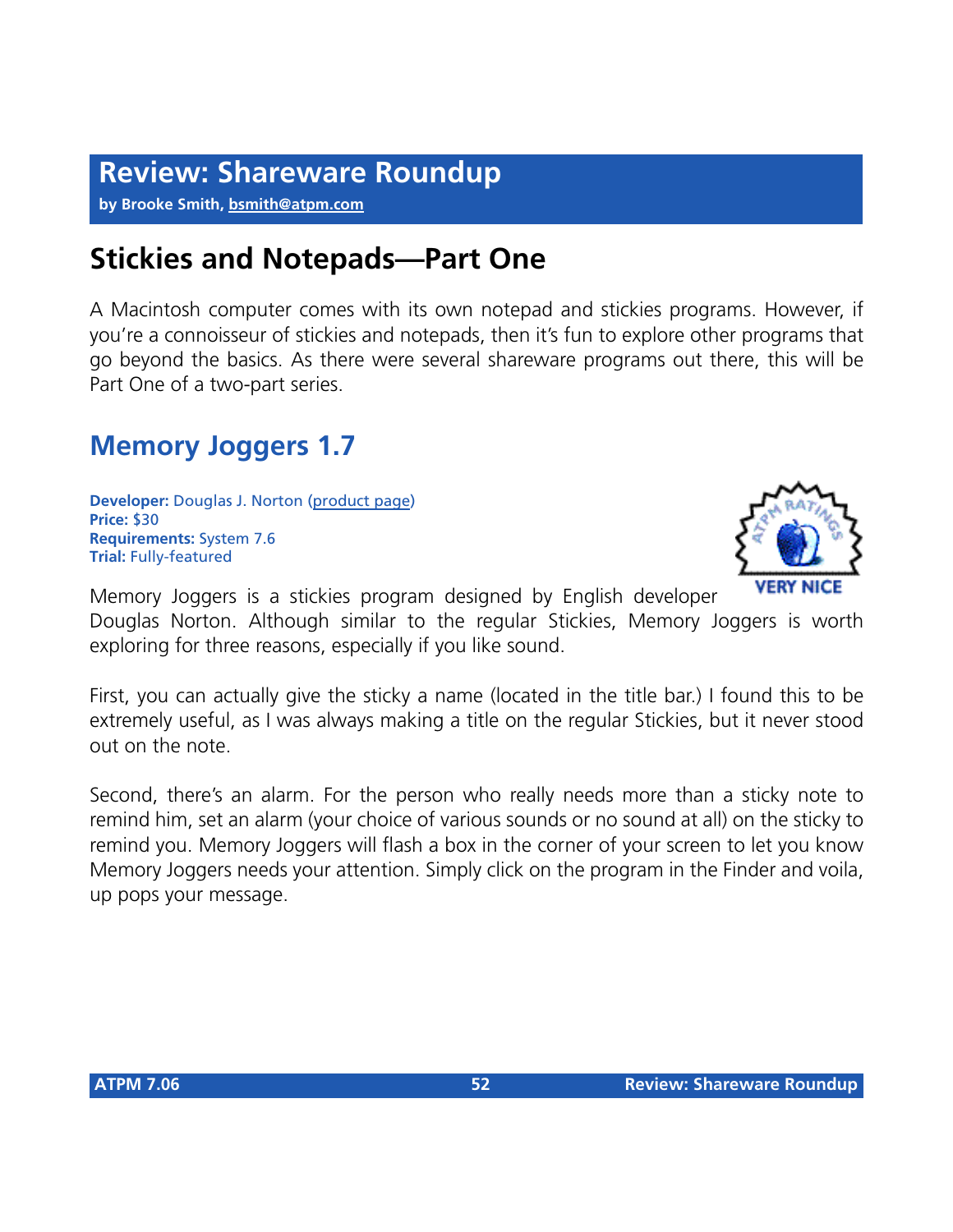Third, you can add pictures to a sticky note. Copy a picture, then paste it into one of the sticky notes. You can even copy a picture from one of the stickies and then paste it back into your drawing program. (Please note—this is not a picture editing program.) The only glitch here is that you can't have both text and a picture in a sticky note—just one or the other.



Under the Note menu, select Set Format to change the color of the sticky and the font and size of the text. You can also lock a sticky note so you or someone else doesn't erase or add to your note accidentally.

Although this program hasn't been updated since 1994, it is still useful.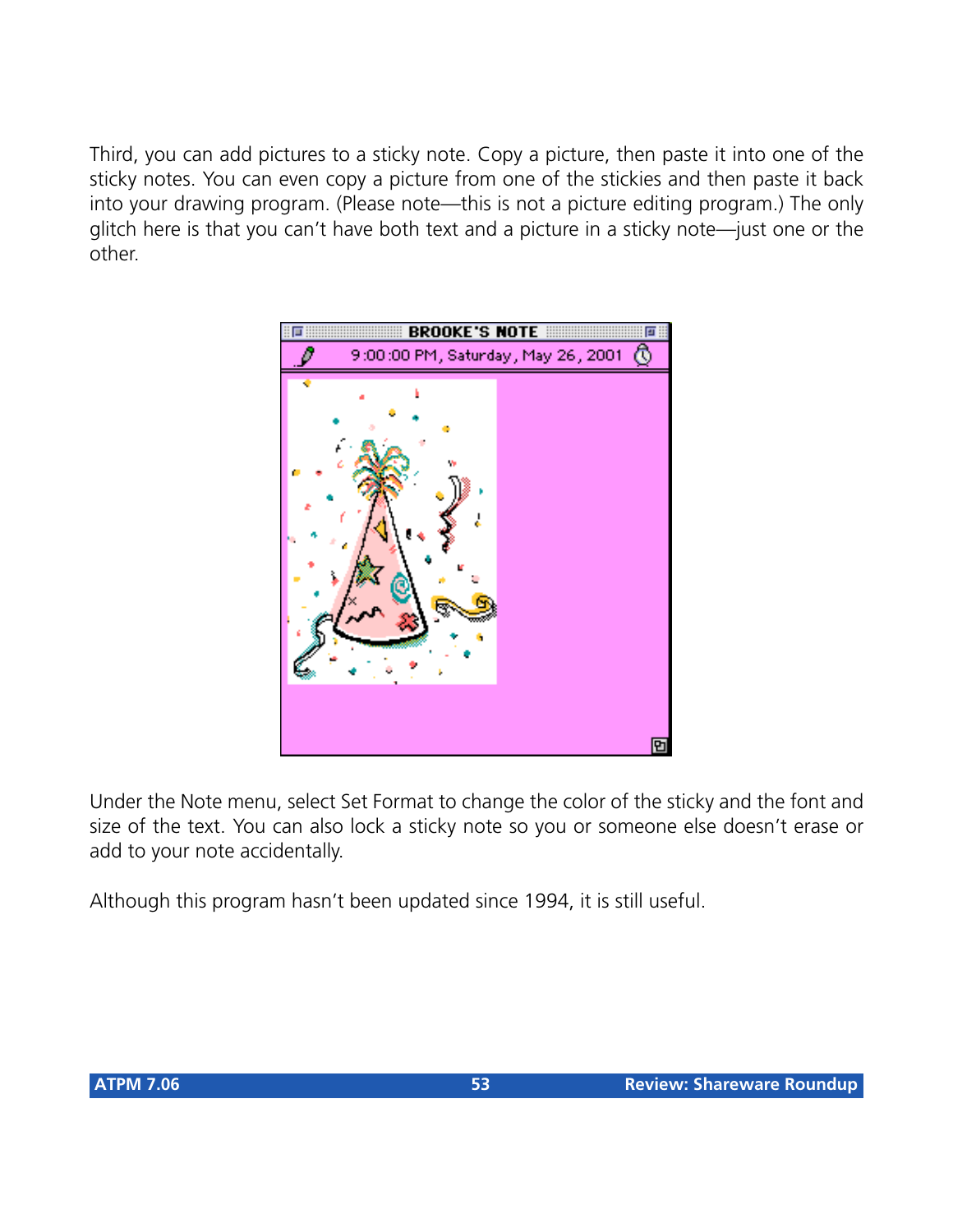## **NotePad Deluxe 2.2**

**Developer:** Ibrium HB [\(product page](http://www.ibrium.se/npdmain.html)) **Price:** \$25 **Requirements:** System 7.5 or Mac OS X 10.0 (not Public Beta) **Trial:** Feature-limited (maximum of 20 notes per database)



NotePad Deluxe is a polished notepad shareware program. It works in a

three-level hierarchic structure—databases, topics, and notes. Once installed, choose New Database from the File menu. This will create a new database, which you can name and save to where you want to keep your notepad stuff. This is very good if there's more than one person using the computer.

| $\Box$<br>To Do [Brooke's DB]                                                                                                                                                                                                      | 回目                                                                                                                                                                                                            |
|------------------------------------------------------------------------------------------------------------------------------------------------------------------------------------------------------------------------------------|---------------------------------------------------------------------------------------------------------------------------------------------------------------------------------------------------------------|
| O<br>$\bullet$ DA<br>Friday June 8, 2001<br>film and the condition of the conditions of a the character condition with a condition of the condition of the<br>║<br>To do<br>1. Water plants<br>2. Phone Jen<br>3. Grocery shopping | <b>Notes</b><br><b>Help</b><br>Brooke's DB<br><b>Misc Notes</b><br>Thy First Note<br>My second note<br>To Do<br>Friday June 8, 2001<br>Tuesday June 12, 2001<br><b>Numbers and Email</b><br>Magazine Contacts |
| <b>DIA</b><br>1/2                                                                                                                                                                                                                  | <b>Changed:</b><br>5/22/01<br>國軍                                                                                                                                                                              |

The NotePad Deluxe window opens up with the main white space on the left and two file folder tabs on the right (one says Notes, the other says Help). To start creating your notes, choose New Topic from the Topic menu. This creates a folder that is displayed in the database section on the right. I've labeled one of my folders "To Do." Then create notes within each folder by selecting New Note from the Note menu. I've divided my notes into dates, i.e. "Friday June 8, 2001."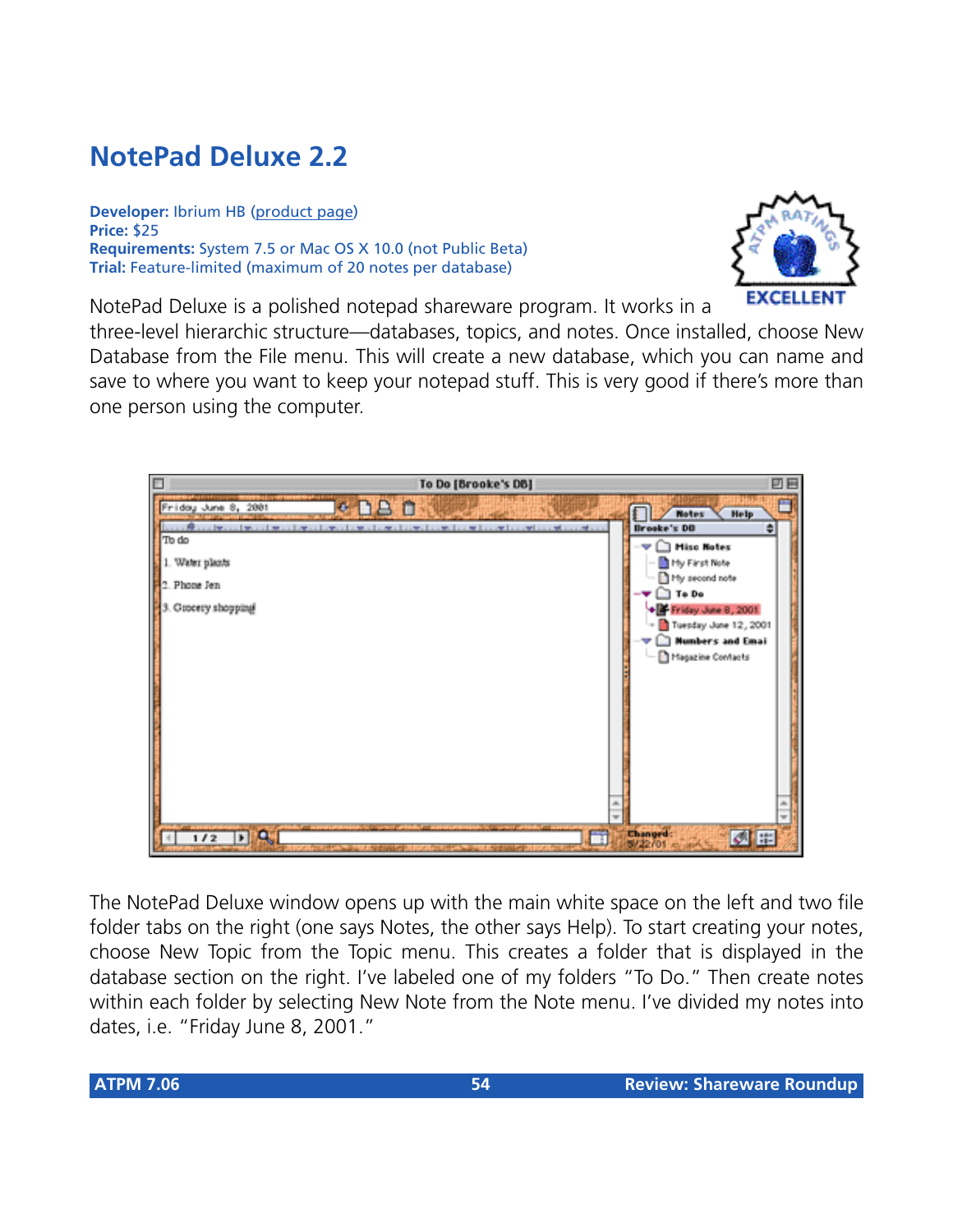Make your database (and the others) into a floating window. Choose Windows menu, choose Show DB Palette. This will show a mini palette that lists all the databases in the NotePad program. You can also do this by clicking in the little notepad icon in the upper right hand corner of your database.



Under the Text menu change the alignment, line spacing, baseline, and bottom border (just a nice added feature for the neat freaks). Change background patterns by clicking in the lower right hand corner of the NotePad window.

Extras: Choose Text Word Services to download a spell-checker to go with the program. Encrypt any of the databases, topics, or notes with a password. Or, Label the file folders and notes using the standard labels in the Finder (Cool, Essential, etc.). Do this by clicking on the little label tag icon in the bottom right hand corner.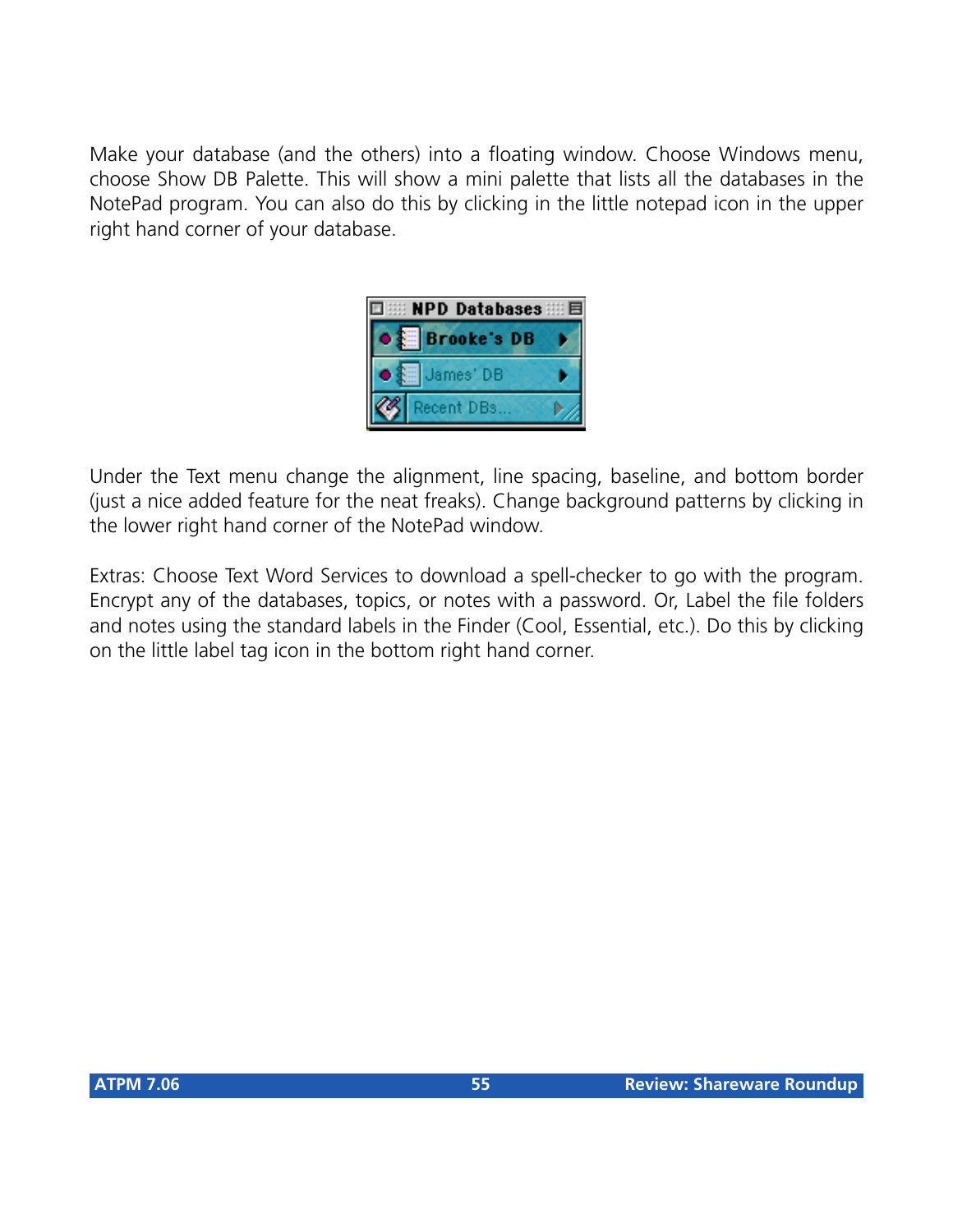I really liked this program, not only because of the fancy stuff, but because it is just so well organized. This will keep your stuff in a database that you can save where you like for easy access all the time.  $A+I$ 



*Note:* The best thing about NotePad Deluxe is that I didn't really need to use Help too much. The program is so easy and self-explanatory. However, Help notes are very detailed and divided into sections for easy reference.

## **iOrganize 3.3.2**

**Developer:** Brunoblondeau.com ([product page](http://www.brunoblondeau.com/iorganize/)) **Price:** \$15 **Requirements:** PowerPC-based Mac with Mac OS 8 **Trial:** Fully-featured



Similar to NotePad Deluxe, but certainly not as fancy, iOrganize is a multi-

purpose notepad with a NotePad, a ContactPad (an address book), and an AliasPad (create aliases of your favorite MP3s, files, and programs).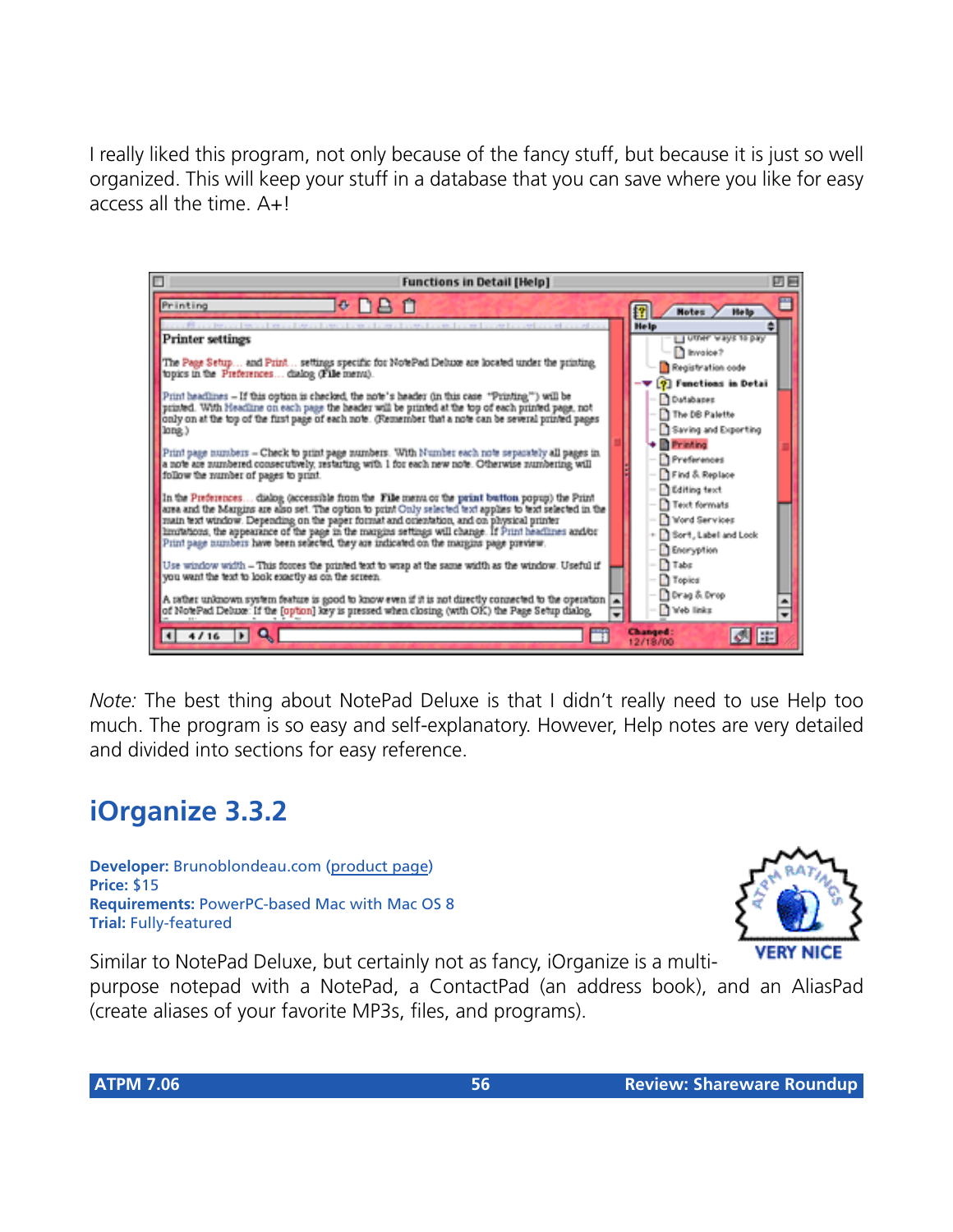When you click on an alias, the program, MP3, etc. will launch from AliasPad. Create a new category in AliasPad for each user. I've created two categories here: "Brooke's Files" and "James' Files."



Under Notepad create a new category (the categories appear like tabs along the top of the window) and then within each category create a new note.

|           | NotePad |                                                         |             |  |
|-----------|---------|---------------------------------------------------------|-------------|--|
|           | Brooke  | James                                                   | <b>Edit</b> |  |
| Reminders |         |                                                         | Search      |  |
| Groceries |         | milk<br>aspirin<br>chicken<br> yogurt<br>milk<br>cheese |             |  |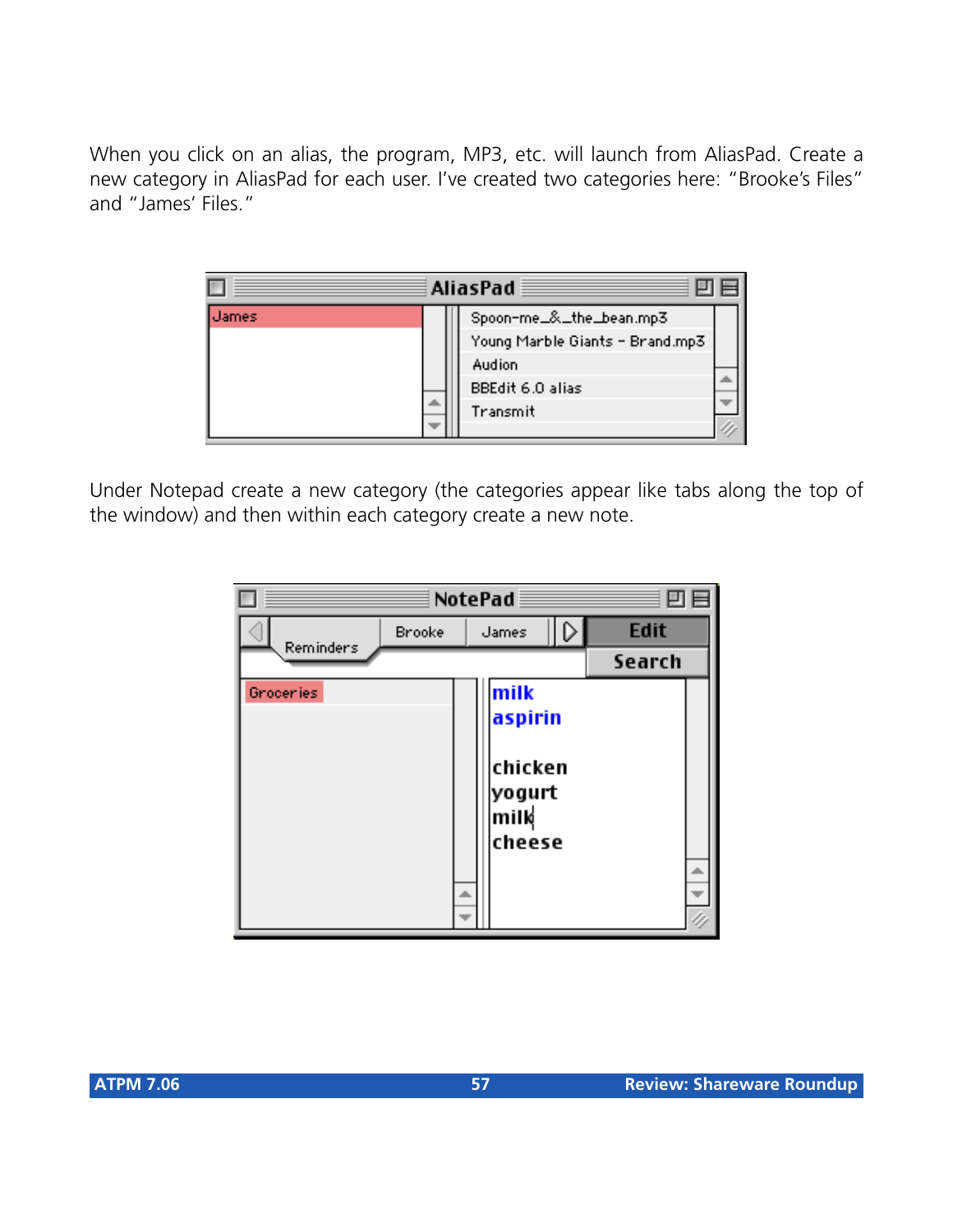In ContactPad, create and delete addresses and sort them by Company Name, First/Last Name, or Last/First Name.

| п                                      | ContactPad                |                           | 凹目               |
|----------------------------------------|---------------------------|---------------------------|------------------|
|                                        | Company:                  | World Company             | ¢)<br>Last+First |
| Case sensitive<br>Regexp               | First / Last:             | Bruno                     | Blondeau         |
| <b>Blondeau Bruno (Viorid Company)</b> | Date:                     | о<br>O                    | Ō                |
| Christian Kathy                        | Address<br>Address 1 :    | 17 rue Jean Vachon        |                  |
| Nolan Tracey                           | Address 2 :               |                           |                  |
| Smith Phyllis                          | City / Zip code / State : | 21130 Auxonne             |                  |
|                                        | Country:                  | France                    |                  |
|                                        | Communication             |                           |                  |
|                                        | Phone:                    |                           | Fax:             |
|                                        | Professional:             |                           |                  |
|                                        | Cellular:                 |                           | URL in the note  |
|                                        | email:                    | contact@brunoblondeau.com | Mail             |
|                                        | pro email:                |                           | Mail             |
|                                        |                           |                           |                  |
|                                        |                           |                           |                  |
| ۸                                      |                           |                           |                  |
| ÷                                      |                           |                           |                  |

Similar to NotePad Deluxe, iOrganize also has a floating window that shows all three pads at once allowing you to switch between the three with a click.

| NotePad    |  |
|------------|--|
| ContactPad |  |
| AliasPad   |  |

You can change the text size, font, and style, and you can also change the color of the text. This makes up for the fact that there are no background colors besides white.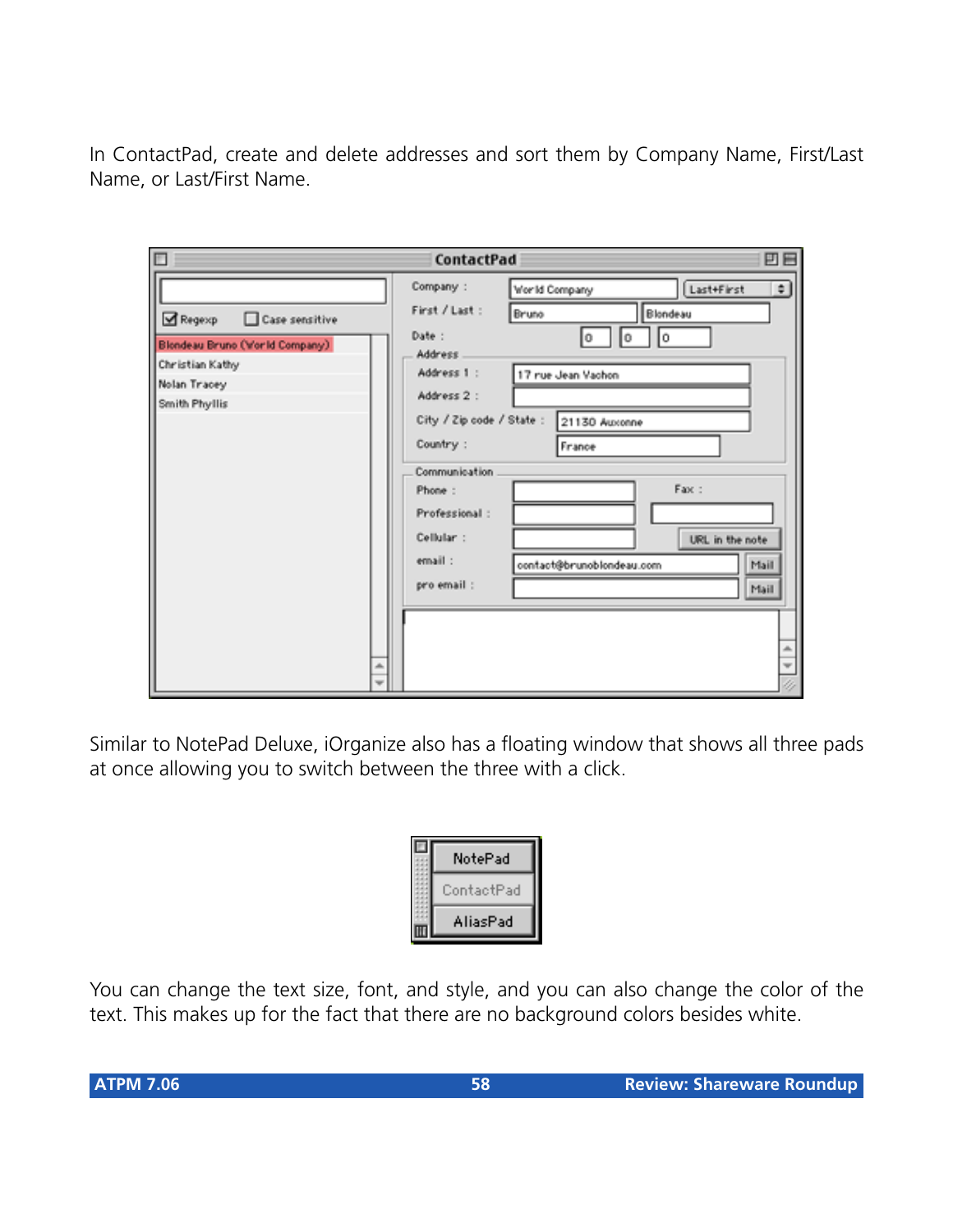This is a clear and easy to use program. Although it doesn't look fancy, it is still worth it and may suit you if you're not looking for too many bells and whistles.

*Note:* You can only print in Notepad for now.

## **MoosePad 1.2.1**

**Developer:** WunderMoosen ([product page](http://www.wundermoosen.com)) **Price:** \$15 **Requirements:** PowerPC-based Mac with Mac OS 8 **Recommended:** G3-based Mac **Trial:** Fully-featured (29 days)



MoosePad is very similar to Apple's built-in Notepad, with a few more features.

| MoosePad <sup>34</sup>                                                                         | 回目                  |
|------------------------------------------------------------------------------------------------|---------------------|
| Change the color, style font and size of the text.<br>Do this by clicking on the text<br>menu. |                     |
| 10 of 10                                                                                       | $\overline{ }$<br>÷ |

Click on the bottom right hand corner to flip the paper over or go to the Table of Contents under the Memos menu. The Table of Contents allows you to select which page you want to view in the notepad. It lists the Page (and whether the note is locked or not), the Date/ Time, and the Opening Description (the first line of your note). Use the Move up or Move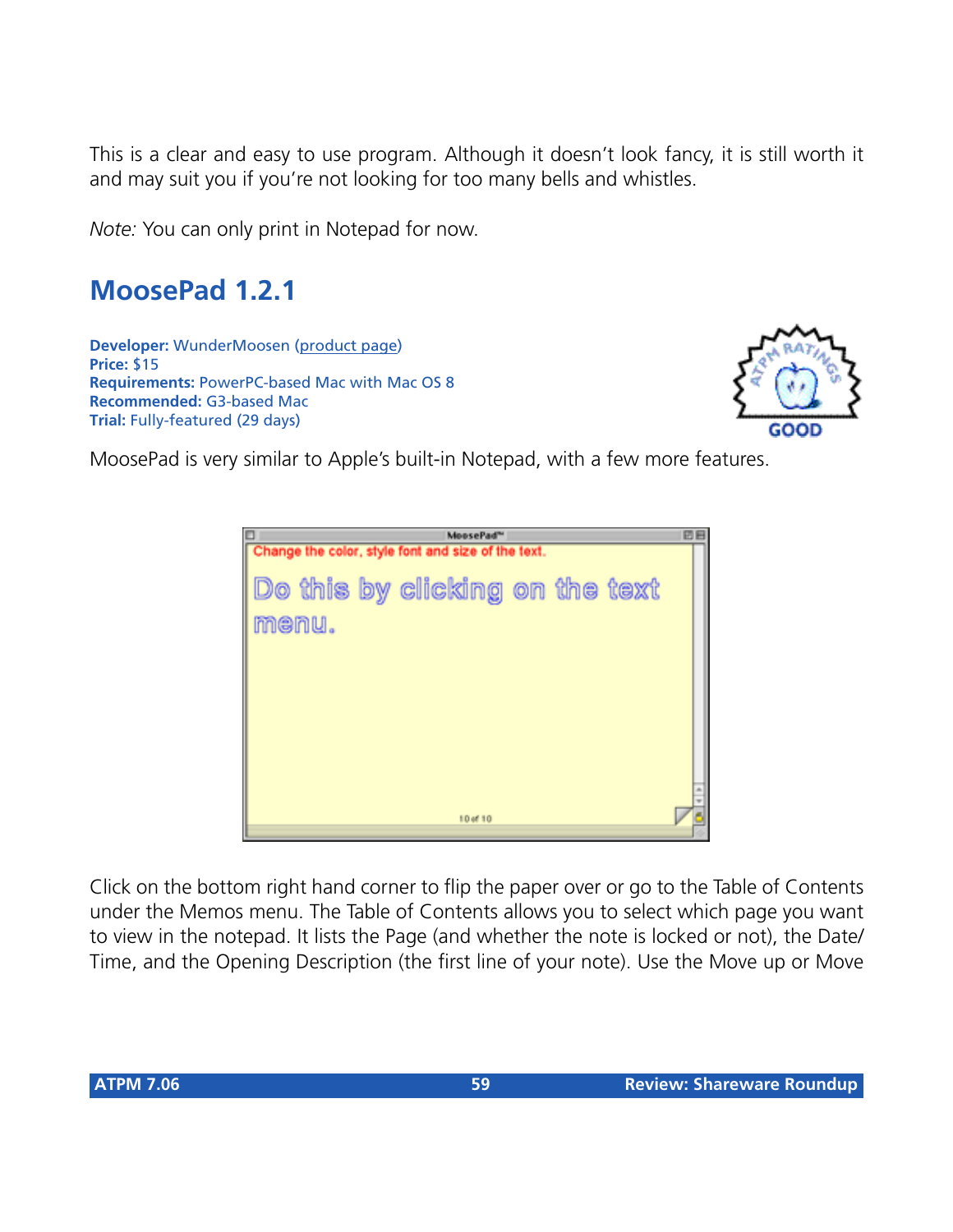Down buttons to move a particular note to a new spot on the pad. For example, suppose you want to move page 8 to page 6's spot. Highlight page 8 and click the Move Up button until it's in page 6's spot, then click Update. This will renumber the notes.

| Table of Contents |                  |                                                      |   |           |
|-------------------|------------------|------------------------------------------------------|---|-----------|
| Page              | Date/Time        | Opening Description                                  |   |           |
|                   | 5/27/01, 4:17 PM | v1.2.1 Release Notes                                 |   | Reorder   |
|                   | 5/27/01, 4:17 PM | How to order WunderMoosen Programs !                 |   |           |
|                   | 5/27/01, 4:17 PM | Where is MoosePad™ Going?                            |   | Update    |
|                   | 5/27/01, 4:24 PM | Installation Errors??                                |   |           |
|                   | 5/27/01, 4:29 PM | Here is an example of a new color.                   |   | Move Up   |
|                   | 5/27/01, 4:29 PM | Brooke's Reminders                                   |   |           |
| 8                 | 5/27/01, 4:29 PM | Here is another note in Moose Pad                    | ▲ |           |
| 9                 | 5/27/01, 4:29 PM | Change the color, style font and size of             |   | Move Down |
| <b>10</b>         | PICTICL ALCOHOL  | <b>Studies in the company's contract and company</b> |   |           |

Along with changing the background color of the notepad, you can change the style, font, size, and color of the text. If you tire easily of black text, then this will come in handy.

Under the Memos menu, choose Speak Memo to vocalize your memo for you. (So, if you want to hear swear words, type in all the expletives you know.) You can also delete a memo or hide it (basically the window becomes a small postage-stamp sized box). When you want to return to the regular sized window, click the box in the upper left hand corner.



Also under the Memos menu is "Go to page." This will take you right to the specified page in the notepad.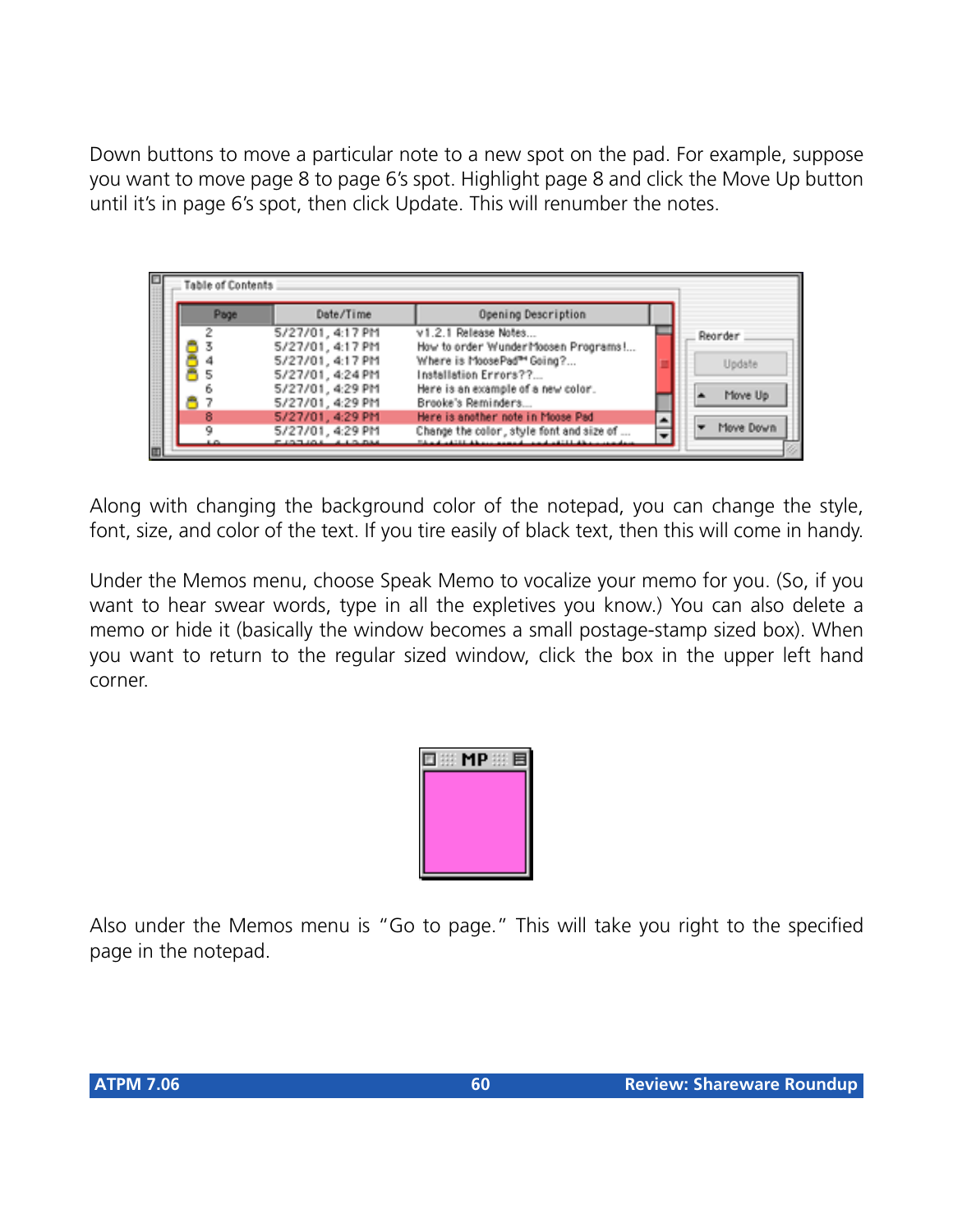Under the Edit menu you can delete information in a memo. However, make sure you really want to delete it. The program will recover deleted information, but it only restores the memo to its last saved state. If don't want to accidentally erase information, keep the lock (in the lower right hand corner) on all the time.

MoosePad is a simple program that's good if you don't like the hierarchical structure of a database, folders, and notes. There is also a version for Mac OS X.

*Note:* Make sure you fill up the last page on the notepad before you try to make a new page. If you have no writing on page 11, you will not be able to add page 12.

*Copyright © 2001 Brooke Smith,* [bsmith@atpm.com](mailto:bsmith@atpm.com)*. Reviewing in ATPM is open to anyone. If you're interested, write to us at* [reviews@atpm.com](mailto:reviews@atpm.com)*.*

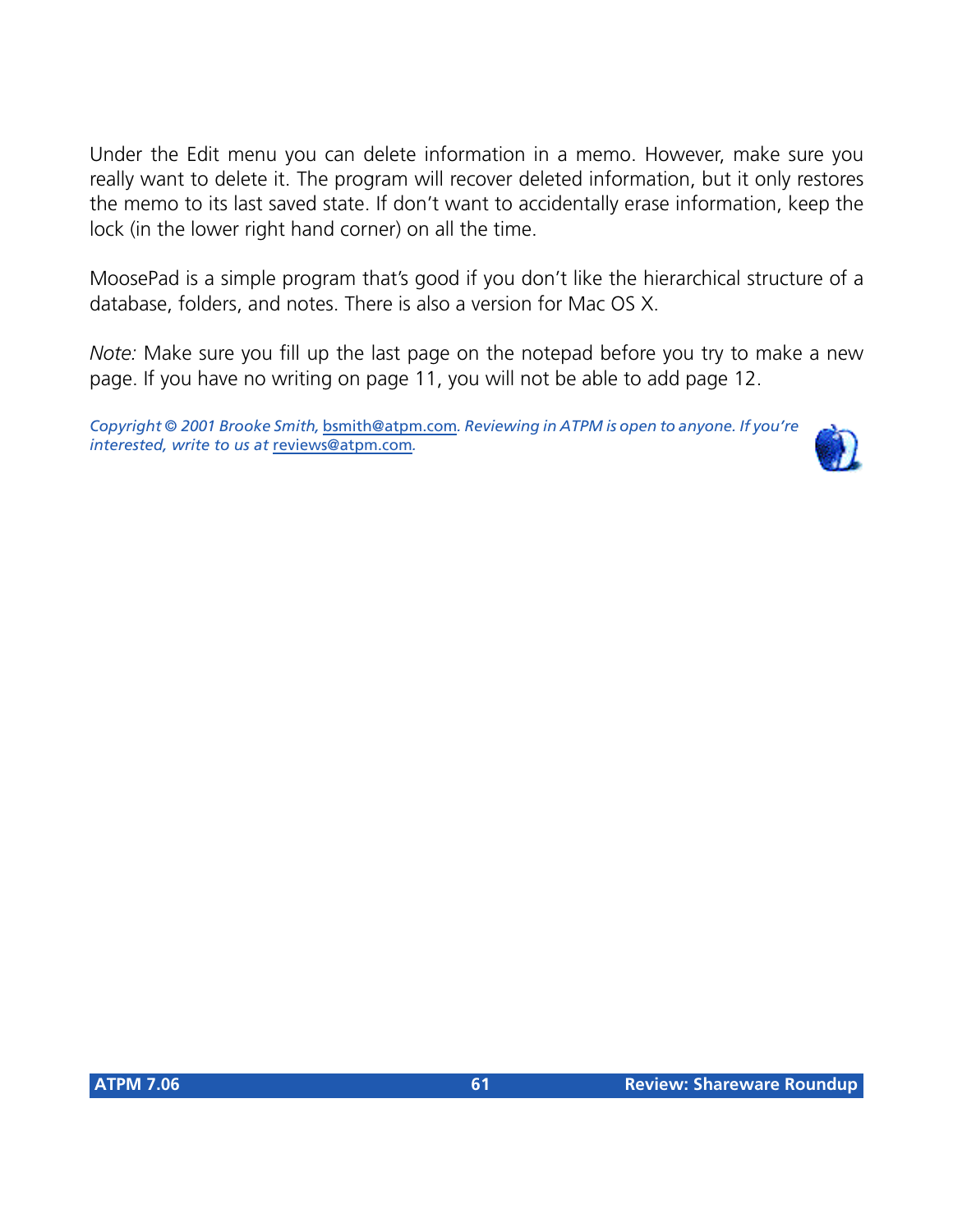## **Review: Crossing Platforms (book)**

**by Paul Fatula, [pfatula@atpm.com](mailto:pfatula@atpm.com)**

**Developer:** [O'Reilly and Associates](http://www.oreilly.com) ([product page](http://www.oreilly.com/catalog/platforms/)), written by [Adam Engst](http://www.tidbits.com/adam/) and [David](http://www.davidpogue.com/) [Pogue](http://www.davidpogue.com/) **Price:** \$29.95 **Trial:** A-D entries for both platforms available [online](http://www.oreilly.com/catalog/platforms/chapter/index.html)

Whether you're a recent convert to Macintosh from the Windows world,

or circumstances have made you abandon your Mac for a Windows machine, using a new operating system can be pretty daunting. You're already familiar with how one system works, and how to make it do what you want, but suddenly you're on a new platform and trying to wing it.



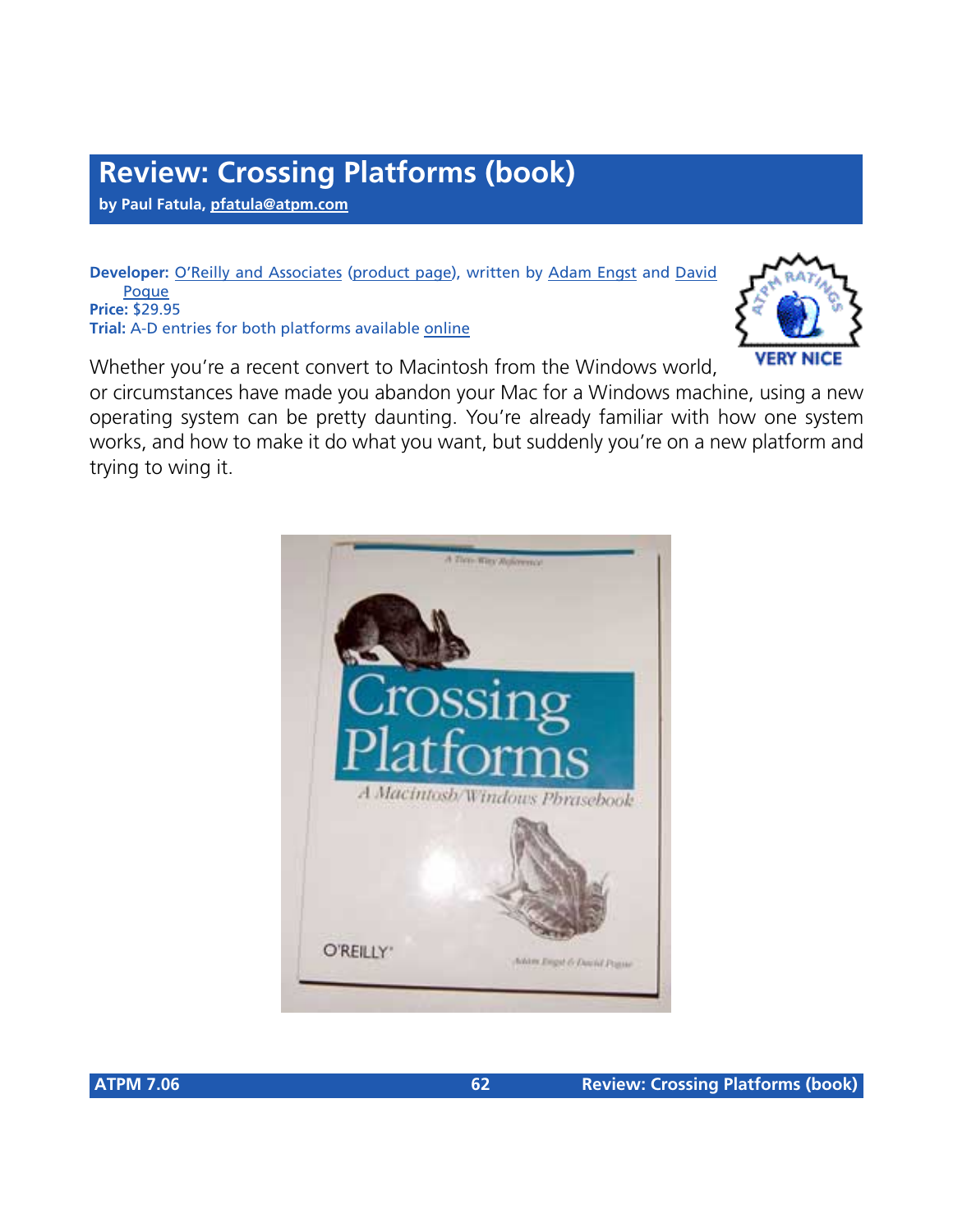Out for some time now, *Crossing Platforms*, by Adam Engst and David Pogue, can make this transfer a lot easier. The book covers Mac OS 8.0 through 8.6 and Windows 95 and 98, so it may not be ideal if you're moving from Windows to Mac OS X, but for Mac people moving to Windows, or Windows users moving to an earlier version of the Mac OS, it can be quite helpful. My forays into Windows are usually with NT4, so as expected things don't always line up quite right, but the book points me well enough in the right direction that I can take it from there.

There are several books out there that can teach you how to use the Mac operating system, and hordes to teach you Windows, but none of them is written to take advantage of what you already know about one system. As you read one of those books, you'll frequently find yourself making comparisons to the operating system you're used to, essentially building, in your head, a sort of translation table. The Windows Control Panel is like the Control Panels folder on the Mac, etc. *Crossing Platforms* is that translation table in book form.

It's organized like a foreign language dictionary. There are two parts, Mac to Windows and Windows to Mac, to accommodate either perspective. You know what you'd want to do if you were working on the system you're familiar with, so look up the appropriate term, and you'll get an explanation of how to do the same thing on the other system. The explanations go into a reasonable amount of detail, telling you what to expect, and mentioning several ways to accomplish the task you want. It's cross-referenced where necessary, and illustrations are used to help you on your way. Hardware as well as software (both OS and more common applications) are covered.

Also like a foreign language dictionary, this isn't something you'll read straight through. That's a definite plus in my mind: when you need to accomplish a particular task quickly, you don't have the time to study everything there is to know about your new platform. *Crossing Platforms* isn't about teaching you a new OS, it just makes it easier to work with one. Need to set up networking on a PC? Look up Networking or TCP/IP Control Panel (remember 8.6?) and you'll find exactly the information you need, including a clear, thorough step-by-step guide to configuring a PC to work on a TCP/IP network.

Like many Mac users, I imagine, my experience with Windows is through [Virtual PC.](http://www.atpm.com/7.04/virtual-pc.shtml) While Connectix provides a good printed manual with Virtual PC, the manual covers the features of that program, but has very little to say about how to use Windows itself. You end up with a comfortable knowledge of how to use the emulator, but not much about the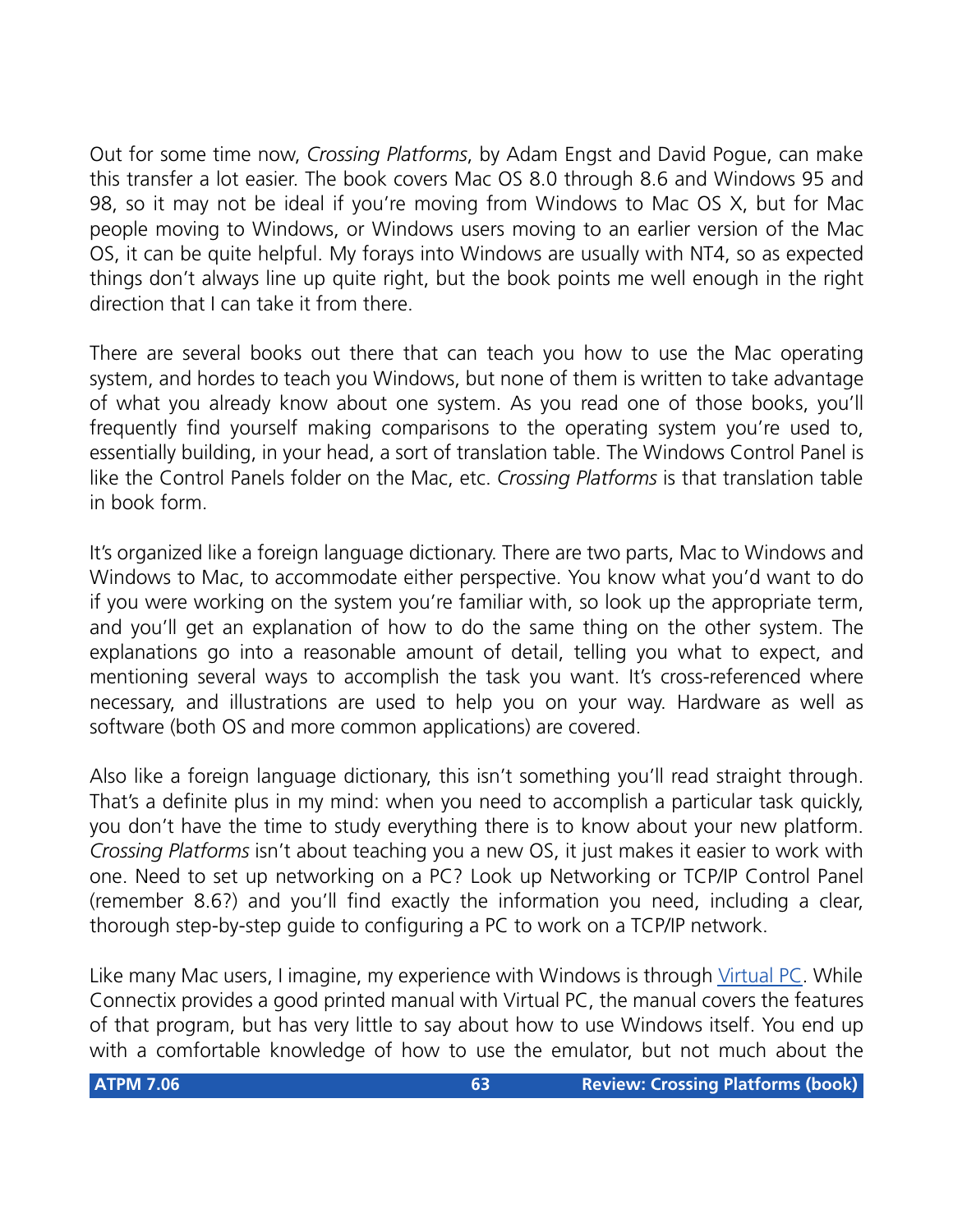system you're emulating. *Crossing Platforms* is an ideal solution to this sticky situation. All you really want to do is use the one or two Windows applications that made you get the emulator…but you might also want to adjust some of the system settings more to your liking, or need to learn about, if not solve, a problem that comes up. PC tech support people don't want to hear about the Finder or the Trash: using the appropriate Windows terms (Explorer and Recycling Bin) might keep them from saying, "We don't support Macintosh," and hanging up on you.

The only major shortcoming of the book is the lack of an index. It may seem odd that I'm complaining about there not being an index in what is essentially a sort of dictionary, so consider this example. I got a call from an ex-coworker who had recently (and reluctantly) switched from Mac to Windows, and he needed to type in some foreign names, complete with accents. On a Mac, that's a simple task, but he couldn't figure out how to do it in Windows. Looking up "accents" or "foreign characters," I didn't find anything. And there was no index to help me out.

I had to translate what I wanted to do in Windows (put accents over characters) to *how* I would do that on my Mac: hold down the Option key and type a character. Sure enough, there's an entry for the Option key. It tells me that the Windows equivalent is the Alt key, and that you can hold down Alt and enter (you're gonna love this, Mac users) the fourdigit ASCII code for the desired character, or look up the character in the Character Map utility (similar to Mac's Key Caps) and copy and paste the desired character into your document. The entry also listed some convenient keyboard shortcuts that use the Alt key in Windows.

The same problem arises from the Windows side. Say your program hangs, what do you do? Simple, hit Ctrl-Alt-Del and end the task. But on a Mac, those keys don't do anything, and looking up that familiar key sequence will leave you hanging. In this case, you need to look up *what you want to do* rather than how to do it. When you look up "End Task," you'll be told how to force quit, and warned that sometimes you'll end up having to restart the Macintosh.

It simply isn't practical, I understand, to list every possible name by which a user might identify a common function: the book would be filled with cross references. But I chose the two examples I did to illustrate a kind of inconsistency: in once case, you need to look up the key you'd use for the task, and in the other case, you need to look up the name of the task rather than the key sequence. An index would effectively combat this problem,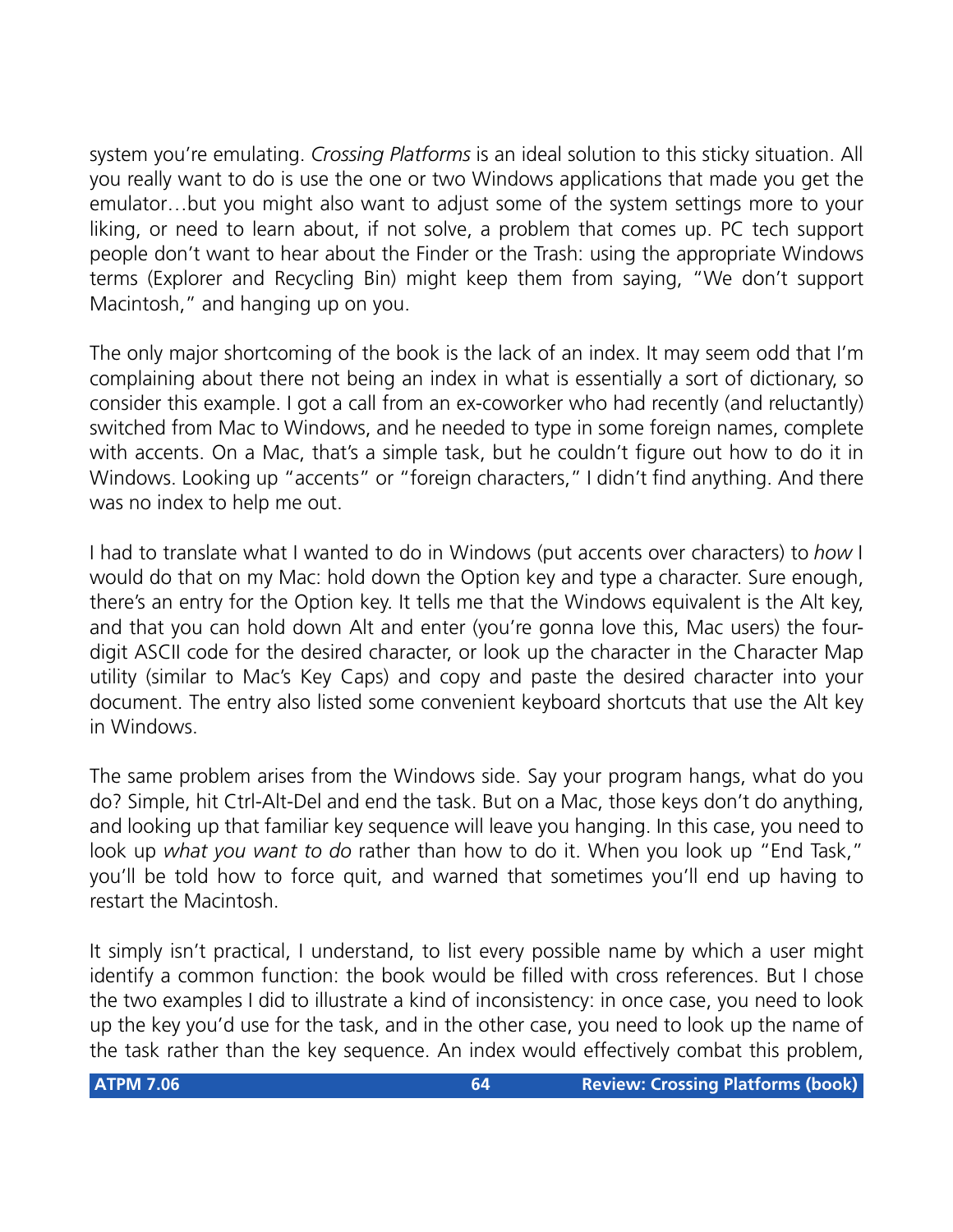making it easy to always find exactly what you're looking for without making you think of all the possible terms by which you might refer to the same activity, and without unduly littering the book with cross-references.

Overall, *Crossing Platforms* is an extremely useful book, whichever platform you're more familiar with. It won't burden you with information you don't need, and it won't force you to take the time to read cover-to-cover in order to gain familiarity with your new operating system. Instead, it takes advantage of what you already know, translating your need (in the vocabulary of one system) to the solution (in the vocabulary of the other).

*Copyright © 2001 Paul Fatula,* [pfatula@atpm.com](mailto:pfatula@atpm.com)*. Reviewing in ATPM is open to anyone. If you're interested, write to us at* [reviews@atpm.com](mailto:reviews@atpm.com)*.*

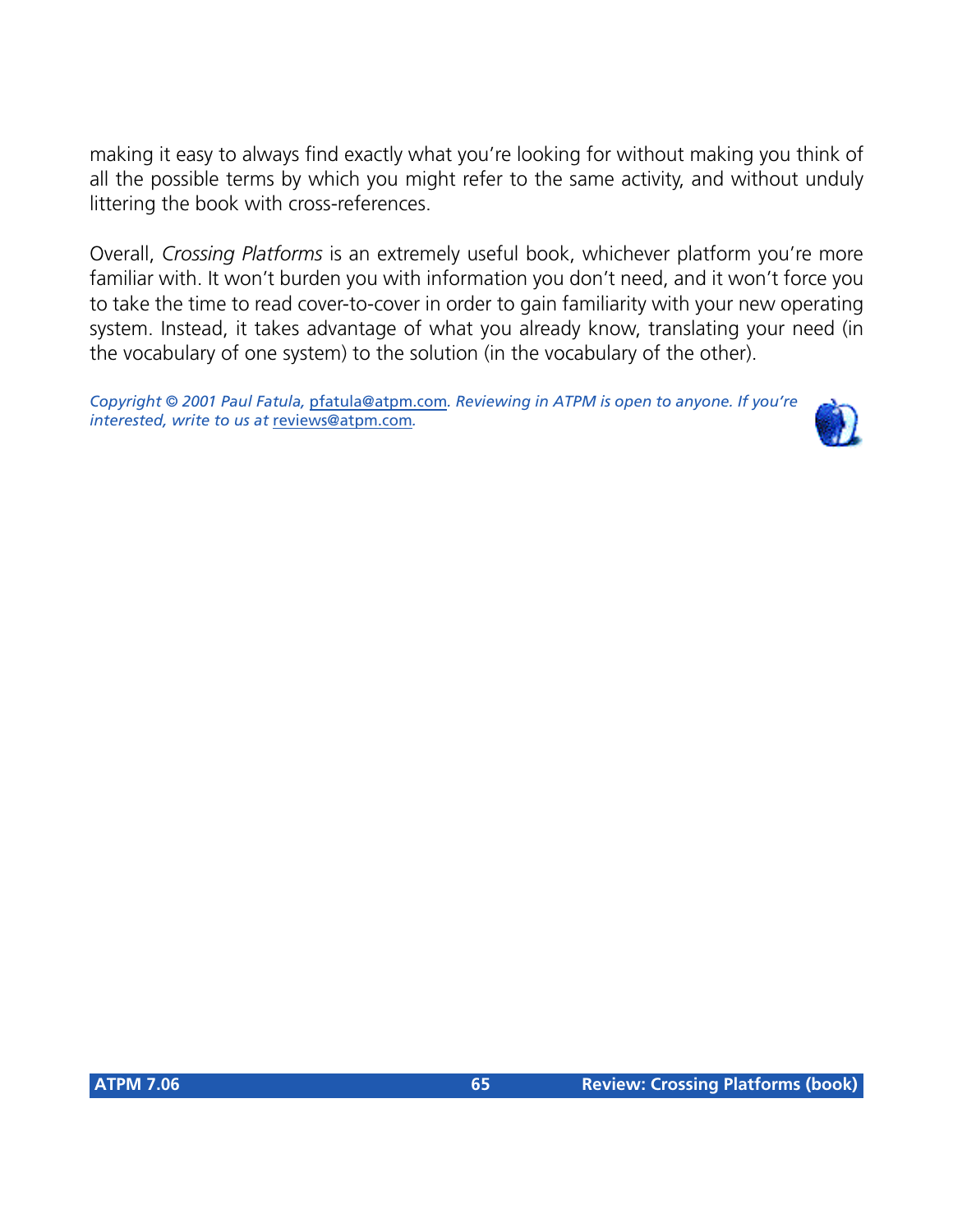**Developer:** Kensington ([product page\)](http://www.kensington.com/products/pro_mic_d1399.html) **Price:** \$109.99 (list) **Requirements:** Mac with USB **Trial:** None



Kensington's Turbo Mouse Pro trackball is the latest in a long line of Mac-

compatible input devices from the company. Unlike some of the major peripheral companies, Kensington produced Mac-compatible versions of nearly every mouse and trackball they sold. Therefore, it should be no surprise that, along with supporting the Classic Mac OS, Kensington is the first company to release a mouse driver for OS X. As impressive as that is, it should not overshadow the other features of the Turbo Mouse Pro.

### **The Hardware**

As the name suggests, the Turbo Mouse Pro is the latest addition to the venerable Turbo Mouse family. In the past, this meant four buttons surrounding the central trackball.

If four buttons were all this trackball offered, it would not deserve the Pro moniker. First, there are six DirectLaunch buttons on the top of the unit. These buttons can be used to launch programs and files or to go to Web sites. Second, there is a scroll wheel between the DirectLaunch buttons and the trackball.

Also, the Turbo Mouse Pro is more stylish than its predecessors. The off-white color scheme is gone, replaced by a graphite base. The trackball, DirectLaunch buttons, and scroll wheel are bluish-gray. On its own, it looks impressive. Place it next to a Power Mac G4 and you'll think the two were made for each other.

All in all, the Turbo Mouse Pro is a very well-built unit. I have small hands, but I can comfortably reach the four mouse buttons and the scroll wheel while still keeping my hand on the trackball. I need to move my hand a bit to reach the DirectLaunch buttons, but it is not a problem—I'm usually not wanting to move the trackball and use the DirectLaunch buttons at the same time.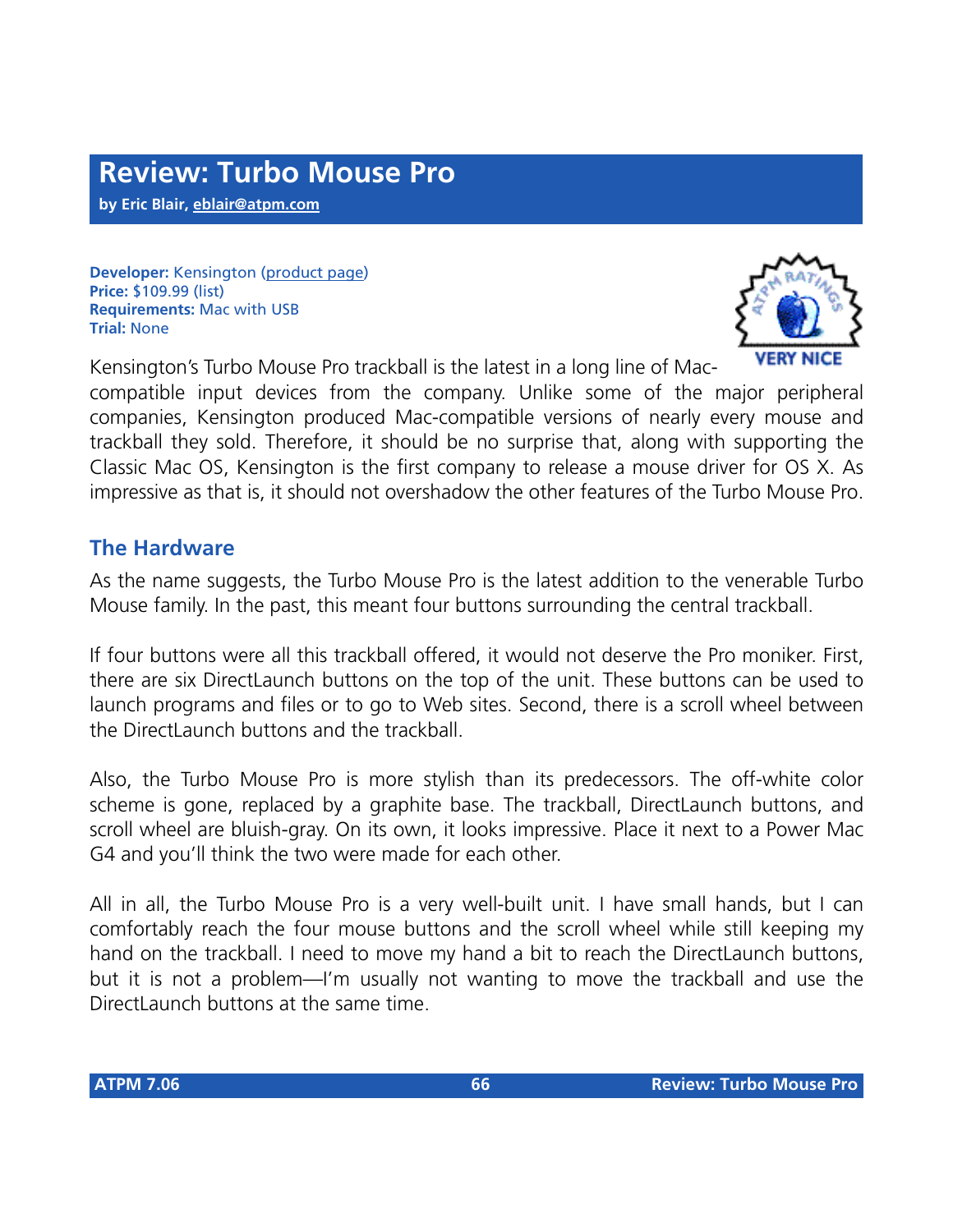In the time I've been using this trackball, I've only had one problem with the hardware: one of the rubber feet fell off the bottom of the trackball. As a result, the trackball wobbles a bit, like a chair with one leg shorter than the rest. I may have put more strain on the trackball than the average user, though—I carried the trackball in a bag to and from work so I could test it with both OS 9 and OS X. I don't know if the lost pad was a result of everyday use or the extra travel. I'm guessing it was the travel, since the trackball is stationary the vast majority of the time.

## **MouseWorks for OS 9**

The Kensington MouseWorks software for the Classic Mac OS has had years to mature and has gained a rich feature set. Support for the obvious stuff has always been there—assignable buttons, scroll wheel support, adjustable cursor speed, and DirectLaunch buttons in the case of the Turbo Mouse Pro. What pushed the software over the top were the thoughtful add-ons. These add-ons are the kind of things that power users love. At the same time, they're unobtrusive, so beginners don't need to worry about them.

For starters, you can have one of the buttons represent keystrokes instead of a mouse click. In the past, I've used this technique to essentially script a short sequence of keystrokes.

Probably the best known of these add-ons is the ability to chord two mouse buttons to simulate another button. In the current version of the MouseWorks software, you can chord both the top two buttons and the bottom two buttons. Along with ability to click the scroll wheel, this essentially gives you a total of seven mouse buttons.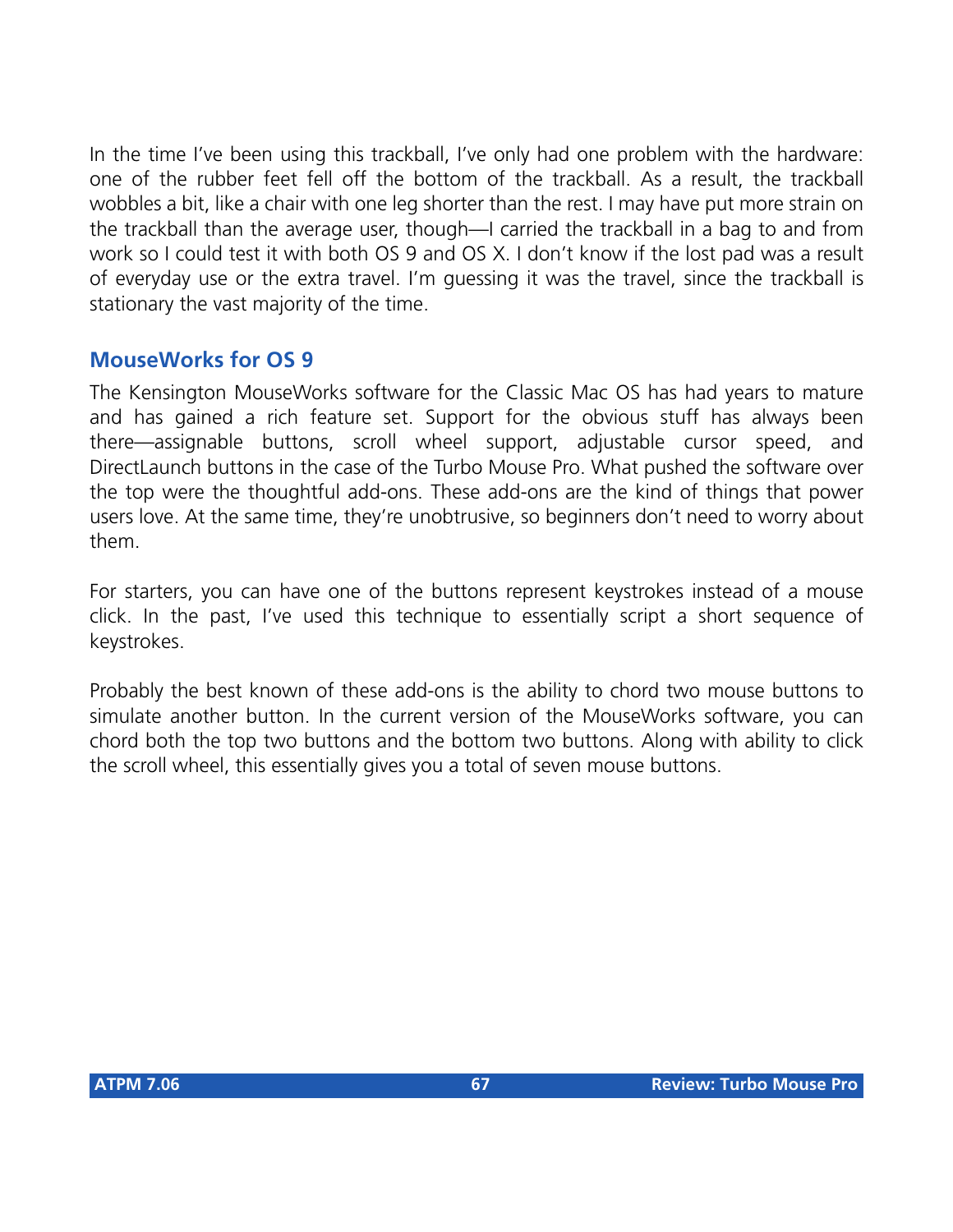Another of the well known features are Application Sets. An application set is a group of actions that apply to a single button. One possible use for an application set would be defining the top two buttons as Forward and Back for your Web browser. Another possibility would be assigning certain buttons to activate specific tools in Photoshop. The possibilities are nearly endless.



Kensington MouseWorks for the Classic Mac OS

There are other smaller features that make the Kensington products more enjoyable to use. For instance, you can choose to have the pointer automatically jump to the default button in a dialog. Also, you can set up hot spots on your monitor and have the cursor jump to them when you desire.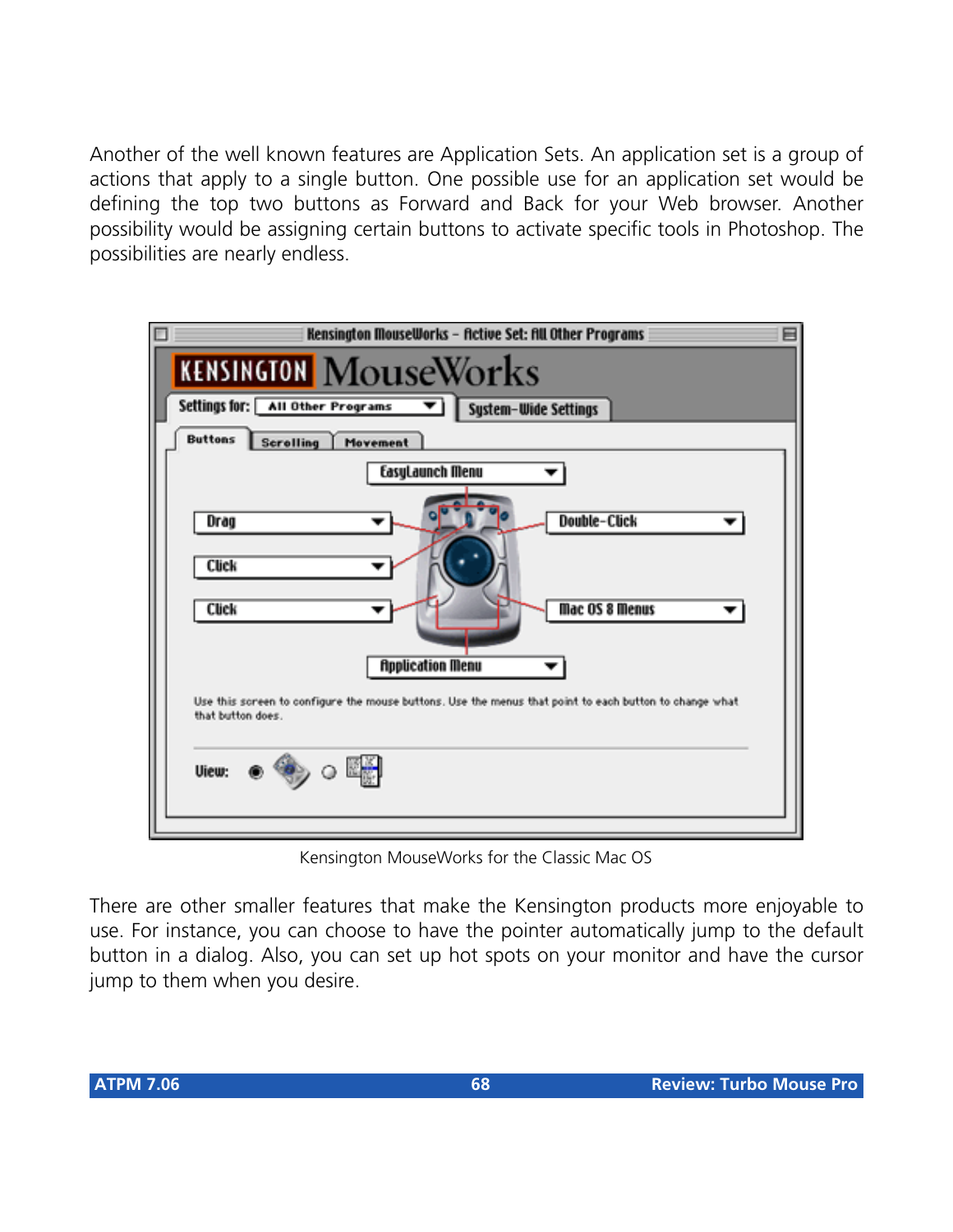Mouse buttons can also display two different types of menus. One is the EasyLaunch menu. This contains a list of applications, files, and Web sites that you can jump to by selecting the appropriate entry from the menu—very similar to the DirectLaunch buttons. The other menu is the Application Menu. This shows a list of running applications, allowing you to switch without moving the mouse to the menu bar's application menu.

## **MouseWorks for OS X**

Moving from the Classic version of MouseWorks to the OS X version can be a bit of a shock at first. Looking at the interface, you can tell right away that some things are missing—there are only three tabs across the top. The Classic Mac version has two tabs at the top and each of these tabs has its own subtabs.

| 000<br><b>KENSINGTON MOUSEWOTKS</b> | <b>MouseWorks</b>                                    |                            |        |
|-------------------------------------|------------------------------------------------------|----------------------------|--------|
| Click<br>Ctrl+Click<br>Click        | Buttons   Acceleration   DirectLaunch<br>٠<br>٠<br>÷ | Right-Click<br>Right-Click | ÷<br>÷ |

Kensington MouseWorks for OS X

Right now, the Kensington MouseWorks software for OS X is at version 1.0, and it shows. Only the basic functionality is included—you can choose from a variety of click types, set the cursor speed, set the DirectLaunch buttons, and have a mouse button open Web site or file. That's it. Chording, Application Sets, jumping to the default button—they're all missing.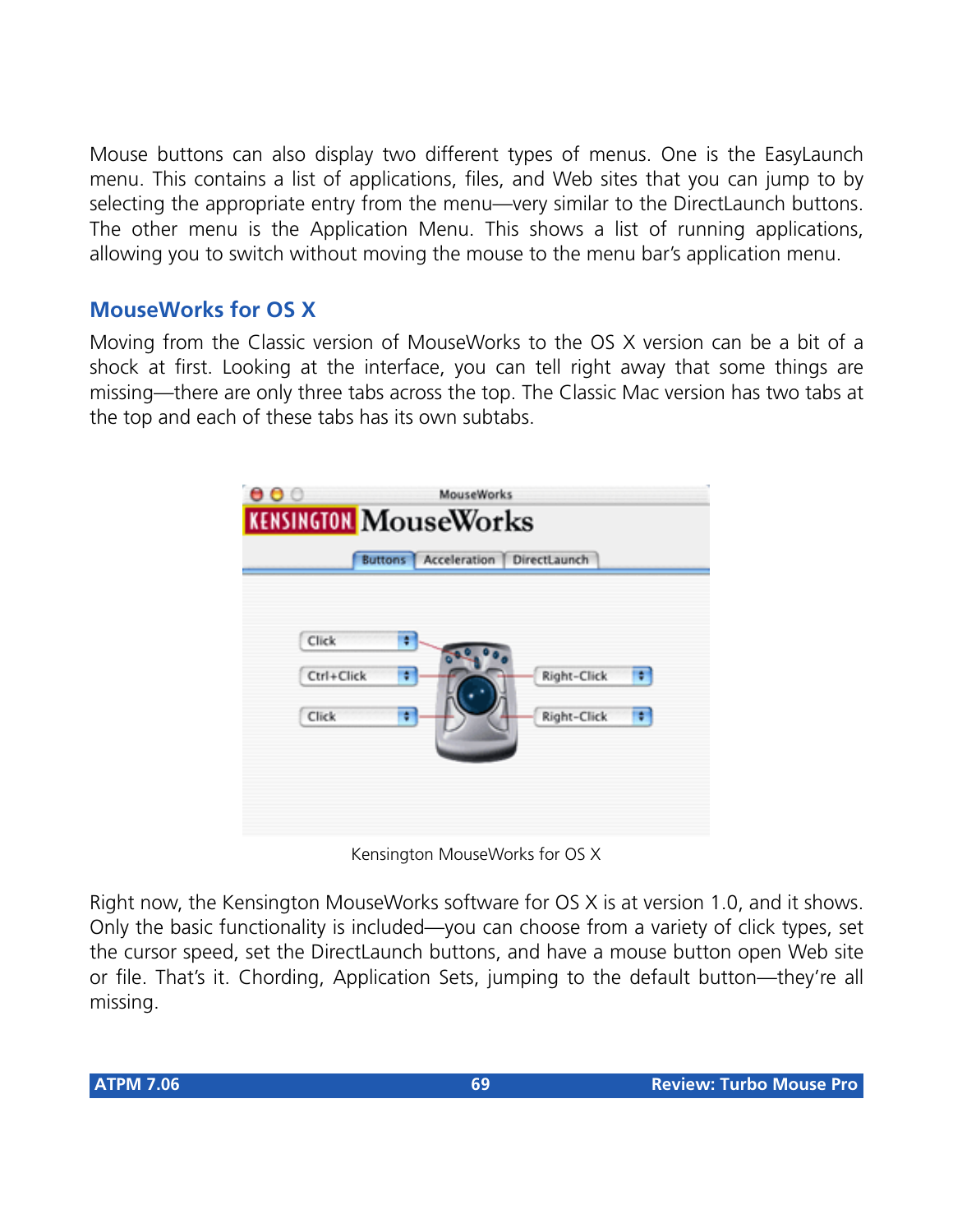Kensington has said that they'll try to add features to the software at a later date. On the one hand, it's disappointing that the features aren't there. On the other hand, no other company has even released a basic mouse or trackball driver for using their products under OS X.

One of the great things about Kensington products is that they gain functionality over time. Typically, new Kensington drivers support most of the existing hardware (although one-button mice and two-button Turbo Mouse models are not supported under OS X) and new features become available to older hardware. Before using the Turbo Mouse Pro, I bought a Thinking Mouse. This is a four-button mouse that supported chording of the top two buttons. As a result of a later driver update, the mouse gained chording of the bottom two buttons. By installing a software update, I essentially gained a sixth mouse button. I would imagine that the Kensington experience under OS X will be similar to the experience under the Classic Mac OS.

Sharp eyed readers may have noticed the lack of a scrolling tab in the OS X version of the MouseWorks software (it's the middle subtab in the Classic Mac OS version). Don't worry, scrolling is still there. Under OS X, scroll wheel support is built into the operating system, to a degree. A Cocoa application, like OmniWeb, gets this support for free. Carbon applications need to have the functionality added. Some, like the Internet Explorer 5.1 Preview, have this feature. Others, like the Finder, do not.

Although it's not universal, I personally like the scroll wheel behavior in OS X better than its Classic Mac counterpart. Scrolling with the Kensington software tends to be somewhat jerky. At one point, it was so bad that I would scroll one position on the wheel and have to wait a second or two for the application to finish scrolling. Since a restart fixed this behavior, I'm assuming it was an result of some random quirk in the system. On OS X, scrolling seems much smoother. Since I spend most of my non-work time in OS X, I look forward to the day when more applications support the scroll wheel feature.

I was pleasantly surprised by the fact that the OS X MouseWorks driver plays reasonably well when using Classic applications. Since I don't have the Kensington driver in the system folder I use for running Classic applications, I wasn't expecting much of anything. In fact, it seems that mouse clicks with key combinations are passed to the Classic applications. The only exception seems to be the Right-Click setting. In OS X, this brings up the contextual menu. To get contextual menu support in Classic applications, you need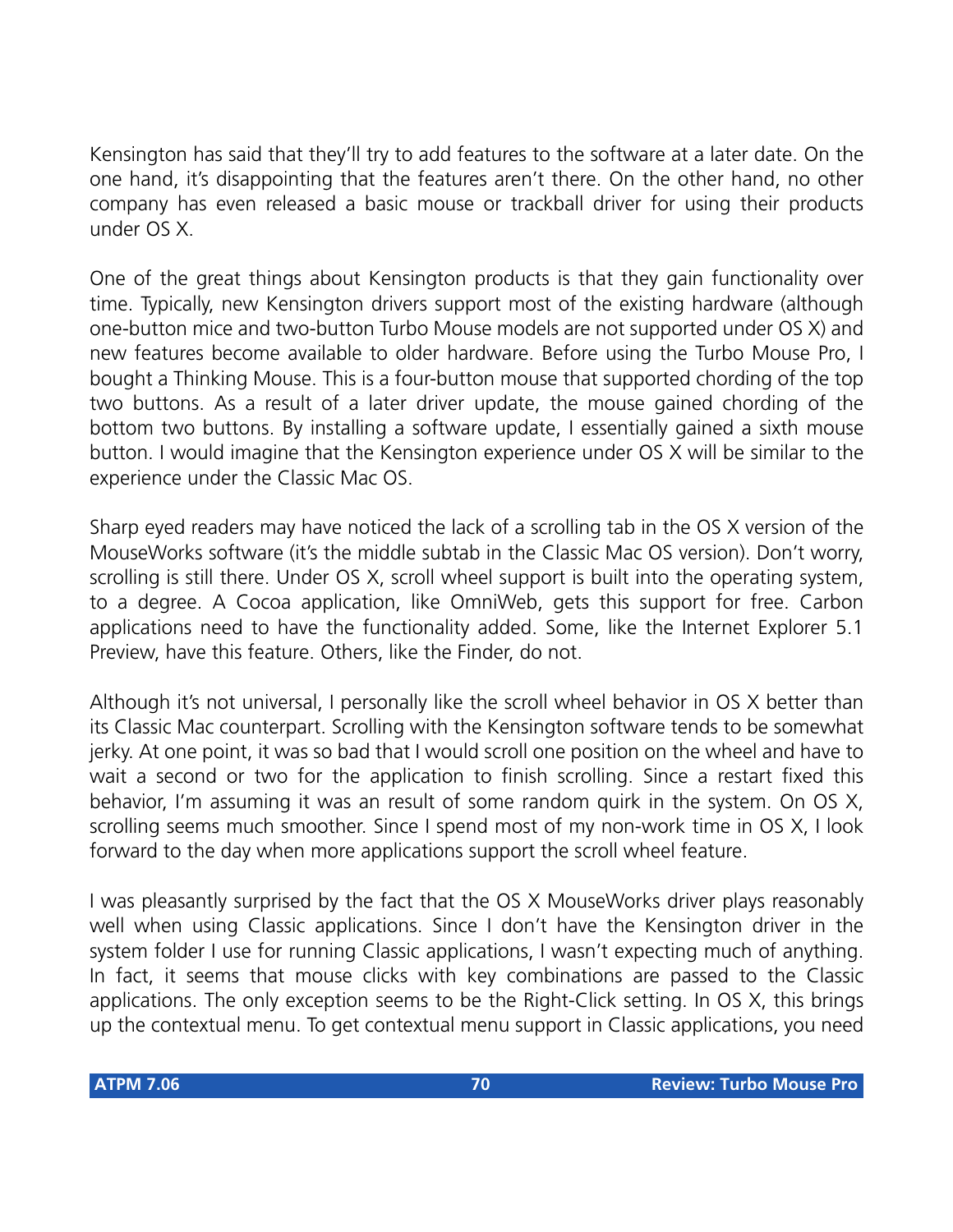to use Control-Click instead of Right-Click. This works for both Classic and OS X applications. The scroll wheel is not supported in Classic applications, but this is to be expected.

## **Conclusion**

Kensington has always produced quality hardware and the software to support it. The Turbo Mouse Pro is no exception to this. It's a worthy successor to the Turbo Mouse name and, essentially, marks Kensington's entrance into the world of OS X. The fact that said entrance is more of a quiet "Hello" as opposed to a booming "*We're here*," with trumpets blaring, is the only thing that keeps the Turbo Mouse Pro from getting an Excellent rating. The hardware is top notch. The Classic Mac OS software is top notch. The OS X software is the only thing that's lacking. Like I said earlier, though, Kensington products tend to increase in value as time goes on. If Kensington lives up to its past, then you can bet things will improve.

*Copyright © 2001 Eric Blair,* [eblair@atpm.com](mailto:eblair@atpm.com)*. Reviewing in ATPM is open to anyone. If you're interested, write to us at* [reviews@atpm.com](mailto:reviews@atpm.com)*.*

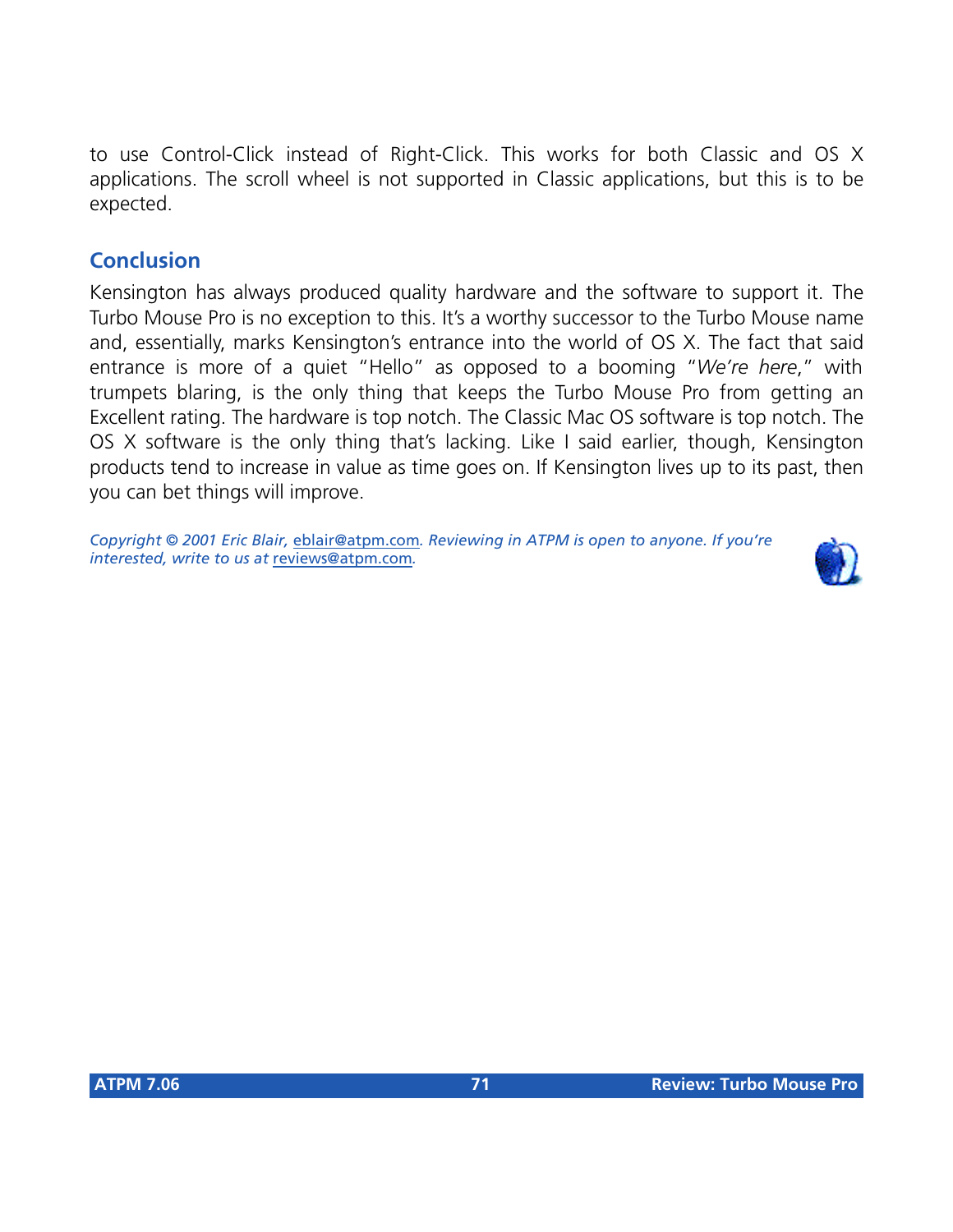# **FAQ: Frequently Asked Questions**

## **What Is ATPM?**

*About This Particular Macintosh* (ATPM) is, among other things, a monthly Internet magazine or "e-zine." ATPM was created to celebrate the personal computing experience. For us this means the most personal of all personal computers—the Apple Macintosh. About This Particular Macintosh is intended to be about your Macintosh, our Macintoshes, and the creative, personal ideas and experiences of everyone who uses a Mac. We hope that we will continue to be faithful to our mission.

## **Are You Looking for New Staff Members?**

We currently need several **Contributing Editors**, an **Interviews Manager**, a **Copy Editor**, and a **Publicity Manager**. Please [contact us](mailto:editor@atpm.com) if you're interested.

## **How Can I Subscribe to ATPM?**

Visit the [subscriptions page](http://www.atpm.com/subscribe) or send an e-mail to [subscriptions@atpm.com](mailto:subscriptions@atpm.com) with the word help in the subject line. Instructions for subscribing and unsubscribing will be returned, shortly.

### **Which Format Is Best for Me?**



The **Online Webzine** edition is for people who want to view ATPM in their Web browser, while connected to the Internet. It provides sharp text, lots of navigation options, and live links to ATPM back issues and other Web pages. You can use Sherlock to [search](http://www.atpm.com/search) all of the online issues at once.



The **Offline Webzine** is a HTML version of ATPM that is formatted for viewing offline and made available in a StuffIt archive to reduce file size. The graphics, content, and navigation elements are the same as with the Online Webzine, but

you can view it without being connected to the Internet. It requires a Web browser.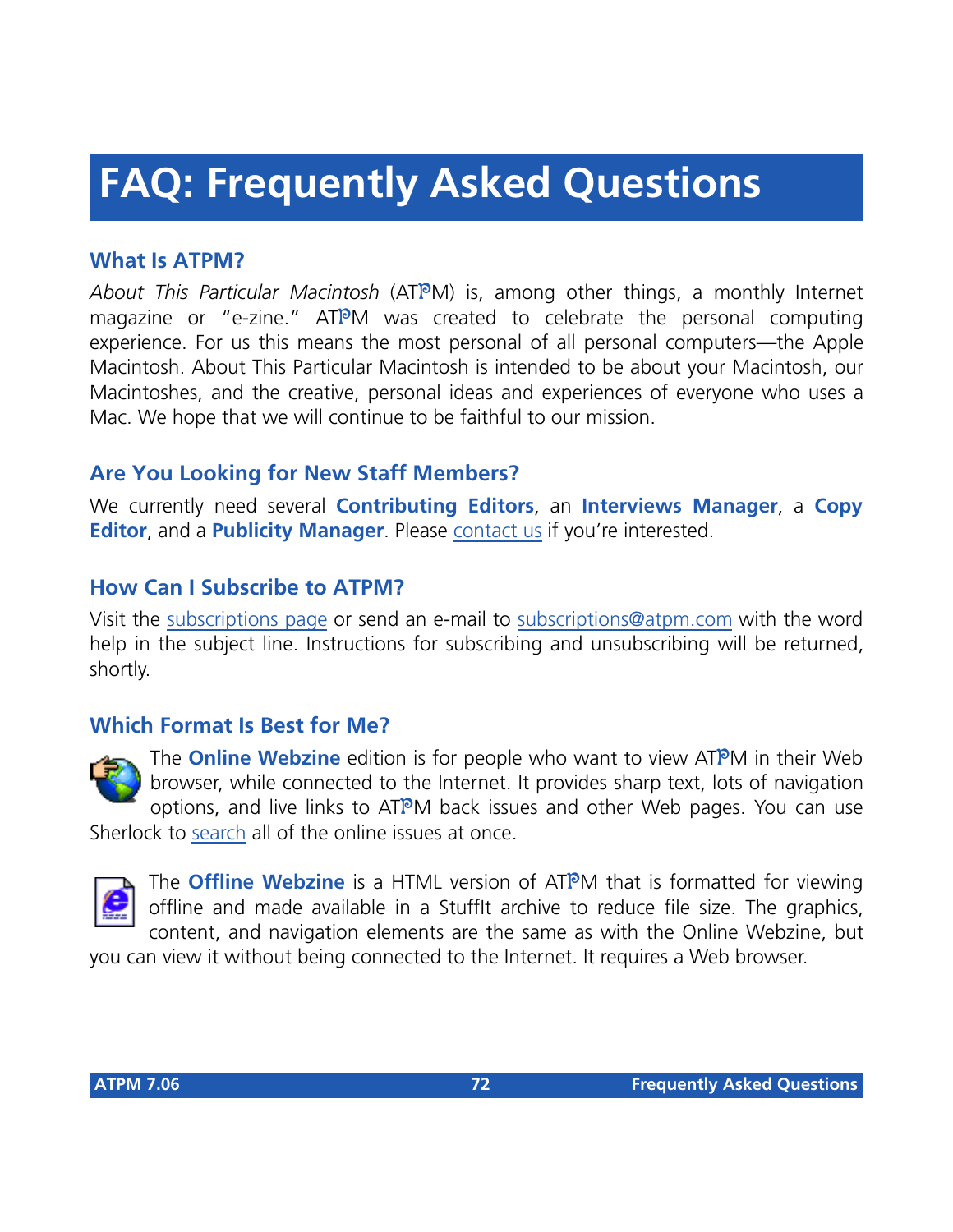

The **Print PDF** edition is saved in Adobe Acrobat format. It has a two-column layout with smaller text and higher-resolution graphics that are optimized for printing. It may be viewed online in a browser, or downloaded and viewed in

Adobe's free Acrobat Reader on Macintosh or Windows. PDFs may be magnified to any size and searched with ease.



The **Screen PDF** edition is also saved in Adobe Acrobat format. It's a one-column layout with larger text that's optimized for reading on-screen. It may be viewed online in a browser, or downloaded and viewed in Adobe's free Acrobat Reader on

Macintosh or Windows. PDFs may be magnified to any size and searched with ease.

## **What Are Some Tips for Viewing PDFs?**

- You can [download](http://www.adobe.com/prodindex/acrobat/readstep.html) Adobe Acrobat Reader for free. If you have a Power Macintosh, Acrobat Reader 4 has better quality and performance. ATPM is also compatible with Acrobat Reader 3, for those with 680x0 Macs.
- You can zoom the PDF to full window width and scroll through articles simply by single-clicking anywhere in the article text (except underlined links).
- You can quickly navigate between articles using the bookmarks pane at the left of the main viewing window.
- For best results on small screens, be sure to hide the bookmarks pane; that way you'll be able to see the entire page width at 100%.
- Try turning Font Smoothing on and off in Acrobat Reader's preferences to see which setting you prefer.
- All blue-underlined links are clickable. Links to external Web sites are reproduced in footnotes at the bottoms of pages, in case you are reading from a printed copy.
- You can hold down option while hovering over a link to see where it will lead.
- For best results, turn off Acrobat's "Fit to Page" option before printing.

# **Why Are Some Links Double-Underlined?**

In the PDF editions of ATPM, links that are double-underlined lead to other pages in the same PDF. Links that are single-underlined will open in your Web browser.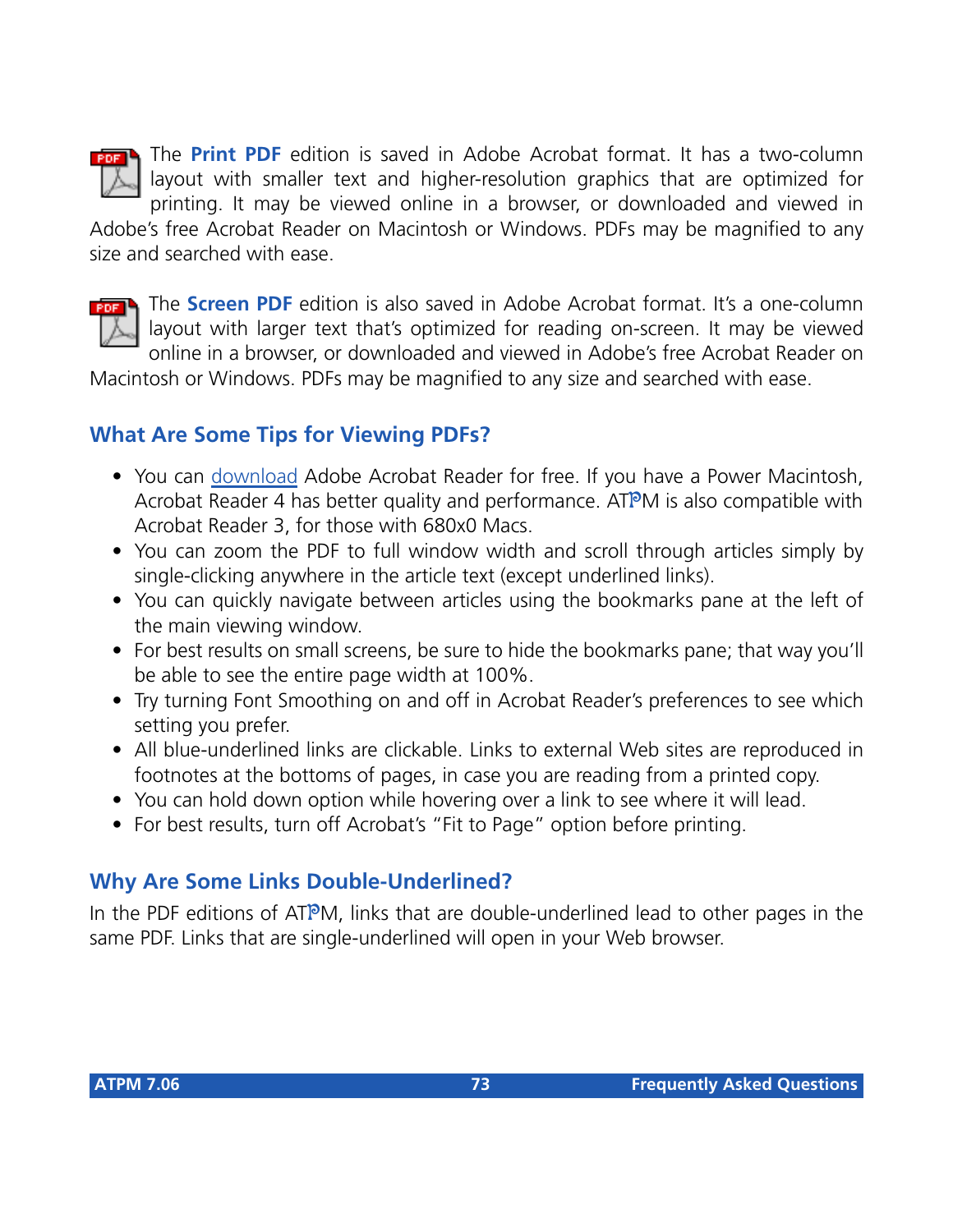## **What If I Get Errors Decoding ATPM?**

ATPM and MacFixIt readers have reported problems decoding MacBinary files using early versions of Stufflt Expander 5.x. If you encounter problems decoding ATPM, we recommend upgrading to [StuffIt Expander 5.1.4 or later](http://www.aladdinsys.com/expander/index.html).

### **How Can I Submit Cover Art?**

We enjoy the opportunity to display new, original cover art every month. We're also very proud of the people who have come forward to offer us cover art for each issue. If you're a Macintosh artist and interested in preparing a cover for ATPM, please e-mail us. The way the process works is pretty simple. As soon as we have a topic or theme for the upcoming issue we let you know about it. Then, it's up to you. We do not pay for cover art but we are an international publication with a broad readership and we give appropriate credit alongside your work. There's space for an e-mail address and a Web page URL, too. Write to [editor@atpm.com](mailto:editor@atpm.com) for more information.

## **How Can I Send a Letter to the Editor?**

Got a comment about an article that you read in  $ATPM$ ? Is there something you'd like us to write about in a future issue? We'd love to hear from you. Send your e-mail to [editor@atpm.com.](mailto:editor@atpm.com) We often publish the e-mail that comes our way.

## **Do You Answer Technical Support Questions?**

Of course. Email our Help Department at [help@atpm.com](mailto:help@atpm.com).

### **How Can I Contribute to ATPM?**

There are several sections of ATPM to which readers frequently contribute:

#### **Segments: Slices from the Macintosh Life**

This is one of our most successful spaces and one of our favorite places. We think of it as kind of the ATPM "guest room." This is where we will publish that sentimental Macintosh story that you promised yourself you would one day write. It's that special place in ATPM that's specifically designated for your stories. We'd really like to hear from you. Several Segments contributors have gone on to become ATPM columnists. Send your stuff to [editor@atpm.com.](mailto:editor@atpm.com)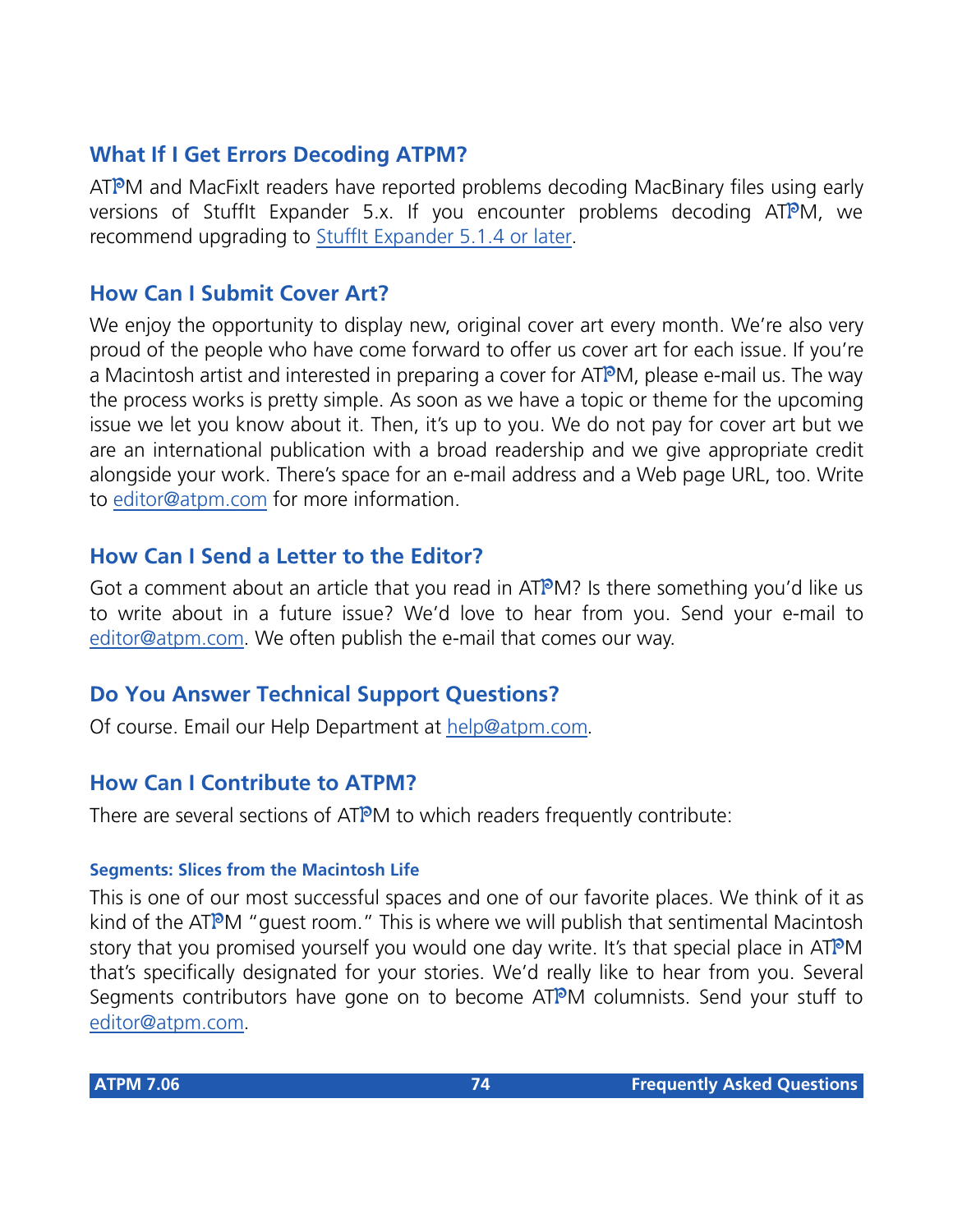#### **Hardware and Software Reviews**

ATPM publishes hardware and software reviews. However, we do things in a rather unique way. Techno-jargon can be useful to engineers but is not always a help to most Mac users. We like reviews that inform our readers about how a particular piece of hardware or software will help their Macintosh lives. We want them to know what works, how it may help them in their work, and how enthusiastic they are about recommending it to others. If you have a new piece of hardware or software that you'd like to review, contact our reviews editor at [reviews@atpm.com](mailto:reviews@atpm.com) for more information.

#### **Shareware Reviews**

Most of us have been there; we find that special piece of shareware that significantly improves the quality our Macintosh life and we wonder why the entire world hasn't heard about it. Now here's the chance to tell them! Simply let us know by writing up a short review for our shareware section. Send your reviews to [reviews@atpm.com](mailto:reviews@atpm.com).

### **Which Products Have You Reviewed?**

Check our [reviews index](http://www.atpm.com/reviews) for the complete list.

### **What is Your Rating Scale?**

ATPM uses the following ratings (in order from best to worst): Excellent, Very Nice, Good, Okay, Rotten.

## **Will You Review My Product?**

If you or your company has a product that you'd like to see reviewed, send a copy our way. We're always looking for interesting pieces of software to try out. Contact [reviews@atpm.com](mailto:reviews@atpm.com) for shipping information.

### **Can I Sponsor ATPM?**

About This Particular Macintosh is free, and we intend to keep it this way. Our editors and staff are volunteers with "real" jobs who believe in the Macintosh way of computing. We don't make a profit, nor do we plan to. As such, we rely on advertisers to help us pay for our Web site and other expenses. Please consider supporting ATPM by advertising in our issues and on our web site. Contact<advertise@atpm.com>for more information.